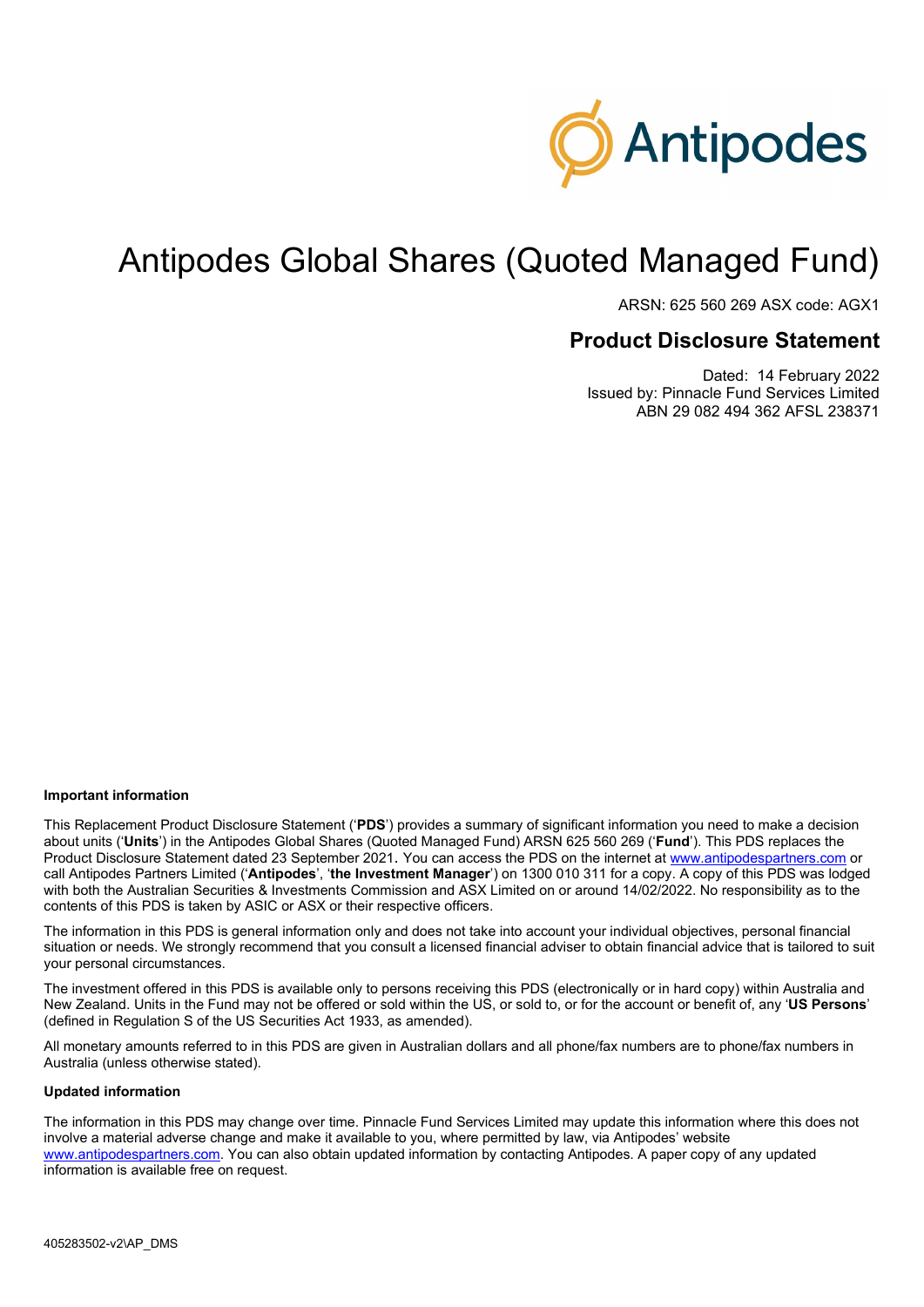<span id="page-1-0"></span>

| 1. |                |    |  |  |
|----|----------------|----|--|--|
|    | A.             |    |  |  |
|    | <b>B.</b>      |    |  |  |
|    | $\mathsf{C}$ . |    |  |  |
| 2. |                |    |  |  |
| 3. |                |    |  |  |
| 4. |                |    |  |  |
| 5. |                |    |  |  |
| 6. |                |    |  |  |
|    | A.             |    |  |  |
|    | <b>B.</b>      |    |  |  |
|    | $\mathsf{C}$ . |    |  |  |
|    | D.             |    |  |  |
|    | Ε.             |    |  |  |
|    | F.             |    |  |  |
|    | G.             |    |  |  |
| 7. |                |    |  |  |
|    | A.             |    |  |  |
| 8. |                |    |  |  |
|    |                |    |  |  |
|    | <b>B.</b>      |    |  |  |
|    | $C_{\cdot}$    |    |  |  |
|    | D.             |    |  |  |
| 9. |                |    |  |  |
|    | A.             |    |  |  |
|    | <b>B.</b>      |    |  |  |
|    | $C_{\cdot}$    |    |  |  |
|    | D.             |    |  |  |
|    |                |    |  |  |
|    | E.             | 25 |  |  |
|    | F.             |    |  |  |
|    | G.             |    |  |  |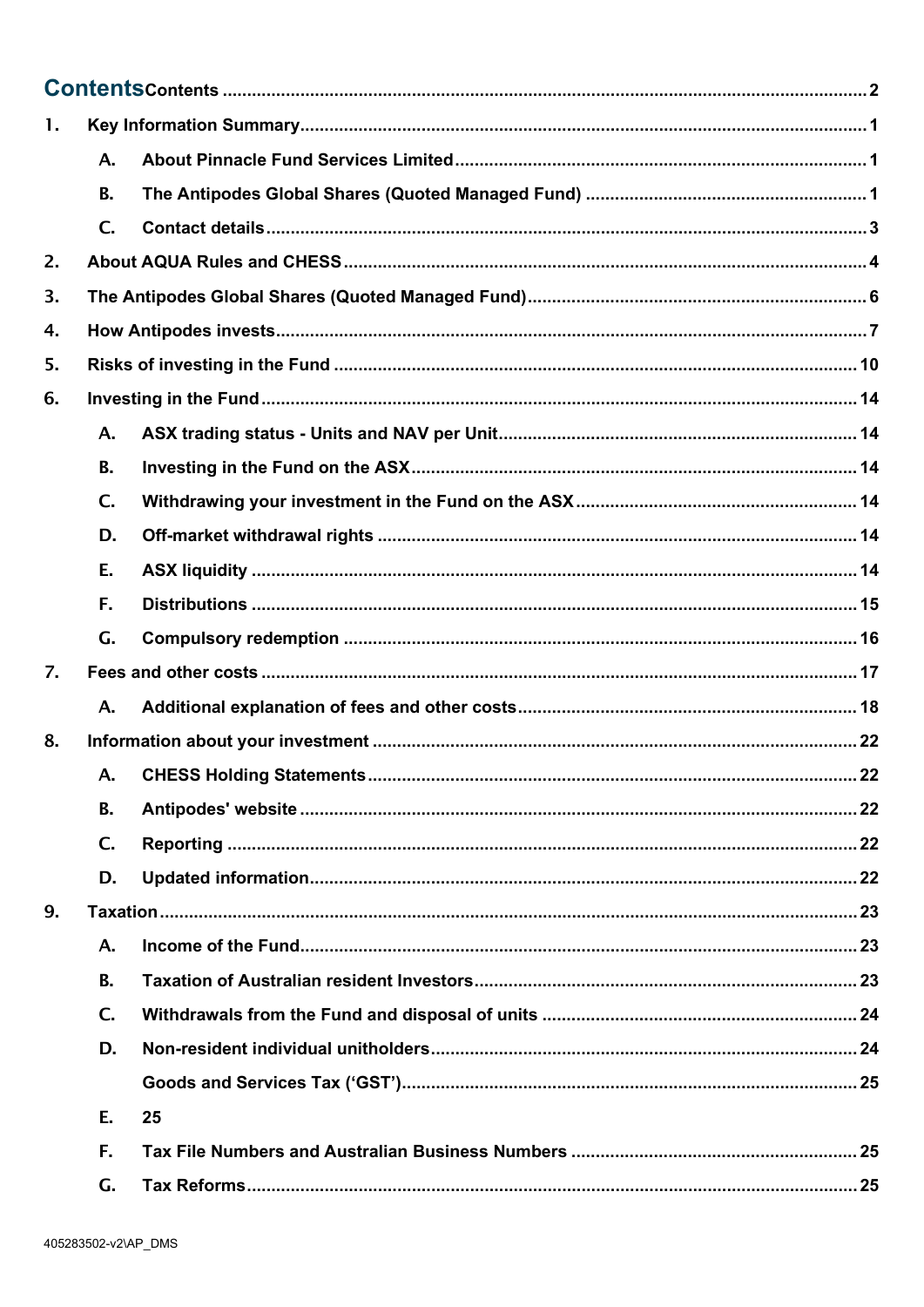| Н.        | Foreign Account Compliance Act ('FACTA') and OECD Common Reporting Standard |  |
|-----------|-----------------------------------------------------------------------------|--|
|           |                                                                             |  |
| А.        |                                                                             |  |
| <b>B.</b> |                                                                             |  |
| C.        |                                                                             |  |
| D.        |                                                                             |  |
| E.        |                                                                             |  |
| F.        |                                                                             |  |
|           |                                                                             |  |
|           |                                                                             |  |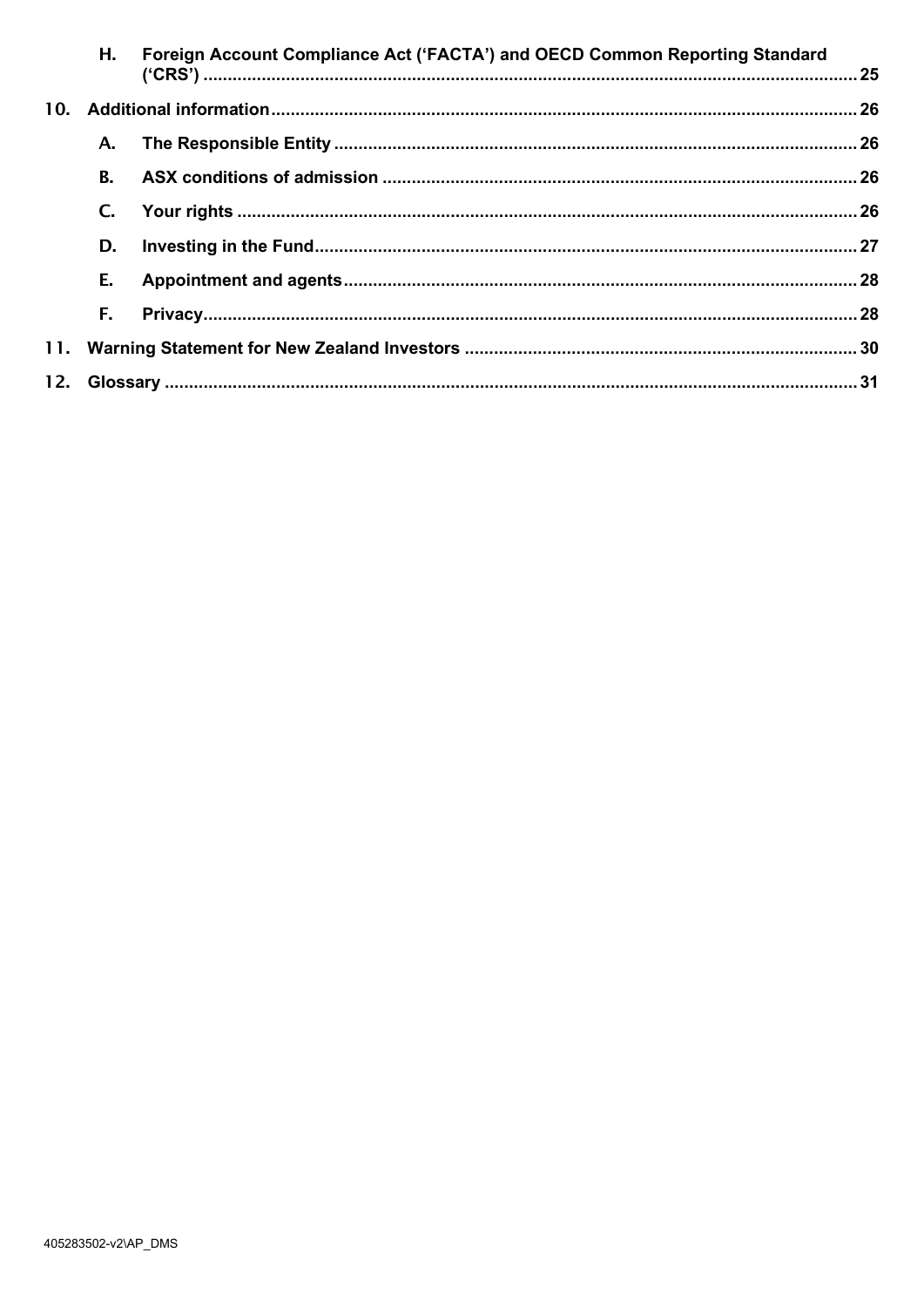# <span id="page-3-0"></span>1. Key Information Summary

# <span id="page-3-1"></span>A. About Pinnacle Fund Services Limited

## **Pinnacle Fund Services Limited**

Pinnacle Fund Services Limited ABN 29 082 494 362 ('**Responsible Entity**', '**we**', '**our**', '**us**') is the responsible entity of the Antipodes Global Shares (Quoted Managed Fund) ('**Fund**').

Pinnacle Fund Services Limited is wholly owned by Pinnacle Investment Management Limited ABN 66 109 659 109 ('**Pinnacle**'). Pinnacle supports the development of high quality investment management businesses and is the distributor of the Fund.

#### **Antipodes Partners Limited**

The Responsible Entity has appointed Antipodes Partners Limited ABN 29 602 042 035 AFSL 481580 ('**Antipodes**', '**the Investment Manager**'), to manage the assets of the Fund.

Antipodes is a global asset manager offering a pragmatic value approach across long only and long-short strategies. It aspires to grow client wealth over the long-term by generating absolute returns in excess of the benchmark at below market levels of risk. Antipodes seeks to take advantage of the market's tendency for irrational extrapolation, identify investments that offer a high margin of safety and build high conviction portfolios with a capital preservation focus. Antipodes is majority owned by its seasoned investment team and its performance culture is underpinned by sensible incentives, a focused offering and the outsourcing of non-investment functions to maximise focus on investing.

### **Antipodes Global Shares (Quoted Managed Fund)**

Neither the Responsible Entity nor the Investment Manager guarantees the performance of the Fund or the return of capital or income. Your investment in the Fund is subject to investment risk. This could involve delays in repayment and loss of income or the principal invested.

As responsible entity, Pinnacle Fund Services Limited is responsible for overseeing the operations of the Fund. As the investment manager, Antipodes is responsible for selecting and managing the assets of the Fund. For more information on the Fund's investments, see 'The Antipodes Global Shares (Quoted Managed Fund)' in Section 3.

In addition, the Responsible Entity may provide liquidity to investors on the ASX AQUA market by acting as a buyer and seller of Units. The Responsible Entity has appointed a market participant to act as its agent to execute its market making activities.

# <span id="page-3-2"></span>B. The Antipodes Global Shares (Quoted Managed Fund)

| Antipodes Global Shares (Quoted Managed Fund)<br><b>Fund name</b> |                                                                                                                                                                                                                                                                                                                                                                                                                                                                        |  |  |
|-------------------------------------------------------------------|------------------------------------------------------------------------------------------------------------------------------------------------------------------------------------------------------------------------------------------------------------------------------------------------------------------------------------------------------------------------------------------------------------------------------------------------------------------------|--|--|
| 625 560 269<br><b>ARSN</b>                                        |                                                                                                                                                                                                                                                                                                                                                                                                                                                                        |  |  |
| <b>Responsible</b><br><b>Entity</b>                               | Pinnacle Fund Services Limited ABN 29 082 494 362 AFSL 238371<br>Level 19, 307 Queen Street<br>Brisbane QLD 4000<br>Australia                                                                                                                                                                                                                                                                                                                                          |  |  |
| Investment<br><b>Manager</b>                                      | Antipodes Partners Limited ABN 29 602 042 035 AFSL 481580<br>www.antipodespartners.com                                                                                                                                                                                                                                                                                                                                                                                 |  |  |
| <b>Unit Registry</b>                                              | Automic Pty Limited trading as Automic                                                                                                                                                                                                                                                                                                                                                                                                                                 |  |  |
| <b>Auditor</b>                                                    | PricewaterhouseCoopers ('PWC')                                                                                                                                                                                                                                                                                                                                                                                                                                         |  |  |
| <b>About the Fund</b>                                             | The Fund is an Australian registered managed investment scheme. The Fund typically invests in a select<br>number of attractively valued companies listed on global share markets (usually a minimum of 30 holdings) In<br>the absence of finding individual securities that meet Antipodes' investment criteria, cash may be held.                                                                                                                                     |  |  |
|                                                                   | The Fund is also permitted to utilise exchange traded derivatives for risk management purposes and to achieve<br>equity exposure. Derivative use is subject to the specific restrictions that such instruments cannot be used to<br>gear portfolio exposure and that the underlying effective face value is limited to 10% of the net asset value of<br>the Fund (unless used to manage currency risk).                                                                |  |  |
|                                                                   | Currency exposure will generally reflect the currency of the underlying securities. However, where the<br>Investment Manager believes there is a strong likelihood of a decline in the underlying currency, currency<br>derivatives (both over-the-counter and exchange traded) may be used to hedge the portfolio's currency<br>exposure. Currency hedging is subject to the specific restriction that such derivatives cannot be used to gear<br>portfolio exposure. |  |  |
|                                                                   | The Fund will not engage in short selling.                                                                                                                                                                                                                                                                                                                                                                                                                             |  |  |

Antipodes Global Shares (Quoted Managed Fund) 405283502-v2\AP\_DMS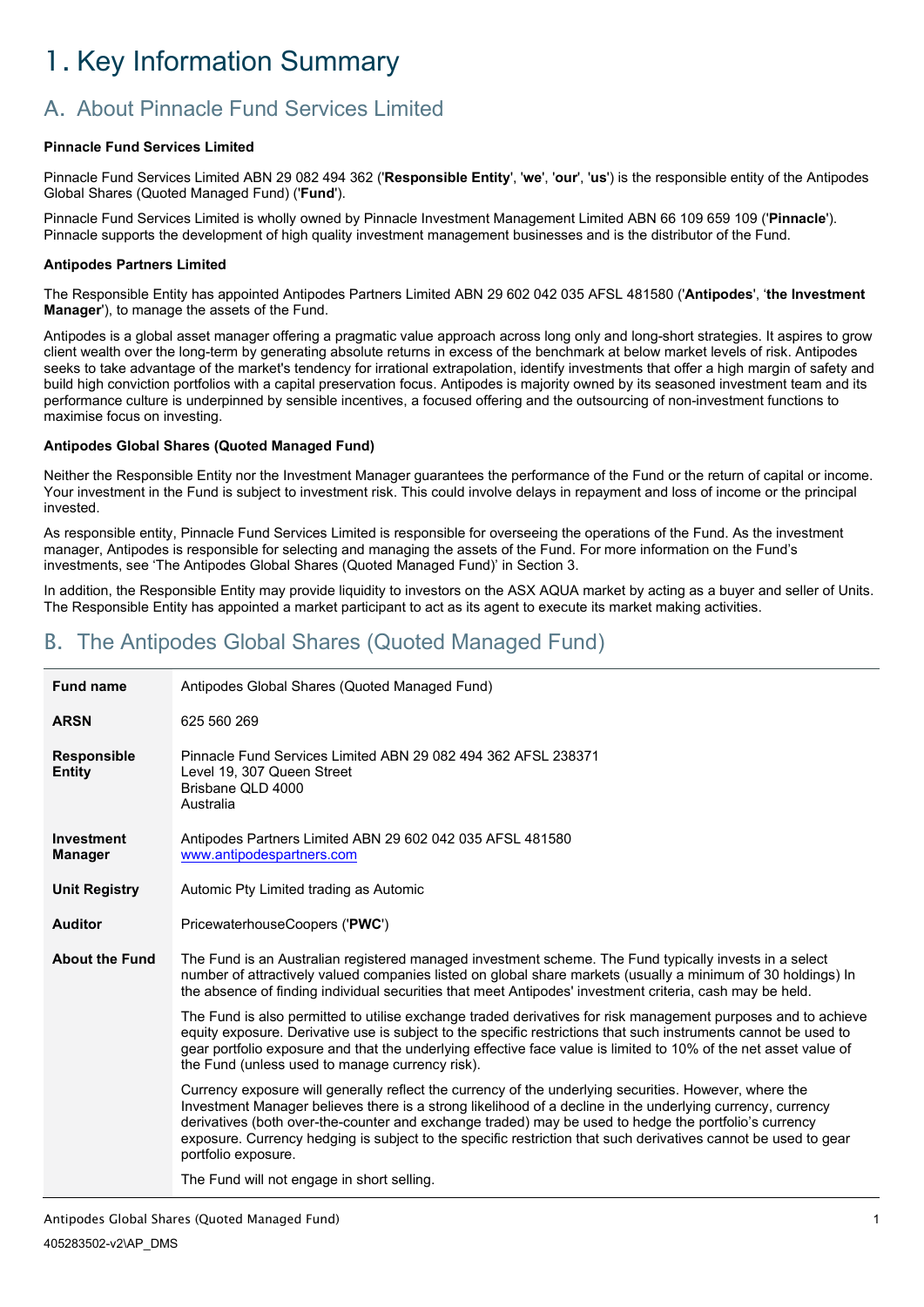|                                         | For more information on the Fund's investments and investment strategy, see Sections 3 and 4.                                                                                                                                                                                                                                                                                                                                                                                                                                                                                                                                                                                                                               |  |
|-----------------------------------------|-----------------------------------------------------------------------------------------------------------------------------------------------------------------------------------------------------------------------------------------------------------------------------------------------------------------------------------------------------------------------------------------------------------------------------------------------------------------------------------------------------------------------------------------------------------------------------------------------------------------------------------------------------------------------------------------------------------------------------|--|
| Investment<br>objective                 | The Fund aims to outperform the MSCI All Country World Net Index in AUD ('Benchmark') over the investment<br>cycle (typically 3-5 years).                                                                                                                                                                                                                                                                                                                                                                                                                                                                                                                                                                                   |  |
| <b>Significant</b>                      | Investing in the Fund offers investors a range of benefits, including:                                                                                                                                                                                                                                                                                                                                                                                                                                                                                                                                                                                                                                                      |  |
| benefits                                | the ability to trade Units on the ASX during normal ASX trading hours;<br>$\bullet$<br>the ability to track the performance of the Units on the ASX in a transparent manner;<br>$\bullet$<br>access to Antipodes' well-resourced and experienced team which manages the Fund using a<br>disciplined investment approach aimed at delivering attractive long-term returns;<br>long-term alignment between the Investment Manager and investors in the Fund due to Antipodes<br>being majority owned by its investment team with a performance culture underpinned by sensible<br>incentives;<br>prudent risk management; and<br>$\bullet$<br>participation in any capital appreciation and income distributions of the Fund. |  |
| <b>Investor profile</b>                 | The Fund is not suited to investors who:                                                                                                                                                                                                                                                                                                                                                                                                                                                                                                                                                                                                                                                                                    |  |
|                                         | expect returns to mirror or better an index at all times;<br>expect to make significant short-term gains. The minimum suggested investment period for the Fund is<br>$\bullet$<br>five or more years; or<br>cannot tolerate that there may be substantial fluctuations in the value of their investment. Equity<br>markets are volatile, and fluctuations will occur in the value of your investment in the Fund.                                                                                                                                                                                                                                                                                                           |  |
| <b>Risks</b>                            | All investments are subject to risk.                                                                                                                                                                                                                                                                                                                                                                                                                                                                                                                                                                                                                                                                                        |  |
|                                         | The significant risks associated with the Fund are described in Section 5 of this PDS.                                                                                                                                                                                                                                                                                                                                                                                                                                                                                                                                                                                                                                      |  |
| Net asset value                         | The assets of the Fund are valued by the administrator. In normal market conditions, the net asset value<br>('NAV') of the Fund is calculated on each Business Day in accordance with the Fund's Constitution. In<br>abnormal market conditions, the NAV will be calculated and published when the Responsible Entity determines<br>in its discretion that the published NAV accurately reflects the NAV at the relevant time.                                                                                                                                                                                                                                                                                              |  |
|                                         | The NAV per Unit is calculated by dividing the NAV of the Fund by the number of Units on issue in the Fund. An<br>indicative NAV per Unit ('iNAV') will be published by the Fund throughout the ASX Trading Day.                                                                                                                                                                                                                                                                                                                                                                                                                                                                                                            |  |
| <b>Distributions</b>                    | Distributions will generally be made annually at 30 June. The Responsible Entity also has the discretion to<br>make interim distributions during the financial year. Distributions will be reinvested in the Fund unless an<br>Investor elects otherwise.                                                                                                                                                                                                                                                                                                                                                                                                                                                                   |  |
|                                         | For more information on Distributions, see Section 6.                                                                                                                                                                                                                                                                                                                                                                                                                                                                                                                                                                                                                                                                       |  |
| <b>Entering and</b><br>exiting the Fund | Investors can enter and exit the Fund by buying and selling Units on the ASX in the same way as other ASX<br>quoted securities. The price at which Investors enter and exit the Fund will be the price at which they buy or sell<br>the Units on the ASX.                                                                                                                                                                                                                                                                                                                                                                                                                                                                   |  |
|                                         | Investors may also be able to make an off-market request to withdraw their investment from the Fund where<br>trading in the Units on the ASX has been suspended for five consecutive Business Days, subject to the<br>Constitution.                                                                                                                                                                                                                                                                                                                                                                                                                                                                                         |  |
| <b>Market liquidity</b>                 | Investors can buy Units from, and sell Units to, other investors in the secondary market in the same way as<br>other ASX quoted securities.                                                                                                                                                                                                                                                                                                                                                                                                                                                                                                                                                                                 |  |
|                                         | The Responsible Entity, on behalf of the Fund, may provide liquidity to investors on the ASX by acting as a<br>buyer and seller of Units. The Responsible Entity has appointed a market participant to act as its agent to<br>execute its market making activities ('Market Making Agent').                                                                                                                                                                                                                                                                                                                                                                                                                                 |  |
| Fees and other<br>costs                 | Investment management fee of 1.10% per annum plus a performance fee of 15% of relative outperformance.<br>For more information on Fees and other costs of the Fund, see Section 7.                                                                                                                                                                                                                                                                                                                                                                                                                                                                                                                                          |  |
| <b>Cooling off</b>                      | Cooling off rights do not apply to Units traded on the ASX under the AQUA Rules. A complaints handling<br>process has been established by the Responsible Entity.                                                                                                                                                                                                                                                                                                                                                                                                                                                                                                                                                           |  |
| <b>Transaction</b><br>confirmation      | Investors buying or selling Units in the Fund on the ASX will receive transaction confirmations from their<br>stockbroker.                                                                                                                                                                                                                                                                                                                                                                                                                                                                                                                                                                                                  |  |
| General<br>information and<br>updates   | Further information, including any updates issued by the Responsible Entity and other statutory reports, can be<br>found at www.antipodespartners.com                                                                                                                                                                                                                                                                                                                                                                                                                                                                                                                                                                       |  |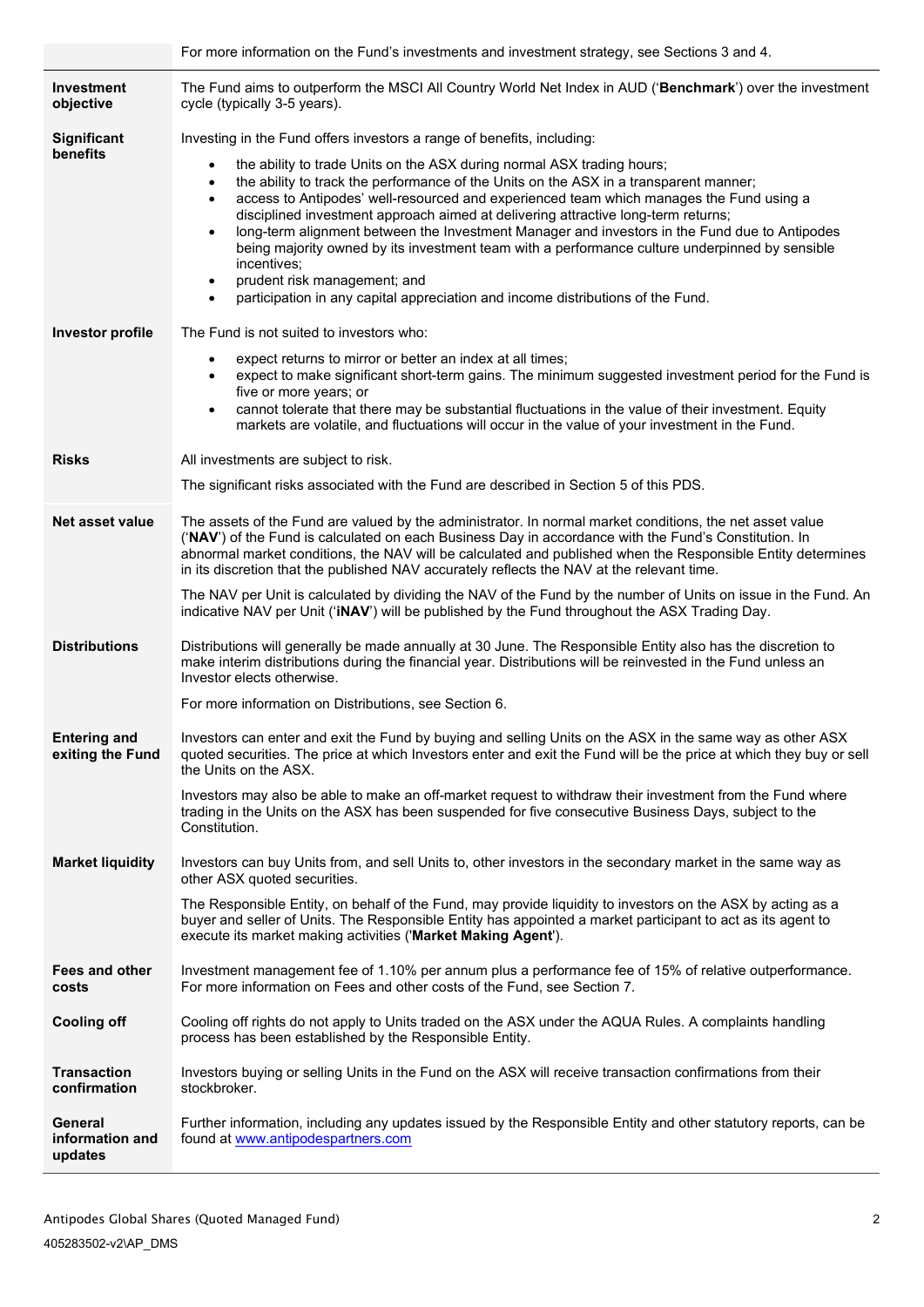# <span id="page-5-0"></span>C. Contact details

| <b>Telephone</b> | 1300 010 311                                         |
|------------------|------------------------------------------------------|
| <b>Email</b>     | invest@antipodespartners.com                         |
| <b>Address</b>   | PO Box R1313<br>Royal Exchange<br>NSW 1225 Australia |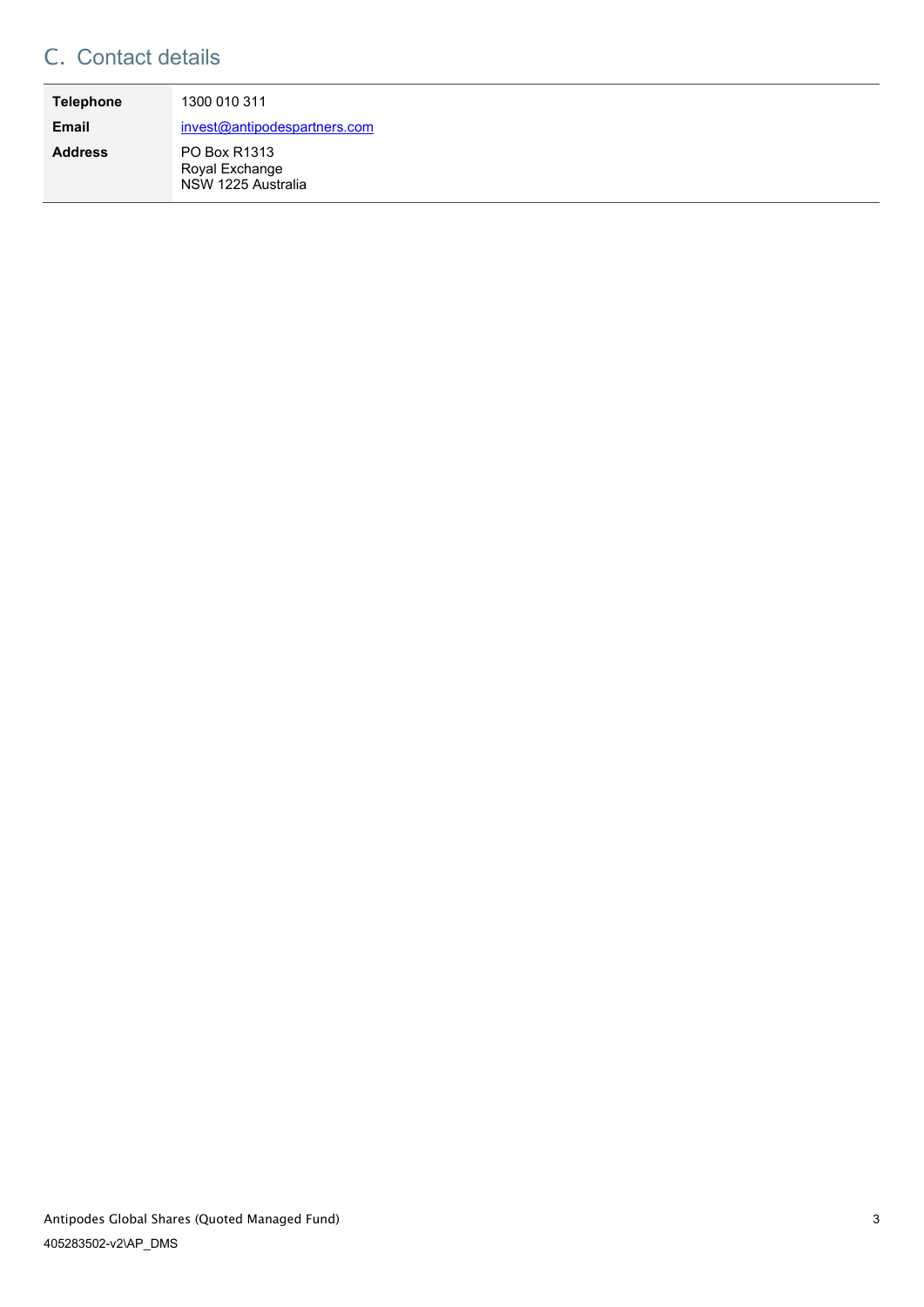# <span id="page-6-0"></span>2. About AQUA Rules and CHESS

An application has been made to the ASX for the Units in the Fund to be admitted to trading status under the AQUA Rules framework. As at the date of this PDS, the Units are not yet quoted on the ASX. Once quoted, the Units will be quoted under the AQUA Rules, not the ASX Listing Rules. The AQUA Rules are accessible at [www.asx.com.au](http://www.asx.com.au/)

The following table sets out the key differences between the ASX Listing Rules and the AQUA Rules.

| <b>Requirement</b>                     | <b>ASX Listing Rules</b>                                                                                                                                                                                                                                                                                                                      | <b>AQUA Rules</b>                                                                                                                                                                                                                                                                                                                                                                                                                                                                                                                                                                                                                                                                                               |
|----------------------------------------|-----------------------------------------------------------------------------------------------------------------------------------------------------------------------------------------------------------------------------------------------------------------------------------------------------------------------------------------------|-----------------------------------------------------------------------------------------------------------------------------------------------------------------------------------------------------------------------------------------------------------------------------------------------------------------------------------------------------------------------------------------------------------------------------------------------------------------------------------------------------------------------------------------------------------------------------------------------------------------------------------------------------------------------------------------------------------------|
| <b>Continuous</b><br>disclosure        | Issuers are subject to continuous<br>disclosure requirements under ASX<br>Listing Rule 3.1 and section 674 of<br>the Corporations Act 2001 (Cth)<br>('Corporations Act').                                                                                                                                                                     | Issuers of products quoted under the AQUA Rules are not subject to<br>the continuous disclosure requirements in ASX Listing Rule 3.1 and<br>section 674 of the Corporations Act.                                                                                                                                                                                                                                                                                                                                                                                                                                                                                                                                |
|                                        |                                                                                                                                                                                                                                                                                                                                               | The Responsible Entity will comply with the disclosure requirements in<br>section 675 of the Corporations Act. This means that the Responsible<br>Entity will disclose to ASIC information which is not generally available<br>and that a reasonable person would expect, if the information were<br>generally available, to have a material effect on the price or value of the<br>Units, provided that such information has not already been included in<br>this PDS (as supplemented or amended). The Responsible Entity will<br>publish such information on the ASX market announcements platform<br>and on Antipodes' website at www.antipodespartners.com at the same<br>time as it is disclosed to ASIC. |
|                                        |                                                                                                                                                                                                                                                                                                                                               | Under AQUA Rule 10A.4, the Responsible Entity must also disclose:                                                                                                                                                                                                                                                                                                                                                                                                                                                                                                                                                                                                                                               |
|                                        |                                                                                                                                                                                                                                                                                                                                               | information about the NAV of the Fund daily;<br>$\bullet$<br>information about redemptions from the Fund;<br>$\bullet$<br>information about distributions paid in relation to the Fund;<br>$\bullet$<br>any other information which is required to be disclosed to ASIC<br>$\bullet$<br>under section 675 of the Corporations Act; and<br>any other information that would be required to be disclosed to the<br>$\bullet$<br>ASX under section 323DA of the Corporations Act if the Units were<br>admitted under the ASX Listing Rules.                                                                                                                                                                        |
|                                        |                                                                                                                                                                                                                                                                                                                                               | In addition, under the AQUA Rules the Responsible Entity must<br>immediately notify the ASX of any information the non-disclosure of<br>which may lead to the establishment of a false market in the Units or<br>which would be likely to materially affect the price of the Units.                                                                                                                                                                                                                                                                                                                                                                                                                             |
| <b>Periodic</b><br>disclosure          | Issuers are required to disclose half-<br>yearly and annual financial<br>information and reports to the ASX<br>market announcements platform                                                                                                                                                                                                  | Issuers of products quoted under the AQUA Rules are not required to<br>disclose half-yearly or annual financial information or reports to the ASX<br>market announcements platform.                                                                                                                                                                                                                                                                                                                                                                                                                                                                                                                             |
|                                        |                                                                                                                                                                                                                                                                                                                                               | The Responsible Entity is required to lodge financial information and<br>reports in respect of the Fund with ASIC under Chapter 2M of the<br>Corporations Act.                                                                                                                                                                                                                                                                                                                                                                                                                                                                                                                                                  |
| Corporate<br>governance                | Listed companies and listed<br>managed investment schemes are<br>subject to notification requirements<br>under the Corporations Act and the<br>ASX Listing Rules relating to<br>takeover bids, buy-backs, change of<br>capital, new issues, restricted<br>securities, disclosure of directors'<br>interests and substantial<br>shareholdings. | Although the Units are intended to be quoted under the AQUA Rules,<br>neither the Fund nor the Responsible Entity itself are listed on the ASX<br>and therefore they are not subject to certain corporate governance<br>requirements.                                                                                                                                                                                                                                                                                                                                                                                                                                                                           |
|                                        |                                                                                                                                                                                                                                                                                                                                               | The Responsible Entity will still be required to comply with the related<br>party requirements in Part 5C.7 and Chapter 2E of the Corporations Act,<br>and with section 601FM of the Corporations Act including that the<br>Responsible Entity may be removed by an extraordinary resolution of<br>members on which the Responsible Entity would not be entitled to vote.                                                                                                                                                                                                                                                                                                                                       |
| <b>Related party</b><br>transactions   | Chapter 10 of the ASX Listing Rules<br>relates to transactions between an<br>entity and a person in a position to<br>influence the entity and sets out<br>controls over related party<br>transactions.                                                                                                                                        | Chapter 10 of the ASX Listing Rules does not apply to AQUA Rules<br>quoted products. The Responsible Entity will still be required to comply<br>with the related party requirements in Part 5C.7 and Chapter 2E of the<br>Corporations Act.                                                                                                                                                                                                                                                                                                                                                                                                                                                                     |
| <b>Auditor rotation</b><br>obligations | Division 5 of Part 2M.4 of the<br>Corporations Act imposes specific<br>rotation obligations on auditors of<br>listed companies and listed managed<br>investment schemes.                                                                                                                                                                      | Issuers of products quoted under the AQUA Rules are not subject to<br>the auditor rotation requirements in Division 5 of Part 2M.4 of the<br>Corporations Act.<br>An auditor will be appointed by the Responsible Entity to audit the                                                                                                                                                                                                                                                                                                                                                                                                                                                                           |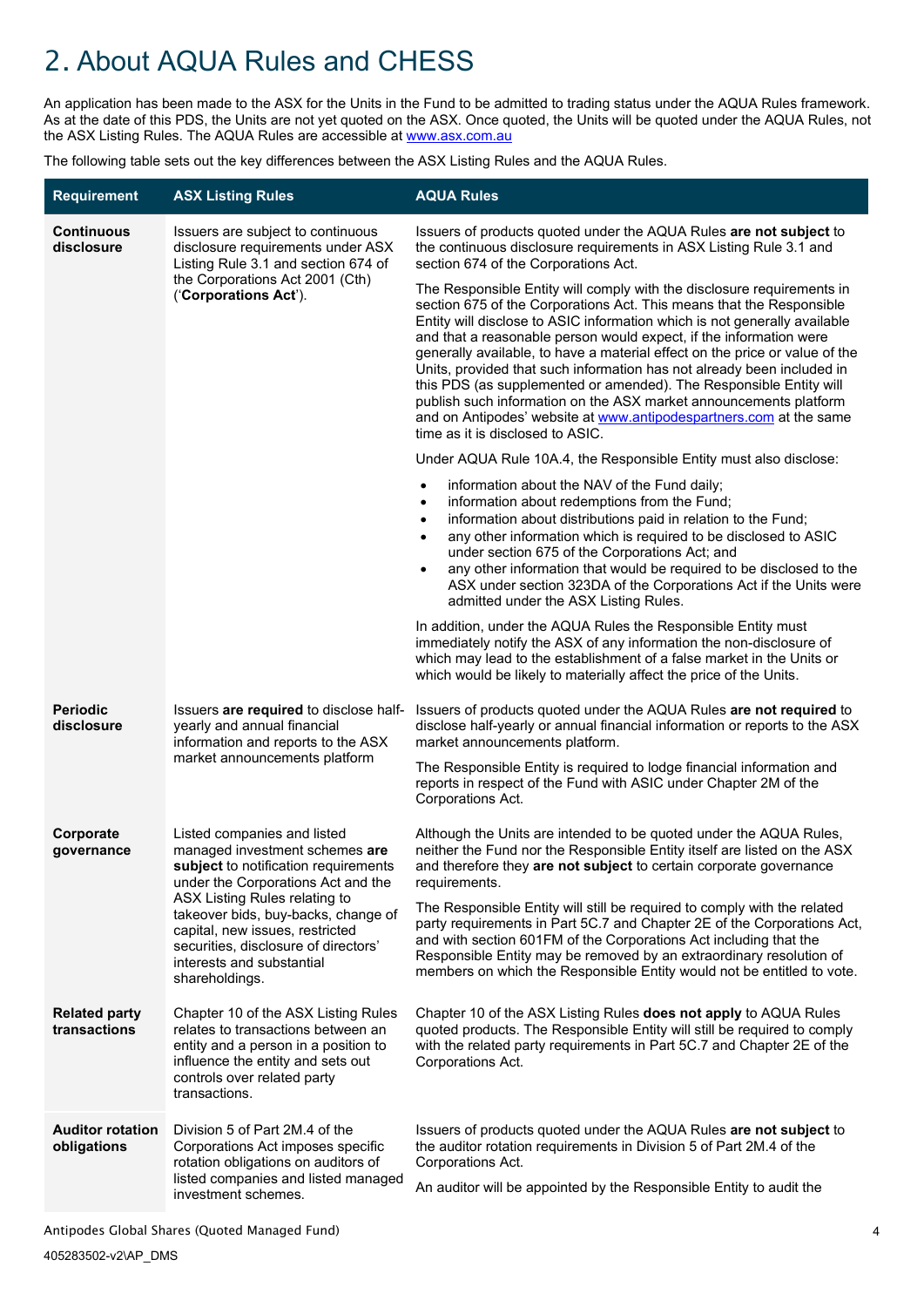financial statements and compliance plan of the Fund.

**Investor diversification and spread Requirements** There are requirements under the ASX Listing Rules that issuers satisfy certain minimum spread requirements (i.e. a minimum number of holders each having a minimum parcel size).

These requirements do not apply to AQUA Product issuers. Under the AQUA Rules, unless and until a suitable spread of holders is achieved, an AQUA Product issuer must ensure a reasonable bid and volume is maintained for the AQUA Product on the ASX except in permitted circumstances or have in place other arrangements which meet ASX's requirements for providing liquidity, generally through the appointment of a Market Making Agent.

# **About CHESS**

The Unit Registry participates in the Clearing House Electronic Sub-register System ('**CHESS**'). CHESS is a fast and economical clearing and settlement facility which also provides an electronic sub-register service. The Unit Registry has established and will maintain an electronic sub-register with CHESS on behalf of the Responsible Entity.

The Responsible Entity will not issue Investors with certificates in respect of their Units. Instead, when Investors purchase Units on the ASX they will receive a holding statement from the Unit Registry which will set out the number of Units they hold. The holding statement will specify the "Holder Identification Number" or "Shareholder Reference Number" allocated by CHESS.

Subject to ASX Operating Rules and the ASX Listing Rules, the Responsible Entity may decline to register a purchaser of a Unit or Units.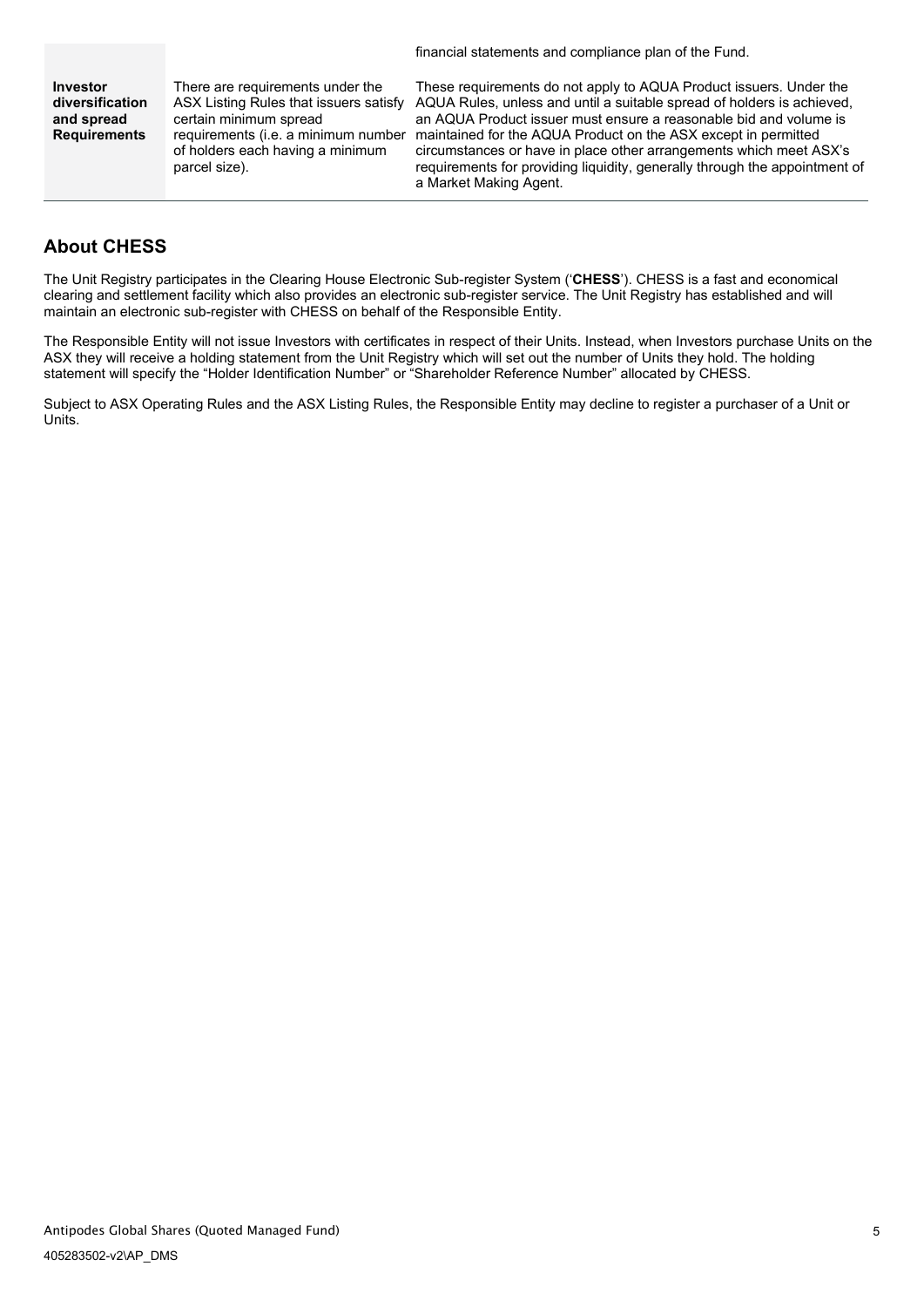# <span id="page-8-0"></span>3. The Antipodes Global Shares (Quoted Managed Fund)

| The Fund's investment<br>objective        | The Fund aims to outperform the Benchmark over the investment cycle (typically 3-5 years). <sup>1</sup>                                                                                                                                                                                                                                                                                                                                                                |  |  |
|-------------------------------------------|------------------------------------------------------------------------------------------------------------------------------------------------------------------------------------------------------------------------------------------------------------------------------------------------------------------------------------------------------------------------------------------------------------------------------------------------------------------------|--|--|
| The Fund's investments                    | The Fund typically invests in a select number of attractively valued companies listed on global share<br>markets (usually a minimum of 30 holdings). In the absence of finding individual securities that meet<br>Antipodes' investment criteria, cash may be held.                                                                                                                                                                                                    |  |  |
|                                           | The Fund is also permitted to utilise exchange traded derivatives for risk management purposes and<br>to achieve equity exposure, without holding the physical securities. Derivative use is subject to the<br>specific restrictions that such instruments cannot be used to gear portfolio exposure and that the<br>underlying effective face value is limited to 10% of the net asset value of the Fund (unless used to<br>manage currency risk).                    |  |  |
|                                           | The Fund will only use derivatives in the following three scenarios:                                                                                                                                                                                                                                                                                                                                                                                                   |  |  |
|                                           | (a) for the dominant purpose of managing foreign exchange or interest rate risk;                                                                                                                                                                                                                                                                                                                                                                                       |  |  |
|                                           | (b) for the dominant purpose of more efficiently gaining an economic exposure, through the use of<br>exchange-traded derivatives, to the underlying reference assets of those derivatives, but only<br>on a temporary basis (i.e. for a period of less than 28 days, which cannot be extended by<br>rolling over or replacing the derivative); or                                                                                                                      |  |  |
|                                           | use of exchange-traded derivatives, provided the notional derivatives exposure of the Fund<br>(c)<br>does not exceed 10% of its net asset value (unless the exposure is attributable to<br>circumstances that were not reasonably foreseeable by the Responsible Entity, such as<br>unforeseen market movements or large redemption requests, and the exposure is for a period<br>of no more than three consecutive Business Days).                                    |  |  |
|                                           | These three exceptions operate independently of each other. For example, where the Fund uses<br>exchange-traded derivatives for the dominant purpose of managing foreign exchange or interest rate<br>risk, this does not count towards the 10% notional derivatives exposure limit for exchange-traded<br>derivatives in accordance with ASIC Regulatory Guide 240.                                                                                                   |  |  |
|                                           | Currency exposure will generally reflect the currency of the underlying securities. However, where<br>the Investment Manager believes there is a strong likelihood of a decline in the underlying currency,<br>currency derivatives (both over-the-counter and exchange traded) may be used to hedge the<br>portfolio's currency exposure. Currency hedging is subject to the specific restriction that such<br>derivatives cannot be used to gear portfolio exposure. |  |  |
|                                           | The Fund will not engage in short selling.                                                                                                                                                                                                                                                                                                                                                                                                                             |  |  |
| Minimum suggested<br>investment timeframe | 5 years                                                                                                                                                                                                                                                                                                                                                                                                                                                                |  |  |
| The Fund's income<br>distribution         | Distributions will generally be made annually at 30 June. The Responsible Entity also has the<br>discretion to make interim distributions during the financial year.                                                                                                                                                                                                                                                                                                   |  |  |
| Date the Fund was<br>established          | 29 March 2018                                                                                                                                                                                                                                                                                                                                                                                                                                                          |  |  |

1 The investment objective is expressed before the deduction of management fees, expense recoveries and taxation, i.e. performance is measured relative to the Fund's benchmark before fees and costs and taxes are deducted. See Section 7 for details on fees and other costs and Section 9 for details on taxation. The investment objective is not intended to be a forecast. It is only an indication of what the investment strategy aims to achieve over the medium to long term, assuming financial markets remain relatively stable during that time. The Fund may not achieve its investment objective. Returns are not guaranteed.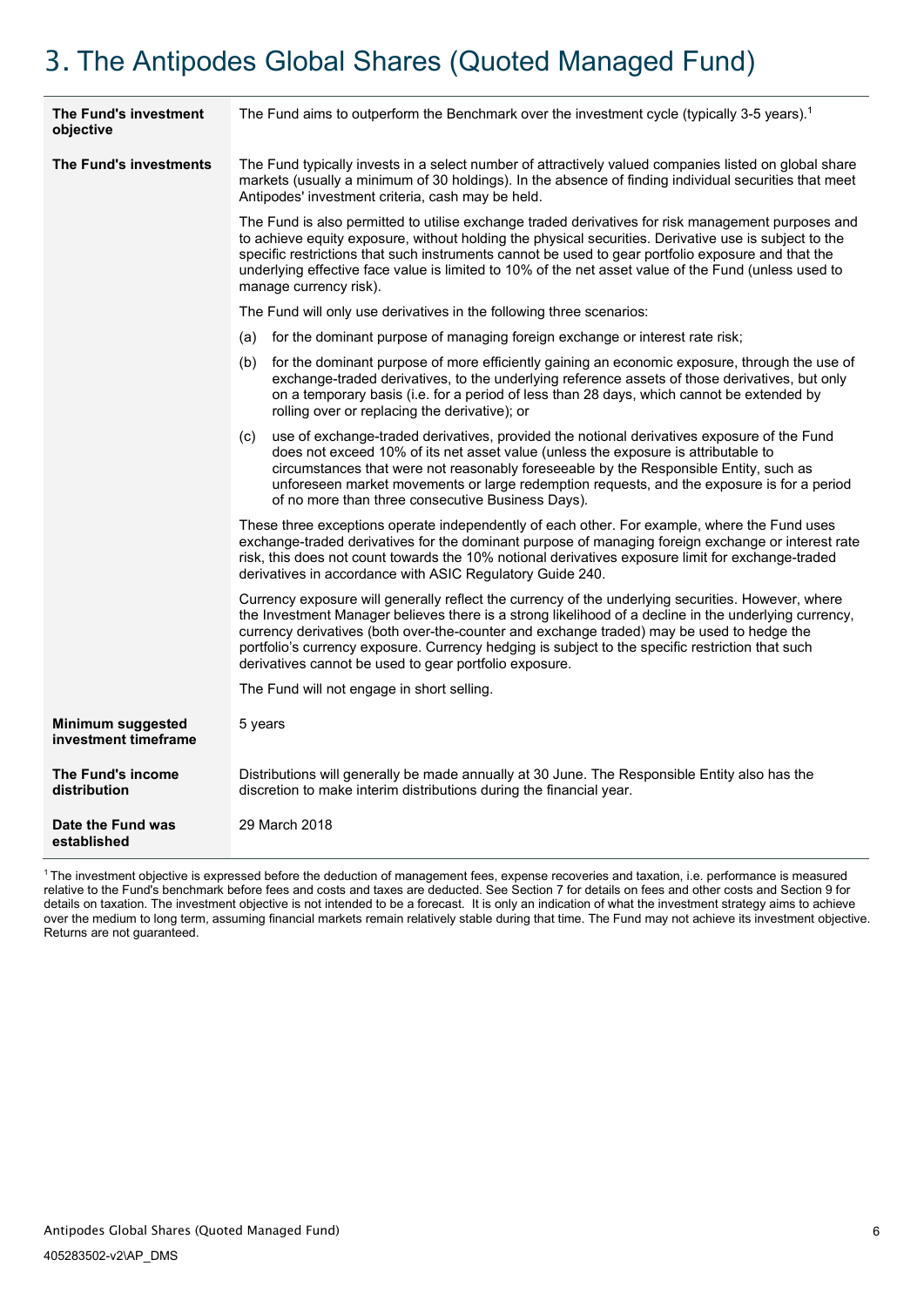# <span id="page-9-0"></span>4. How Antipodes invests

# **Antipodes' investment philosophy**

Antipodes believes that equity investment returns are primarily a function of:

- economic performance of the business and the resilience of this performance; and
- price paid or starting valuation at the time of purchase.

Antipodes seeks to mitigate the risk of permanent loss of capital and/or unforeseen downside volatility by:

- ensuring the price paid for a stock represents a discount to intrinsic value, and
- developing a deep understanding of each stock within the context of the broader portfolio.

Through this lens of risk and return, Antipodes' investment philosophy focuses on the below opportunity sets.

## **Cyclical-structural continuum of opportunity**

Business resilience is determined by the degree and sustainability of competitive advantage since excess returns may result in new competition, technological disruption, greater regulation and management missteps. In the long-term, all businesses succumb to changes in the operating environment as depicted below in the Antipodes Capital Lifecycle Model ©.

A cyclical opportunity relates to mean reversion (i.e. a return to the average) in profitability and valuations around the business cycle. A structural opportunity relates to volatile change in situations where most investors expect incremental or cyclical change.



#### **Socio/macroeconomic opportunity**

Global investing involves exposure to the socio/macroeconomic risks inherent in foreign jurisdictions (including foreign currency risks). Antipodes' socio/macroeconomic framework seeks to address:

- socio/macroeconomic factors when evaluating an individual company's prospects, e.g. relative attractiveness of exporters versus domestic exposures, health of the institutional environment, etc.; and,
- currency risk that arises from stock selection.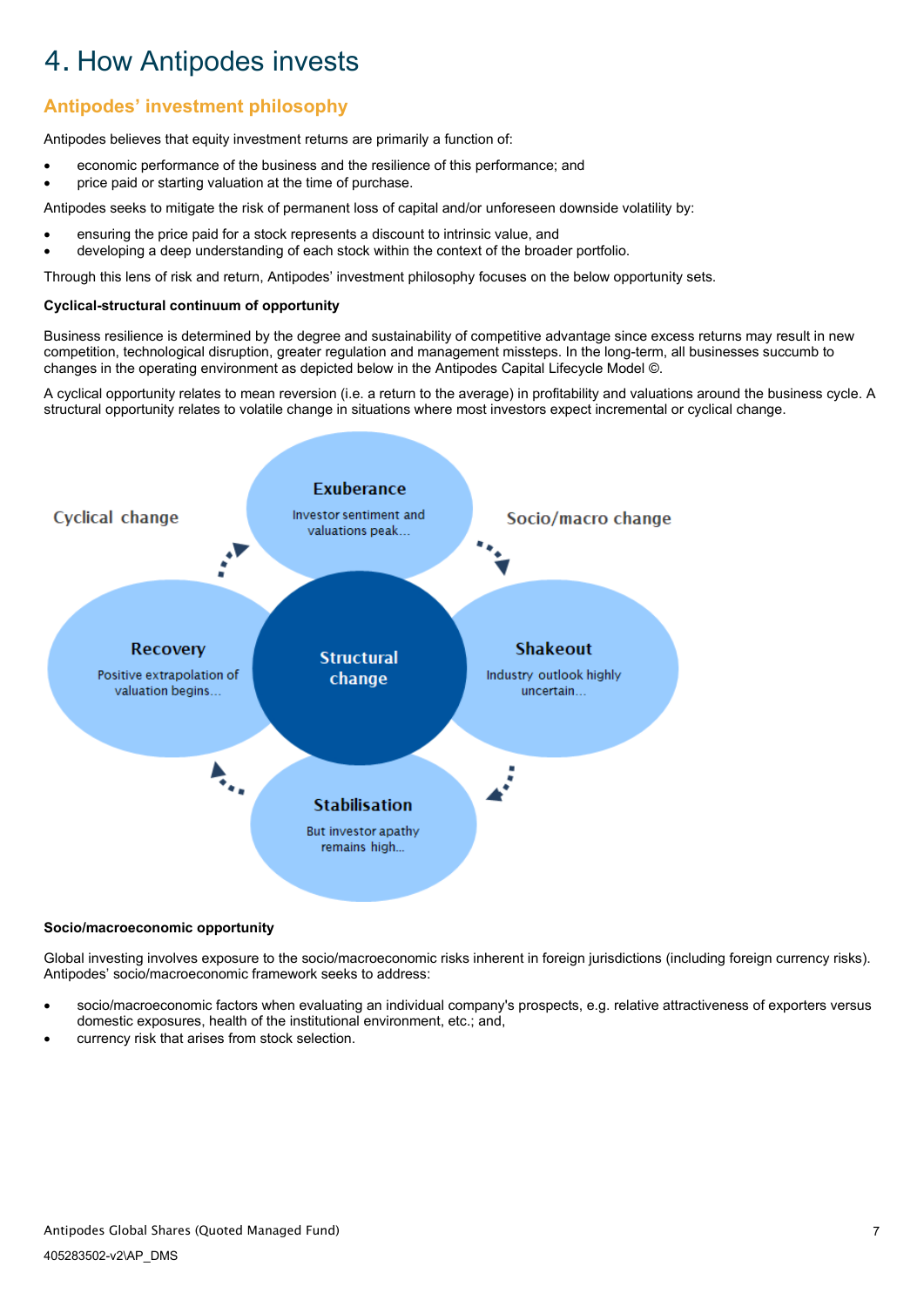# **Antipodes' investment approach**

Antipodes' investment approach in practice can be broken down into four iterative steps as follows:



#### **Identify**

Antipodes' utilises a variety of quantitative and qualitative inputs combined with many years of experience to generate ideas. As part of this process, "force multipliers" play an important role in focusing team resources and these take two basic forms:

- quantitative filters including stock, sector and geographic level screening for extreme expressions of consensus or neglect, correlation cluster identification and consideration & stocks within a multi-asset based long-term valuation and return context; and,
- qualitative input/signals including research, corporate/industry contact, institutional environment change, corporate environment change, neglected themes/companies, statements regarding value & market dislocations such as natural disaster-based panic selling.

#### **Test**

Any investment team, regardless of its size, represents a scarce resource relative to the opportunity set and should be managed as such. Once an opportunity has been identified, Antipodes performs an initial reality check before committing a large amount of research resource. This check will focus on three key areas:

- margin of safety (that is, the investment represents a discount to intrinsic value);
- multiple ways of winning, whereby investment results are realisable by way of more than a single idiosyncratic or market outcome; and,
- context within existing portfolio, given Antipodes' desire for non-correlated sources of alpha, characterised by investment ideas which have unrelated market factors driving performance.

### **Analyse**

Antipodes' broad approach is fundamental research within a global context. It strives to ignore short-term noise with the goal of improving its longer-term judgement. Further, team alignment results in a naturally collaborative culture. To maximise the benefits of peer review without diluting overall team focus, a system is employed where each major research project has a lead analyst, but is supported by a secondary analyst, who acts as a sounding board and protects against confirmation bias and investment case drift. Antipodes believes this both strengthens the research process and allows for earlier identification of flaws in the investment case.

### **Construct**

Antipodes' goal is to maximise risk-adjusted returns over the investment cycle (typically 3-5 years). Antipodes seeks to build portfolios from high conviction ideas (asymmetric risk-return payoff) that also represent non-correlated sources of alpha. In practice, portfolios are built based on the following principles.

- For a given level of expected investment risk, position size is determined by expected return or margin of safety.
- An optimised portfolio to minimise downside volatility, with correlated sources of alpha typically limited to less than 15% of the portfolio.
- Exposure limits applied including:
	- A single stock limit of 7.0%; and,

#### Antipodes Global Shares (Quoted Managed Fund)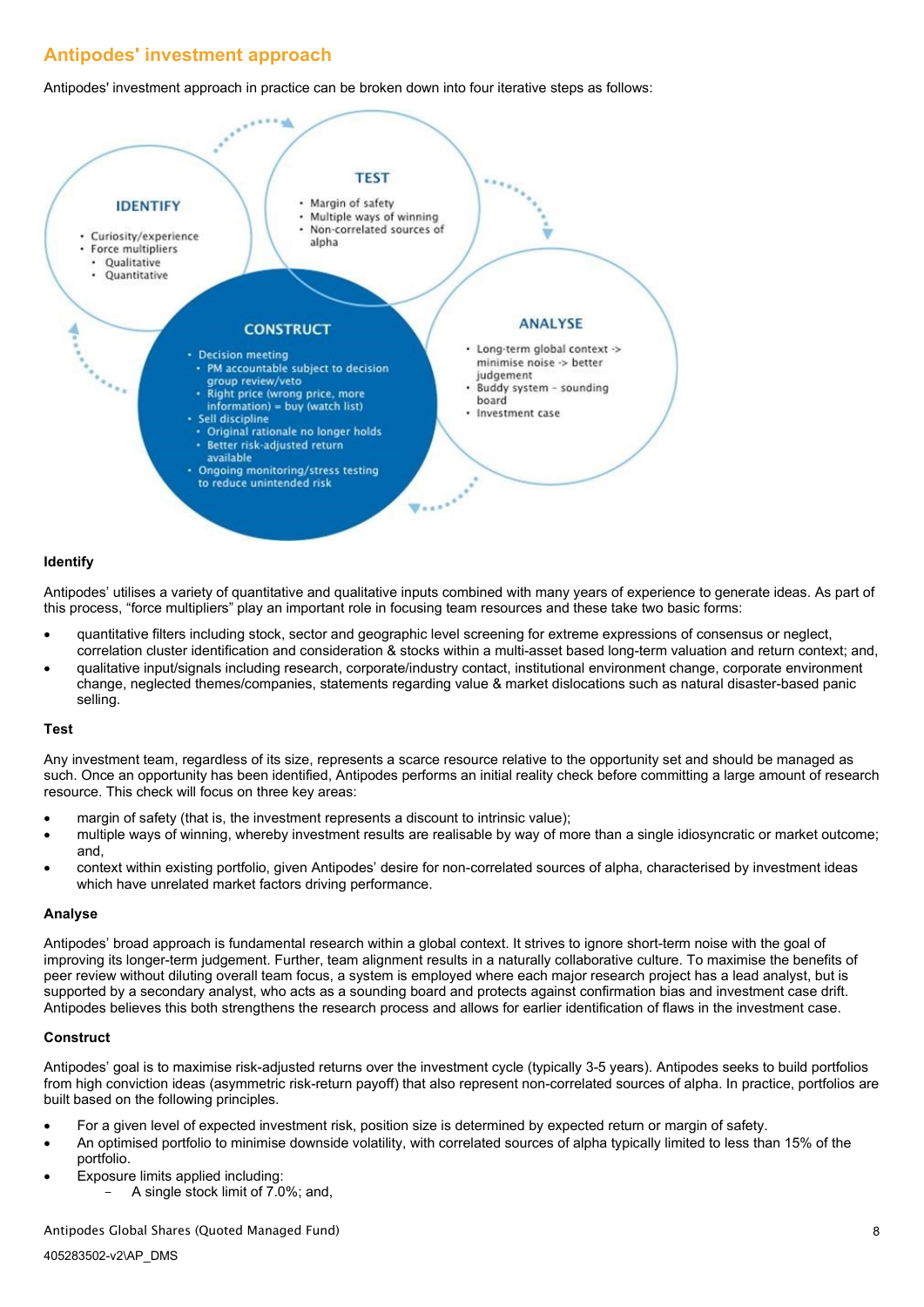- The top 10 positions will typically account for 25% to 35% of the portfolio and the top 30 positions 60% to 80%, with the remaining held across smaller positions, typically numbering around 30.
- When Antipodes see a high risk of losing money on an underlying currency exposure, the Fund's currency exposure may be hedged into an appropriately undervalued currency.
- In the absence of finding individual securities that meet Antipodes' investment criteria, and at the manager's discretion, cash may be held.
- Reduction in the level of unknown portfolio risk by calculating various style factor exposures (e.g. growth, momentum, small cap) and stress testing.

## **Labour standards, environmental, social and ethical considerations**

Antipodes applies environmental, social (including labour standards) and corporate governance ('**ESG**') considerations when selecting, retaining or realizing investments in the Fund. However, it does not apply any specific methodology to measure individual companies with respect to their ESG standing. In reviewing a company, it may look to engage with the company and influence its thinking with respect to these matters and where Antipodes believes the company has demonstrated willful disregard for ESG principles, it may choose to avoid or divest.

## **Changes to Fund details**

We have the right to change the Fund's investment return objective, benchmark, asset classes and asset allocation ranges and currency strategy (if any), without prior notice.

We will inform investors of any material change to the Fund's details via Antipodes' websit[e www.antipodespartners.com,](http://www.antipodespartners.com/) or as otherwise required by law.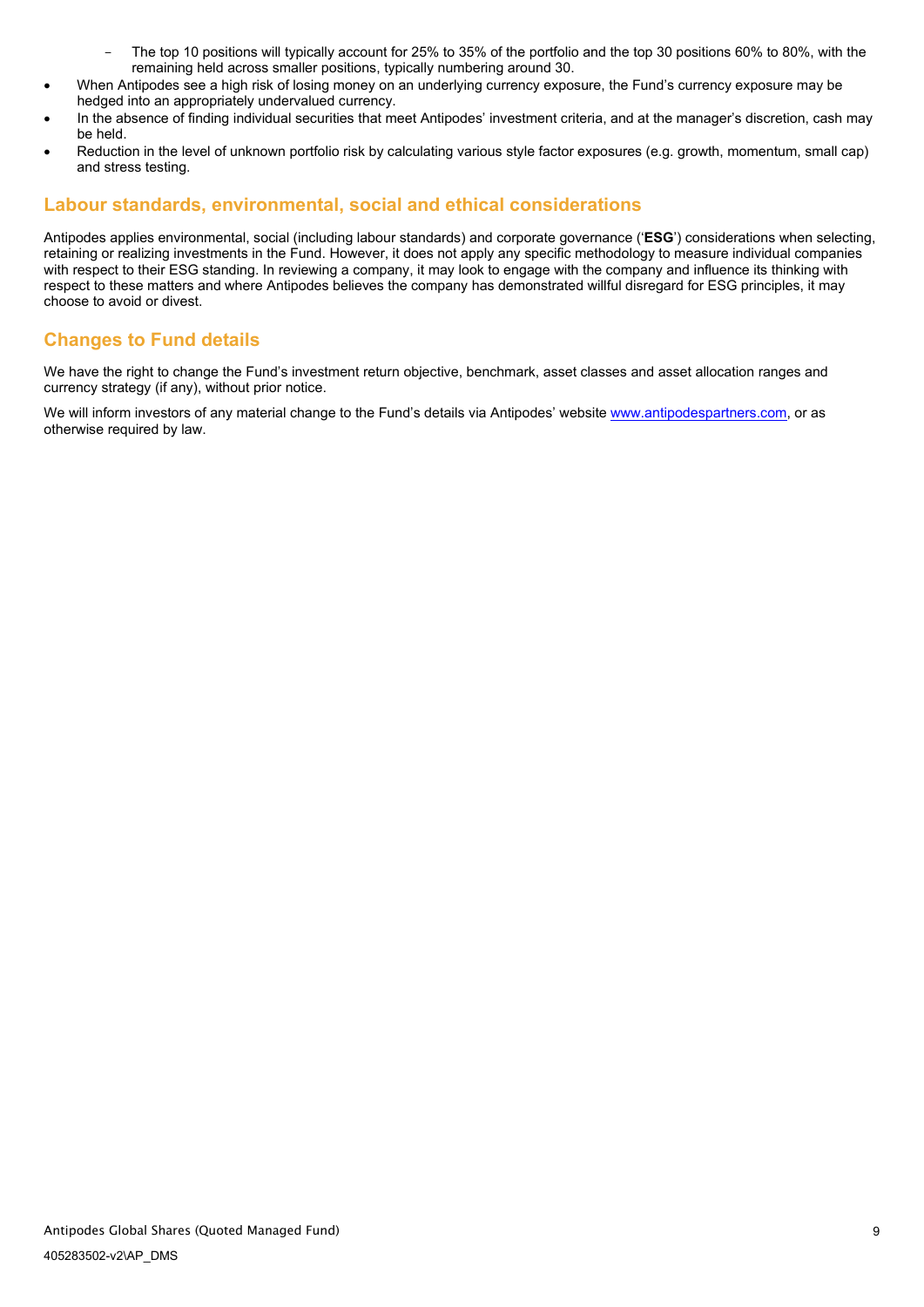# <span id="page-12-0"></span>5. Risks of investing in the Fund

This section provides investors with disclosure that is relevant to the Fund. All investments carry risk. The likely investment return and the risk of losing money is different for each managed investment scheme as different strategies may carry different levels of risk depending on the portfolio of assets that make up the scheme. Those assets with potentially higher long-term returns may also have a higher risk of losing money in the shorter term. Please consult with a licensed financial adviser to determine your own risk/reward profile.

Due to uncertainty in all investments, there can be no assurance that the Fund will achieve its investment objectives. The value of your units at any point in time may be worth less than your original investment even after taking into account the reinvestment of Fund distributions. Future returns may differ from past returns and past performance is not a reliable guide to future performance. Returns are not guaranteed, and you may lose some or all of your money.

None of the Responsible Entity, Pinnacle, Antipodes, their directors, associates nor any of their related bodies corporate (as defined in the Corporations Act) guarantee the success of the Fund, the repayment of capital or any particular rate of capital or income return. Investments in the Fund are not guaranteed or underwritten by the Responsible Entity, Pinnacle or Antipodes or any other person or party and you may lose some or all of your investment.

Risks can be managed but cannot be completely eliminated. It is important to understand that:

- the value of your investment will go up and down:
- investment returns will vary, and future returns may be different from past returns;
- returns are not guaranteed and there is always the chance that you may lose money on any investment you make; and
- laws affecting your investment in a managed investment scheme may change over time.

The appropriate level of risk for you will depend on a range of factors including your age, investment time frame, where other parts of your wealth are invested and your risk tolerance.

Some of the risks associated with an investment in the Fund and how Antipodes manages those risks are listed below.

| <b>Risk</b>                       | <b>Definition</b>                                                                                                                                                                                                                                                                                                                                                                                                                                                                                                                                                                                                                                                                                                                                                                                                                                                                                                                                                                           |  |
|-----------------------------------|---------------------------------------------------------------------------------------------------------------------------------------------------------------------------------------------------------------------------------------------------------------------------------------------------------------------------------------------------------------------------------------------------------------------------------------------------------------------------------------------------------------------------------------------------------------------------------------------------------------------------------------------------------------------------------------------------------------------------------------------------------------------------------------------------------------------------------------------------------------------------------------------------------------------------------------------------------------------------------------------|--|
| <b>ASX liquidity risk</b>         | The liquidity of trading in the Units on the ASX may be limited. This may affect an investor's ability<br>to buy or sell Units. Investors will not be able to purchase or sell Units on the ASX during any<br>period that ASX suspends trading of Units in the Fund. There is a risk that, if implemented, the<br>scheme of arrangement to acquire APL may cause the Fund to cease to be liquid and result in a<br>suspension of trading on the ASX. If this occurs, the Responsible Entity expects it would be<br>temporary and cease at such a time as the Responsible Entity is able to implement procedures to<br>transfer the underlying assets of APL into the name of the Fund (which is expected to occur<br>shortly after scheme implementation). Further, where trading in the Units on the ASX has been<br>suspended for five consecutive Business Days, the availability of the Fund's off-market<br>redemption facility will be subject to the provisions of its Constitution. |  |
| <b>Concentration risk</b>         | When investments are concentrated in a smaller number of securities than the broader market<br>index, the unit price of the Fund may be more volatile than the return of the Benchmark. The Fund<br>has security limits relative to the market index which aims to manage this risk by ensuring<br>satisfactory diversification.                                                                                                                                                                                                                                                                                                                                                                                                                                                                                                                                                                                                                                                            |  |
| <b>Conflicts of interest risk</b> | The Responsible Entity, its affiliates and its various service providers may from time to time act as<br>issuer, investment manager, market maker, custodian, unit registry, broker, administrator,<br>distributor or dealer to other parties or funds that have similar objectives to those of the Fund. It is,<br>therefore, possible that any of them may have potential conflicts of interest with the Fund.                                                                                                                                                                                                                                                                                                                                                                                                                                                                                                                                                                            |  |
|                                   | The Responsible Entity and its affiliates may invest in, directly or indirectly, or manage or advise<br>other funds which invest in assets which may also be purchased by the Fund. Neither the<br>Responsible Entity nor any of its affiliates nor any person connected with it is under any obligation<br>to offer investment opportunities to the Fund.                                                                                                                                                                                                                                                                                                                                                                                                                                                                                                                                                                                                                                  |  |
|                                   | The Responsible Entity acts as market maker to the Fund. A conflict might arise between the Fund<br>and investors buying or selling Units from the Fund on the ASX due to the Fund's desire to benefit<br>from its market making activities.                                                                                                                                                                                                                                                                                                                                                                                                                                                                                                                                                                                                                                                                                                                                                |  |
|                                   | The Responsible Entity maintains a conflicts of interest policy to ensure that it manages its<br>obligations to the Fund such that all conflicts (if any) are resolved fairly.                                                                                                                                                                                                                                                                                                                                                                                                                                                                                                                                                                                                                                                                                                                                                                                                              |  |
| <b>Counterparty risk</b>          | The risk of loss resulting from the insolvency or bankruptcy of a counterparty used by the<br>Investment Manager to execute trades. The Responsible Entity and the Investment Manager aim<br>to keep this risk to a minimum by only selecting counterparties that it considers appropriate for the<br>Fund and by regularly monitoring the counterparties.                                                                                                                                                                                                                                                                                                                                                                                                                                                                                                                                                                                                                                  |  |
| <b>Currency risk</b>              | Investments in global markets or securities which are denominated in foreign currencies give rise<br>to foreign currency exposure. This means that the value of these investments will vary depending                                                                                                                                                                                                                                                                                                                                                                                                                                                                                                                                                                                                                                                                                                                                                                                       |  |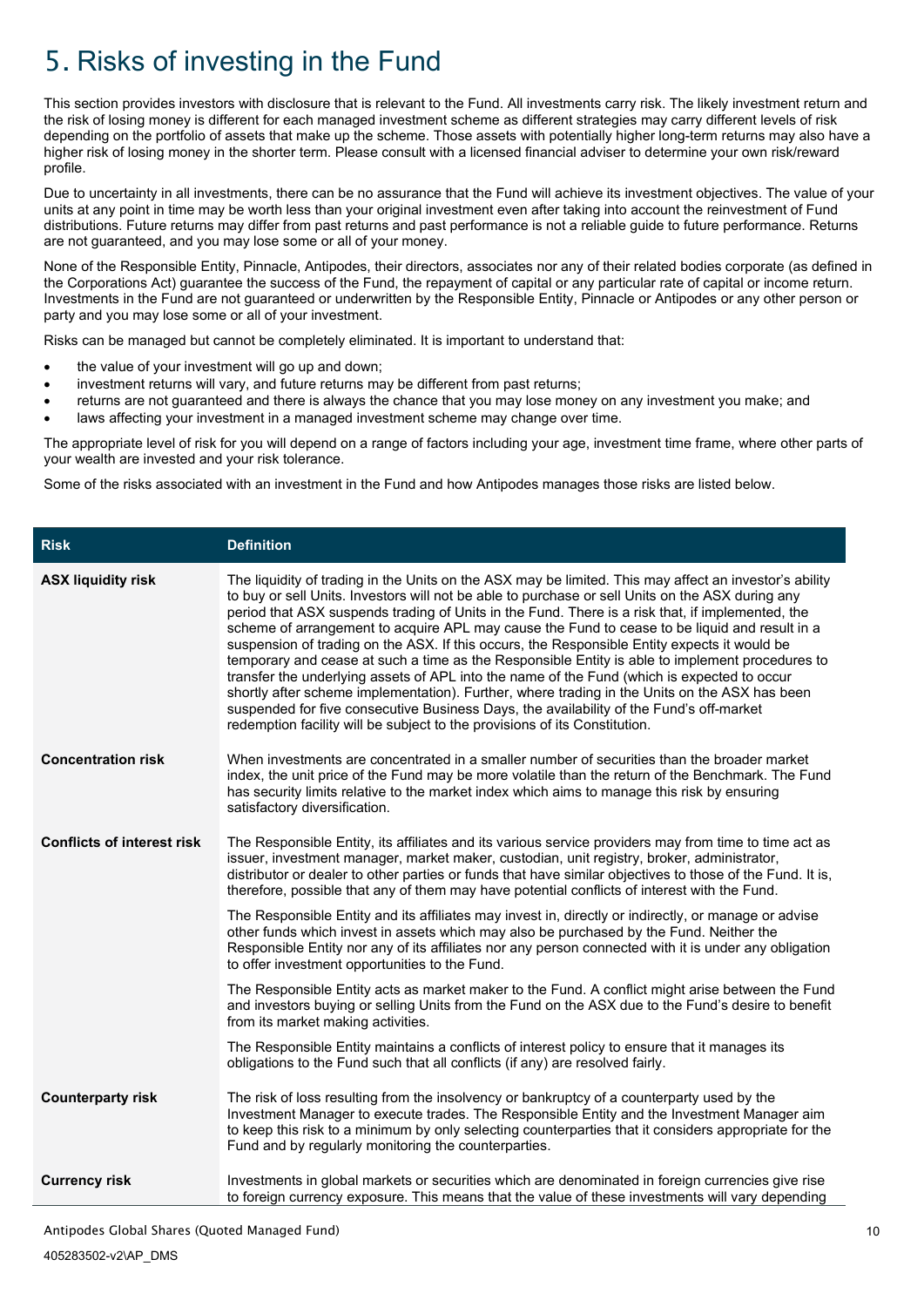|                                     | on changes in the exchange rate. The Investment Manager will seek to manage the Fund's<br>currency exposure using hedging instruments (for example, foreign exchange forwards swaps,<br>"non-deliverable" forwards, and currency options) and cash foreign exchange trades.                                                                                                                                                                                                                                                                                                              |  |  |
|-------------------------------------|------------------------------------------------------------------------------------------------------------------------------------------------------------------------------------------------------------------------------------------------------------------------------------------------------------------------------------------------------------------------------------------------------------------------------------------------------------------------------------------------------------------------------------------------------------------------------------------|--|--|
| <b>Cyber risk</b>                   | Information relating to the operations of the Fund and investor's personal information is stored<br>digitally and there is therefore a risk of fraud, data loss, business disruption or damage to the<br>information of the Fund or to investors' personal information in the event of a breach of the<br>Responsible Entity's systems or the systems of the service providers to the Fund.                                                                                                                                                                                              |  |  |
| Derivative risk                     | Investments in derivatives may cause losses associated with changes in market conditions, such<br>as fluctuation in interest rates, equity prices or exchange rates and, changes in the value of a<br>derivative may not correlate perfectly with the underlying asset.                                                                                                                                                                                                                                                                                                                  |  |  |
| <b>Equity security risk</b>         | The Fund primarily invests directly or indirectly in equity securities issued by listed companies. An<br>equity security represents ownership interest held by shareholders in an entity (a company,<br>partnership or trust), realized in the form of shares of capital stock, which includes shares of both<br>common and preferred stock.                                                                                                                                                                                                                                             |  |  |
|                                     | A security's share price can rise and fall as a consequence of many factors including, but not<br>limited to, economic conditions, changes in interest rates or currency rates, adverse investor<br>sentiment, management performance, financial leverage, reduced demand for the company's<br>products and services, or factors that affect the company's industry, including changes in<br>regulation or taxation, as well as competitive conditions within the industry. This may result in a<br>loss of value in the portfolio of the Fund and a change in value of your investment. |  |  |
|                                     | Equity securities may make payments (regular or irregular) as dividends, and these may fluctuate<br>significantly in their market value with the ups and downs in the economic cycle and the fortunes<br>of the issuing firm.                                                                                                                                                                                                                                                                                                                                                            |  |  |
| Foreign investment risk             | Investments in foreign companies may decline in value because of sovereign, political, economic<br>or market instability; the absence of accurate information about the companies; risks of<br>unfavourable government actions such as expropriation and nationalisation. Some countries may<br>have different legal systems, taxation regimes, auditing and accounting standards with less<br>governmental regulation and transparency. These risks may be higher when investing in emerging<br>markets.                                                                                |  |  |
| <b>Fund risk</b>                    | The Responsible Entity may elect, in accordance with the Constitution and Corporations Act, to<br>terminate the Fund for any reason including if Units cease to be quoted on the ASX. Information<br>about the AQUA Rules applicable to quotation of Units in the Fund on the ASX is set out in the<br>'About AQUA Rules' and 'About CHESS' section of this PDS.                                                                                                                                                                                                                         |  |  |
| <b>iNAV</b> risk                    | The iNAV published by the Fund is indicative only and might not be up to date or might not<br>accurately reflect the underlying value of the Fund.                                                                                                                                                                                                                                                                                                                                                                                                                                       |  |  |
| Income risk                         | The Fund may make payments (regular or irregular) as distributions, depending on the income the<br>Fund receives from underlying assets. These may fluctuate significantly in their value with the ups<br>and downs in the economic cycle and the fortunes of the issuing firm. Additionally, the aggregate<br>effect of holding all assets simultaneously may result in risk due to the losses from other assets.                                                                                                                                                                       |  |  |
| Interest rate risk                  | Changes in interest rates can influence the value and returns of investments. The Investment<br>Manager's careful analysis of detailed research in combination with diversified holdings, aims to<br>minimise this risk.                                                                                                                                                                                                                                                                                                                                                                 |  |  |
| <b>Investment risk</b>              | Investments in a company may decline in value because of changes in the financial condition of<br>the company and returns on the Fund's investments may not be sufficient to meet the investment<br>objective of the Fund. The Investment Manager's careful analysis of each company it invests in,<br>as well as maintaining a diversified portfolio of companies, aims to minimise this risk.                                                                                                                                                                                          |  |  |
| <b>Investment structure</b><br>risk | There is a risk that the NAV of the Fund will fluctuate. This may be as a result of factors such as<br>economic conditions, government regulations, market sentiment, local and international political<br>events, pandemic outbreaks, environmental and technological issues.                                                                                                                                                                                                                                                                                                           |  |  |
|                                     | There is a risk the Fund may be removed from quotation by the ASX or terminated. ASX imposes<br>certain requirements for the continued quotation of securities, such as the Units, on the ASX under<br>the AQUA Rules. Investors cannot be assured that the Fund will continue to meet the<br>requirements necessary to maintain quotation on the ASX. In addition, ASX may change the<br>quotation requirements.                                                                                                                                                                        |  |  |
| <b>Liquidity risk</b>               | The Fund may not be able to purchase or sell a security in a timely manner or at desired prices or<br>achieve its desired weighting in a security. The risk management guidelines adopted by the<br>Investment Manager are designed to minimise liquidity risk through:                                                                                                                                                                                                                                                                                                                  |  |  |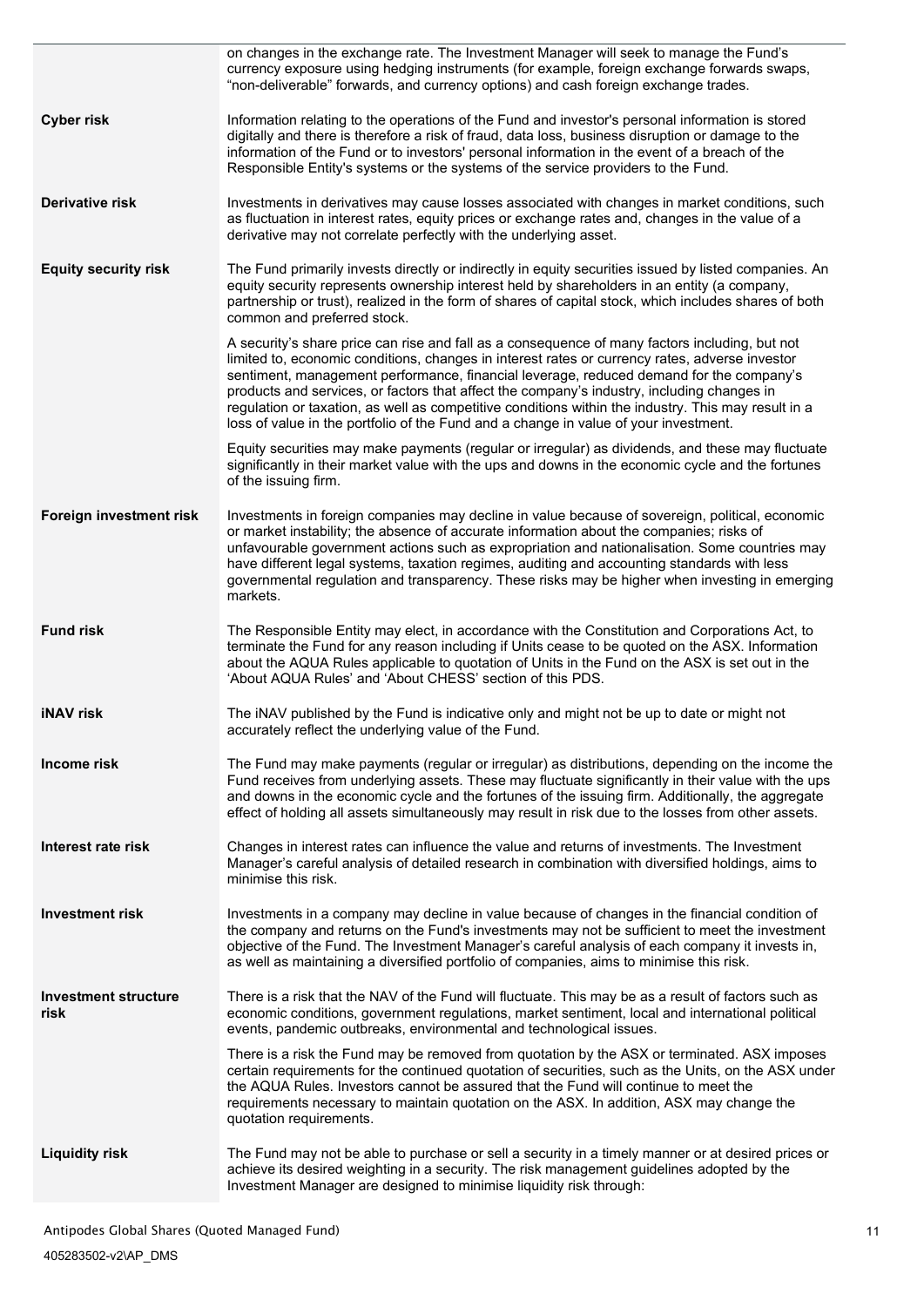|                                    | ensuring that there is no significant exposure to illiquid or thinly traded financial instruments;<br>$\bullet$                                                                                                                                                                                                                                                                                                                                                                                                                                                                                                                                                                                                                                                                                                                                                                                                                                                                                      |  |  |  |
|------------------------------------|------------------------------------------------------------------------------------------------------------------------------------------------------------------------------------------------------------------------------------------------------------------------------------------------------------------------------------------------------------------------------------------------------------------------------------------------------------------------------------------------------------------------------------------------------------------------------------------------------------------------------------------------------------------------------------------------------------------------------------------------------------------------------------------------------------------------------------------------------------------------------------------------------------------------------------------------------------------------------------------------------|--|--|--|
|                                    | and<br>applying limits to ensure there is no undue concentration of liquidity risk to a particular<br>$\bullet$<br>counterparty or market.                                                                                                                                                                                                                                                                                                                                                                                                                                                                                                                                                                                                                                                                                                                                                                                                                                                           |  |  |  |
|                                    | If the scheme of arrangement to acquire APL is implemented, the Fund may be subject to higher<br>than normal liquidity risk as a majority of the Fund's assets will comprise unlisted shares in APL<br>until the underlying assets of APL are transferred into the name of the Fund.                                                                                                                                                                                                                                                                                                                                                                                                                                                                                                                                                                                                                                                                                                                 |  |  |  |
|                                    | The Responsible Entity expects that this increase in liquidity risk will be temporary and cease at<br>such a time as the Responsible Entity is able to implement procedures to transfer the underlying<br>assets of APL into the name of the Fund (which is expected to occur shortly after scheme<br>implementation).                                                                                                                                                                                                                                                                                                                                                                                                                                                                                                                                                                                                                                                                               |  |  |  |
| <b>Market Making Agent</b><br>risk | The Responsible Entity has appointed a Market Making Agent to execute the Fund's market<br>making activities and provide settlement services on behalf of the Fund. As the Market Making<br>Agent performs its role as agent on behalf of the Fund, any profit or loss which occurs as a result<br>of the Market Making Agent's actions is incurred by the Fund. There is a risk that the Market<br>Making Agent could make an error in executing the Fund's market making activities. Additionally,<br>the Fund may enter into transactions to acquire or to liquidate assets in anticipation of the Market<br>Making Agent fulfilling its settlement processing obligations in a correct and timely manner. If the<br>Market Making Agent does not fulfil its settlement processing obligations in a correct and timely<br>manner, the Fund could suffer a loss.                                                                                                                                   |  |  |  |
| <b>Market making risk</b>          | The Responsible Entity acts as market maker in the Units on behalf of the Fund through the<br>appointment of the Market Making Agent as an agent of the Responsible Entity. The Fund will<br>bear the risk of the market making activities undertaken by the Responsible Entity on its behalf.<br>There is a risk that the Fund could suffer a material cost as a result of these market making<br>activities which may adversely affect the NAV of the Fund. Such a cost could be caused by either<br>an error in the execution of market making activities or in the price at which Units are transacted<br>on the ASX. In order to mitigate this risk, the Responsible Entity has the discretion to increase the<br>spread at which it makes a market and also has the right to cease making a market subject to its<br>obligations under the AQUA Rules and ASX Operating Rules. If the market becomes unstable, the<br>Responsible Entity reserves the right to cease market making activities. |  |  |  |
| <b>Market risk</b>                 | Security prices may decline over short or extended periods due to general market conditions (e.g.<br>economic, technological or political). The Fund's investment guidelines permit the use of<br>derivatives and other techniques which can be employed by the Investment Manager to reduce<br>the risk of market declines.                                                                                                                                                                                                                                                                                                                                                                                                                                                                                                                                                                                                                                                                         |  |  |  |
| <b>Operational risk</b>            | The following risks may adversely affect the Fund and its performance: the Fund could terminate,<br>its features could change, Pinnacle Fund Services Limited may not be able to continue to act as<br>Responsible Entity; third party service providers engaged by Pinnacle Fund Services Limited for<br>the Fund may not properly perform their obligations and duties to the Responsible Entity; or<br>circumstances beyond the reasonable control of the Responsible Entity may occur, such as failure<br>of technology or infrastructure, or natural disasters.                                                                                                                                                                                                                                                                                                                                                                                                                                 |  |  |  |
|                                    | The Fund is also governed by the rules of the ASX and is exposed to risks of quotation on that<br>platform, including such things as the platform or settlements process being delayed or failing.<br>ASX may suspend or remove the Units from quotation on the ASX as described below.                                                                                                                                                                                                                                                                                                                                                                                                                                                                                                                                                                                                                                                                                                              |  |  |  |
| Performance fee risk               | The risk of portfolio managers and analysts taking higher risk with portfolio construction and<br>investment strategy as a result of their remuneration being tied to portfolio performance. The<br>Investment Manager's staff are required to comply with company policies and compliance and risk<br>management frameworks. Furthermore, it is the Investment Manager's policy that if an employee's<br>remuneration is above a certain threshold, they are required to invest a component of their<br>remuneration in any fund(s) managed by the Investment Manager.                                                                                                                                                                                                                                                                                                                                                                                                                              |  |  |  |
| <b>Price risk</b>                  | The price at which the Units may trade on the ASX may differ materially from the NAV per Unit<br>and the iNAV. The trading price of Units is dependent on a number of factors including the<br>demand for and supply of Units, investor confidence, the availability of market maker services<br>during the course of the trading day, and the buy-sell spread applied to Units.                                                                                                                                                                                                                                                                                                                                                                                                                                                                                                                                                                                                                     |  |  |  |
| Portfolio management<br>risk       | The Fund's performance depends on the expertise and investment decisions of the Investment<br>Manager. Its opinion about the intrinsic worth of a company or security may be incorrect, the<br>Fund's investment objective may not be achieved, and the market may continue to undervalue the<br>securities held by the Fund. Active management of the Fund's assets by the Investment Manager<br>and ongoing monitoring of the Investment Manager by the Responsible Entity seeks to reduce this<br>risk.                                                                                                                                                                                                                                                                                                                                                                                                                                                                                           |  |  |  |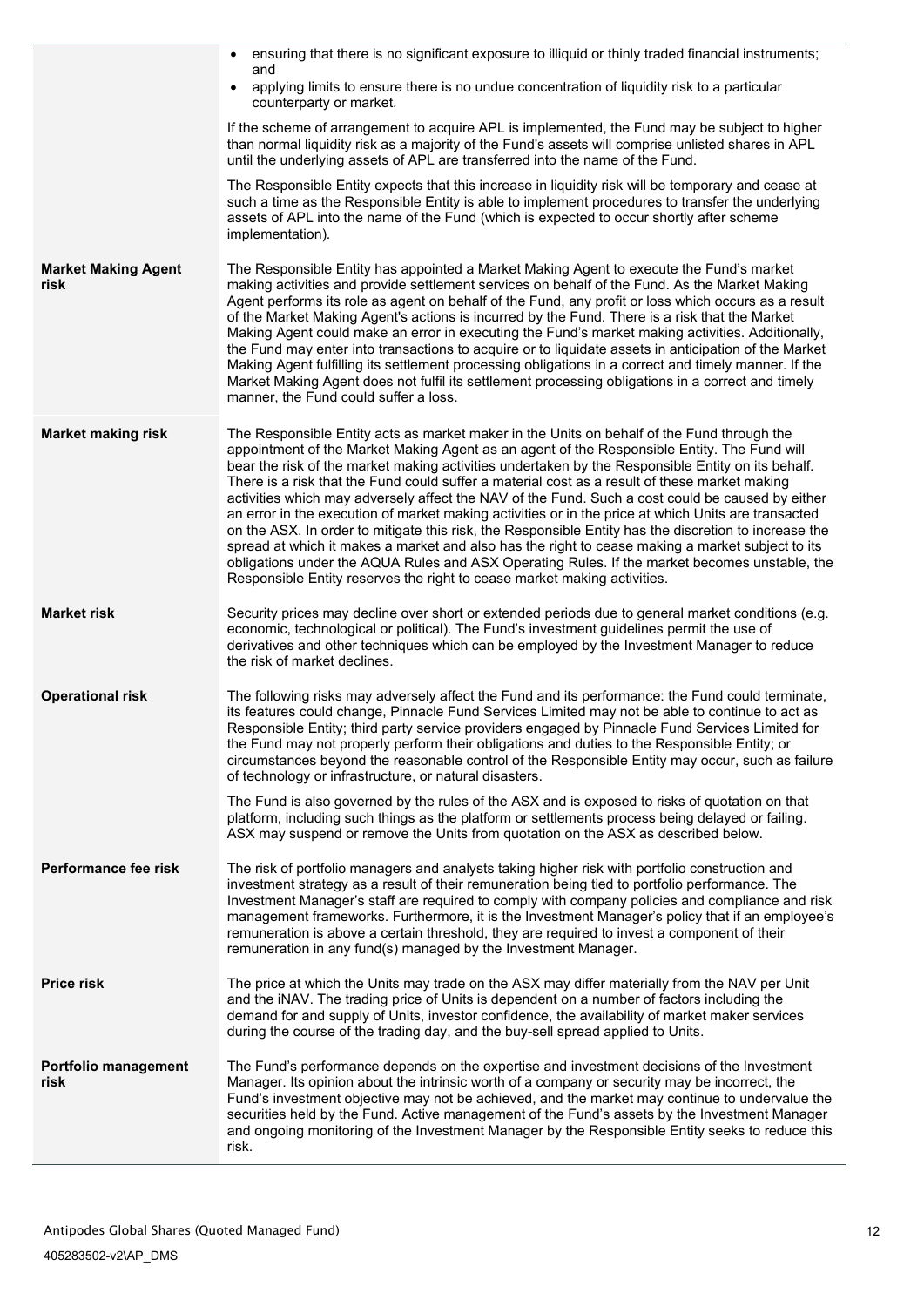| <b>Regulatory risk</b> | There is a risk that a change in laws and regulations governing a security, sector or financial<br>market could have an adverse impact on the Fund's investments. A change in laws or regulations<br>can increase the costs of operating a business and/or change the competitive landscape.                                                                                                    |
|------------------------|-------------------------------------------------------------------------------------------------------------------------------------------------------------------------------------------------------------------------------------------------------------------------------------------------------------------------------------------------------------------------------------------------|
| <b>Withdrawal risk</b> | There may be circumstances where your ability to withdraw from the Fund is restricted, including<br>temporarily if the scheme of arrangement to acquire APL is implemented. We may suspend<br>withdrawals if we determine that this is in the best interests of all unit holders. If the Fund ceases<br>to be liquid, you can only withdraw if the Responsible Entity makes a withdrawal offer. |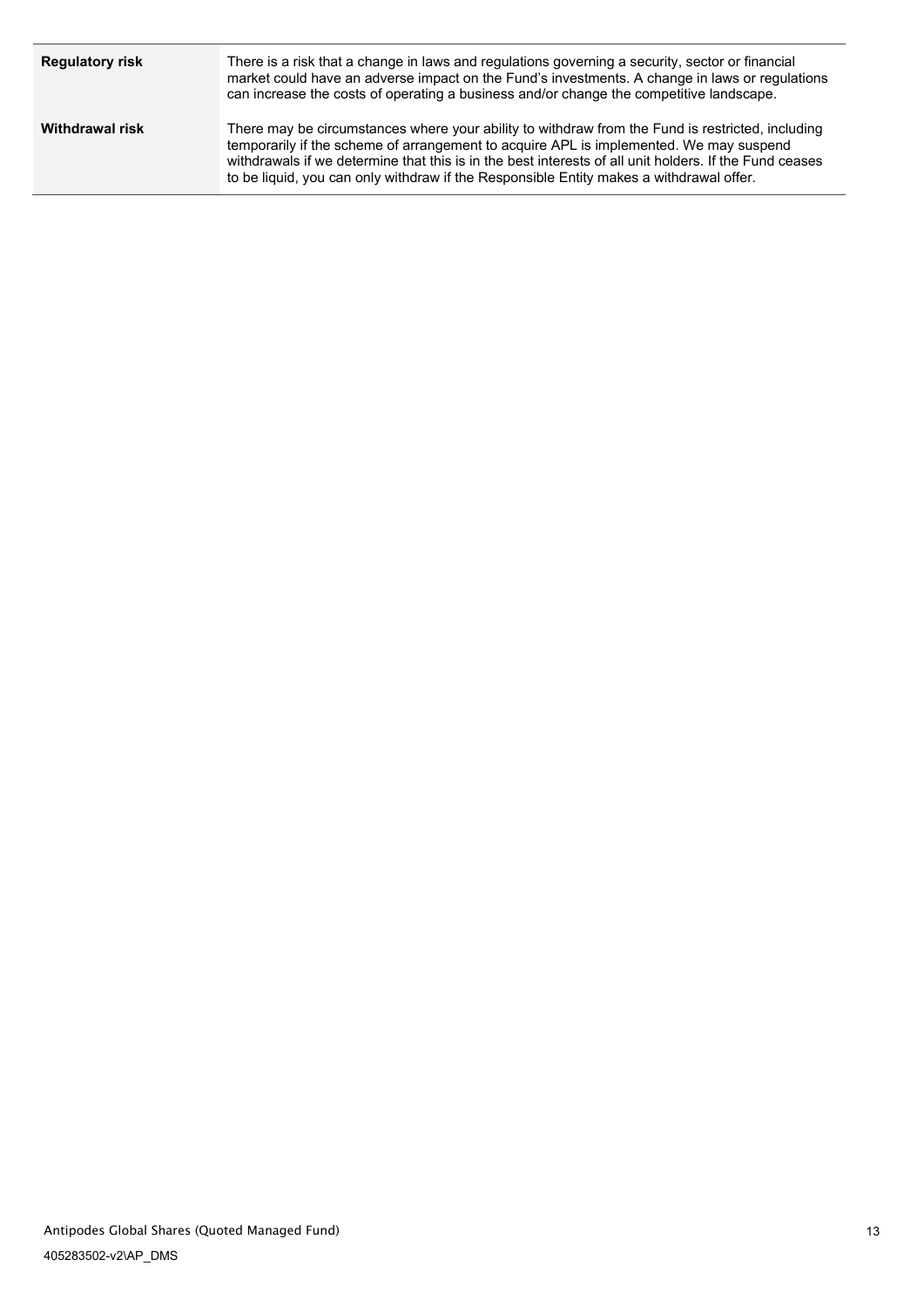# <span id="page-16-0"></span>6. Investing in the Fund

# <span id="page-16-1"></span>A. ASX trading status - Units and NAV per Unit

Units will be able to be traded on the ASX in a similar fashion to other securities traded on the ASX, subject to liquidity.

The NAV of the Fund will normally be calculated on each Business Day and the last available NAV per Unit will be published daily on Antipodes' website at [www.antipodespartners.com](https://antipodespartners.com/) prior to the commencement of trading on the ASX.

The Responsible Entity has engaged an agent to calculate and disseminate an indicative NAV per Unit ('iNAV') which will be published by the Fund on Antipodes' website a[t www.antipodespartners.com](https://antipodespartners.com/) throughout the ASX Trading Day. The iNAV for the Fund will be updated during the ASX Trading Day having regard to the Fund's Portfolio holdings. The iNAV will also account for foreign exchange movements to the extent that the impact is not offset by the hedging of the Fund's foreign currency exposure. No assurance can be given that the iNAV will be published continuously or that it will be up to date or free from error. To the extent permitted by law, neither the Responsible Entity nor its appointed agent shall be liable to any person who relies on the iNAV.

The price at which Units trade on the ASX may not reflect either the NAV per Unit or the iNAV. See "Price Risk" in Section 5.

# <span id="page-16-2"></span>B. Investing in the Fund on the ASX

Investors can invest in the Fund by purchasing Units via their share trading platform or stockbroker. Investors do not need to complete an application form and they will settle the purchase of their Units in the same way they would settle purchases of listed securities via the ASX CHESS settlement service.

There is no minimum number of Units investors can buy on the ASX. An Investor's entry price into the Fund will be the price at which they have purchased Units on the ASX.

Consistent with other securities quoted on the ASX, Investors do not have cooling off rights in respect of Units purchased on the ASX which are quoted under the AQUA Rules.

# <span id="page-16-3"></span>C. Withdrawing your investment in the Fund on the ASX

Investors can withdraw from the Fund by selling Units on the ASX via their share trading platform or stockbroker. Investors do not need to complete a withdrawal form and they will receive the proceeds from the sale of their Units in the same way they would receive proceeds from the sale of listed securities via the ASX CHESS settlement service.

There is no minimum number of Units Investors can sell on the ASX. An Investor's exit price will be the price at which they have sold Units on the ASX.

# <span id="page-16-4"></span>D. Off-market withdrawal rights

In the event that trading in the Fund's Units on the ASX has been suspended for five consecutive Business Days, Investors may be able to apply to the Responsible Entity directly to make an off-market withdrawal of their investment from the Fund. Investors can request a withdrawal form by contacting the Unit Registry.

The off-market withdrawal process, including the calculation of the NAV per Unit, applies only when the Fund is 'liquid' (within the meaning given to that term in the Corporations Act). Where the Fund ceases to be liquid, Units may only be withdrawn pursuant to a withdrawal offer made to all Investors in the Fund in accordance with the Constitution and the Corporations Act. The Responsible Entity is not obliged to make such offers. There is a risk that, if implemented, the scheme of arrangement to acquire APL may cause the Fund to cease to be liquid. If this occurs, the Responsible Entity expects it would be temporary and cease at such a time as the Responsible Entity is able to implement procedures to transfer the underlying assets of APL into the name of the Fund (which is expected to occur shortly after scheme implementation).

There may be other circumstances where off-market withdrawals from the Fund are suspended and Investors may have to wait a period of time before they can make a withdrawal.

Off-market withdrawals from the Fund may be suspended for up to 28 days including but not limited to where:

- it is impracticable for the Responsible Entity, or the Responsible Entity is unable, to calculate the NAV of the Fund, for example, because of financial market disruptions or closures;
- the payment of withdrawal proceeds involves realising a significant portion of the Fund's assets which would, in the Responsible Entity's opinion, result in remaining Investors bearing a disproportionate amount of capital gains tax or expenses, or suffering any other disadvantage or diminution of the value of Units held; or
- the Responsible Entity reasonably considers it would be in the best interests of Investors, or it is otherwise permitted by law.

For more information, see "Withdrawal Risk" in Section 5.

# <span id="page-16-5"></span>E. ASX liquidity

Investors can buy Units from and sell Units to other investors in the secondary market in the same way as other ASX quoted securities.

The Responsible Entity, on behalf of the Fund, may provide liquidity to investors on the ASX by acting as a buyer and seller of Units. At the end of each ASX Trading Day, the Responsible Entity will create or cancel Units of the Fund by applying for or redeeming its net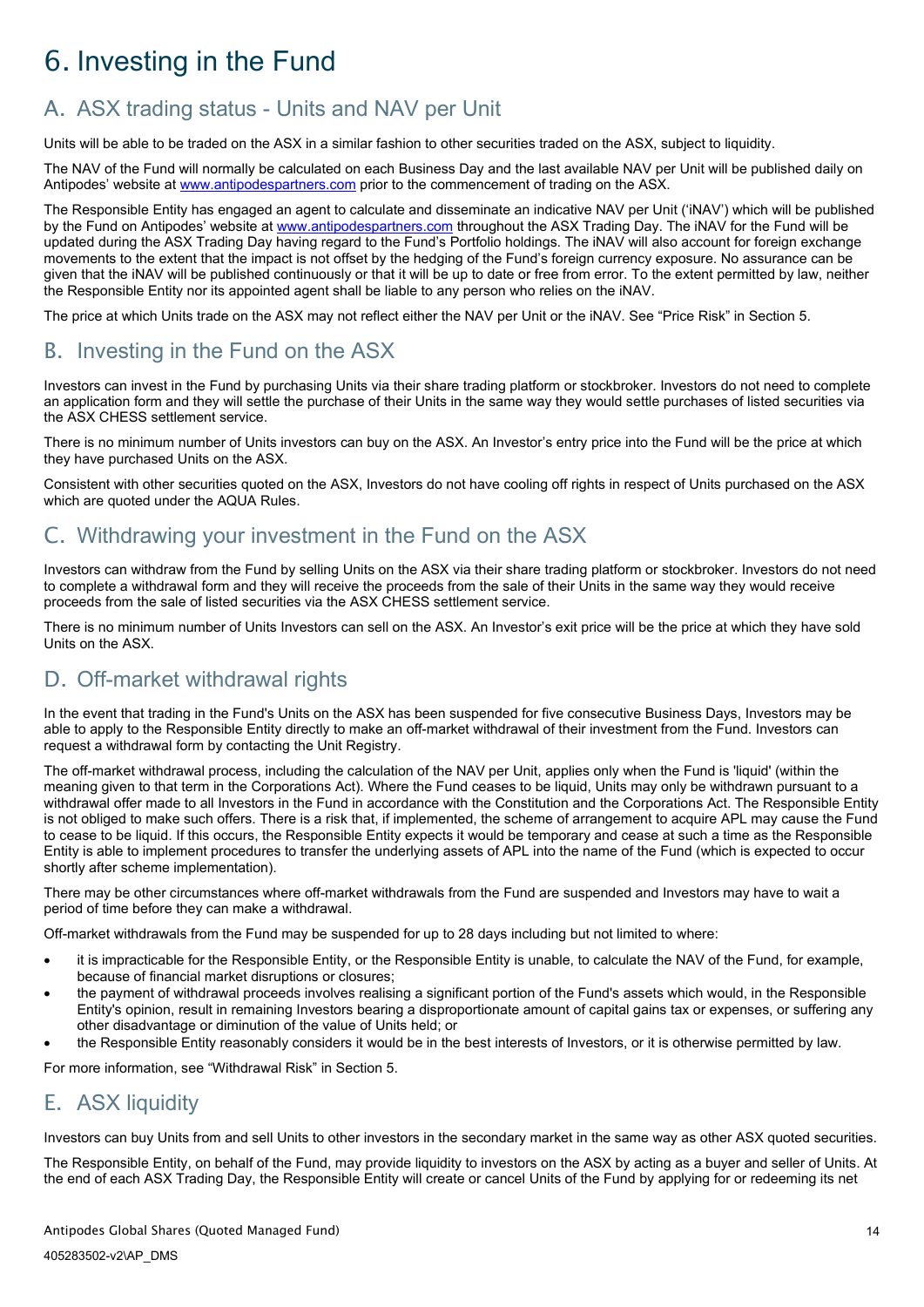position in Units bought or sold on the ASX. The Responsible Entity has appointed a market participant to act as its agent to transact and facilitate settlement on its behalf.

The price at which the Responsible Entity may buy or sell Units in the Fund will reflect the Responsible Entity's view of the NAV per Unit (as referenced by the iNAV), market conditions and supply and demand for Units during the ASX Trading Day. The difference between the price at which the Responsible Entity is willing to buy Units and sell Units at any time is known as the "bid-offer spread". The Fund's monthly average bid-offer spread is reported in the ASX Investment Products Monthly Update, which can be viewed on the ASX's website a[t www.asx.com.au.](http://www.asx.com.au/) The Fund will bear the risk of the market making activities undertaken by the Responsible Entity on the Fund's behalf, which may result in either a cost or a benefit to the Fund. See risks associated with market making and the Market Making Agent in Section 5.

There is a risk that, if implemented, the scheme of arrangement to acquire APL could cause the Fund to cease to be liquid, which may result in a suspension of trading on the ASX. If this occurs, the Responsible Entity expects it would be temporary and cease at such a time as the Responsible Entity is able to implement procedures to transfer the underlying assets of APL into the name of the Fund (which is expected to occur shortly after scheme implementation).

# <span id="page-17-0"></span>F. Distributions

The Responsible Entity will generally make annual distributions as at each 30 June. The Fund's Constitution provides for distributions to be paid at least annually, but the Fund may do so more frequently at the discretion of the Responsible Entity.

The distribution for the Fund is comprised of income earned by the Fund, less expenses incurred by the Fund (such as management costs) and plus net capital gains (if any). If there is no net income or net capital gains earned in a particular distribution period, the Fund may not pay a distribution in respect of that distribution period. In some circumstances, the Fund may distribute a payment out of capital in addition to, or instead of, a distribution of net income or net capital gains.

The distribution Investors may receive will be based on the number of Units they hold in the Fund at the nominated record date. Distributions are not pro-rated according to the time that Investors have held their Units.

#### **Reinvestment of distributions**

The Constitution permits us to require that your distributions be reinvested as additional Units in the Fund. Unless an election is made to the contrary, Investors' distributions will be re-invested as additional Units in the Fund, subject to the terms and conditions of the Fund's distribution reinvestment plan. The distribution reinvestment plan will be administered in Australian dollars and all residual amounts will be held in Australian dollars.

An election by an Investor to not participate in the distribution reinvestment plan must be made by the election date announced by the Responsible Entity in respect of each relevant distribution. Once an Investor has elected to not participate in the distribution plan, that Investor's distributions (including all future distributions) will be paid out as described in the below paragraph until such a time that the Investor elects back into the distribution plan. Such an election must be made by the election date announced by the Responsible Entity in respect of each relevant distribution.

Where an Investor elects to not participate in the distribution plan, distributions will be paid directly into Investors' Australian dollar or New Zealand dollar bank accounts (as applicable). Investors should contact their share trading platform or stockbroker to ask how they can provide bank account details or otherwise they can provide their bank account details online via the Unit Registry's website at [www.automicgroup.com.au.](https://www.automicgroup.com.au/) Investors may also provide bank details by submitting a form which is available from the Unit Registry.

The distribution reinvestment plan is offered on the following basis:

- at the time the price of the Units allotted pursuant to the distribution reinvestment plan is set, the Responsible Entity will not have any information that is not publicly available that would, or would be likely to, have a material adverse effect on the realisable price of the Units if the information were publicly available;
- the right to acquire, or require the Responsible Entity to issue, Units will be offered to all Investors of the same class, other than those residents outside New Zealand who are excluded so as to avoid breaching overseas laws;
- every Investor to whom the right is offered is given a reasonable opportunity to accept the offer; and
- units will be issued on the terms disclosed to you and will be subject to the same rights as Units issued to all Investors of the same class as you.

#### **Changing your distribution preference**

Investors can elect to not participate (or participate) in the distribution reinvestment plan online via the Unit Registry's website at [www.automicgroup.com.au](https://www.automicgroup.com.au/) or by submitting a form available from the Unit Registry.

#### **Cash distributions**

Distribution payments to investors who elect not to participate in the distribution reinvestment plan will be made via direct credit into a nominated financial institution account for all investors with Australian or New Zealand registered address. The Responsible Entity will not be paying any distributions by cheque to any investors with a registered address in Australia or New Zealand.

The Responsible Entity is adopting direct crediting of payments as this is a more secure and convenient way for you to receive your distribution payment. The benefits include distributions credited to your account on the payment date as cleared funds, removal of risk associated with loss, fraud and theft of cheques, and cost of savings for the Fund, which benefits all investors. This payment methodology is consistent with the approach that other ASX-listed issuers have taken.

If you are an overseas shareholder (outside of Australia and New Zealand) you also can provide your EFT details if you have an Australian bank account, otherwise you will be paid by \$AUD cheque.

If you do not provide your Australian financial institution account details your distribution payment will be set aside and retained on your behalf in \$AUD. In Australia, this will be subject to the obligations in respect of unclaimed money.

Antipodes Global Shares (Quoted Managed Fund)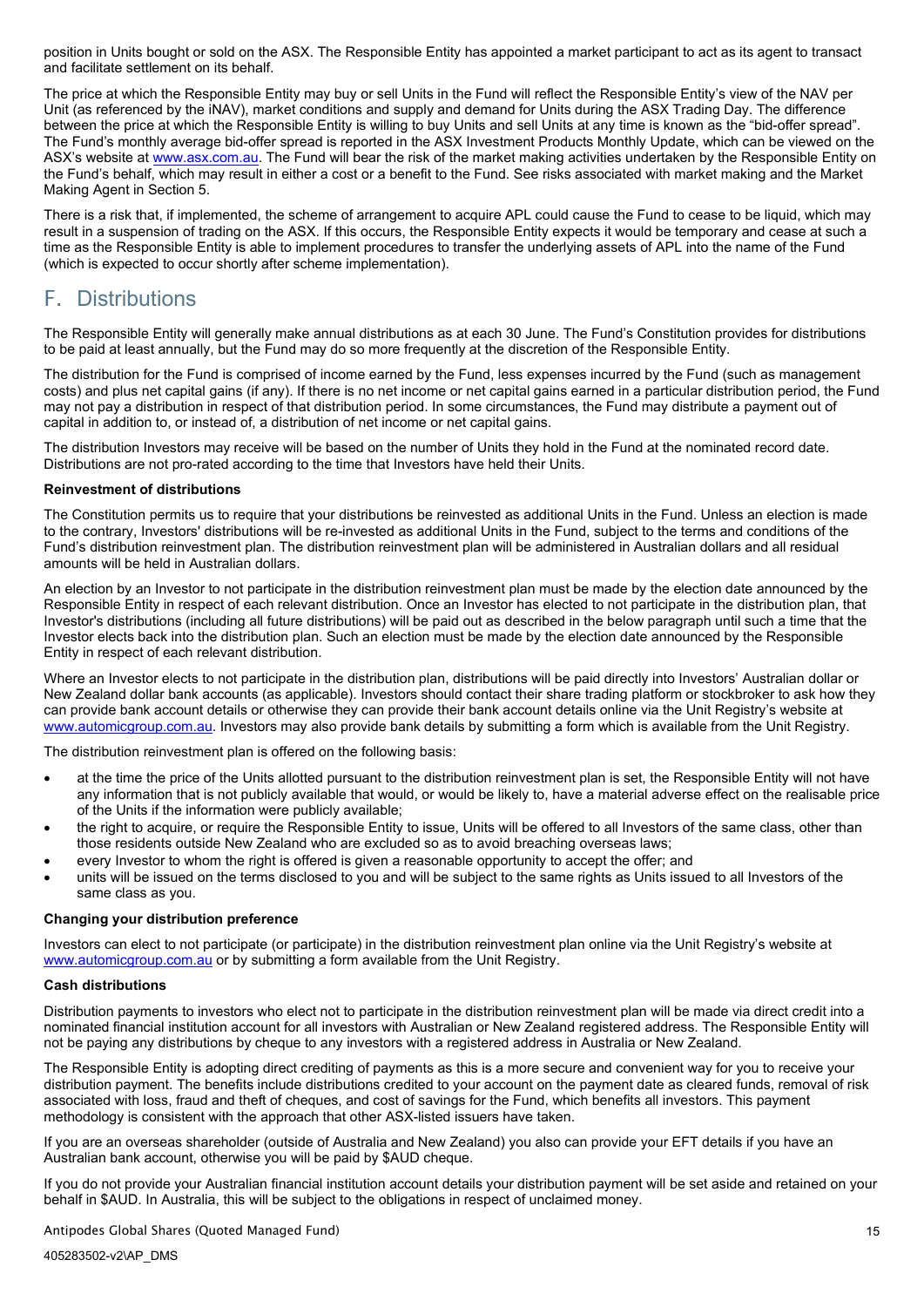To avoid your distribution payment being delayed, your instructions must be received before the Record Date.

### **Distributions to New Zealand Investors**

New Zealand investors can elect to have their cash distributions paid in New Zealand dollars ('**NZD'**) where a New Zealand bank account is nominated. Cash distributions will be paid by local transfers in New Zealand. On or about 2 Business Days prior to the payment date, the distribution amount will be converted and transferred from Australian dollars into a New Zealand dollar bank account at the closing price for the Australian Dollar/New Zealand Dollar exchange rate as at that date. On the distribution date, the Unit Registry will give effect the New Zealand payments.

For payments to a New Zealand financial institution account, your Australian distribution entitlement will be converted to New Zealand dollars prior to payment. This will be processed by the Fund's bank, at the exchange rate it determines (at the processing time) to be market rate.

### **Additional information**

On request and free of charge, the Responsible Entity will provide additional information including the most recent annual report of the Fund, the most recent financial statements of the Fund, the auditor's report on those financial statements, the Fund's PDS and the Constitution (including any amendments). Additionally, come of this information can be obtained electronically from [www.antipodespartners.com.](https://antipodespartners.com/)

# <span id="page-18-0"></span>G. Compulsory redemption

The Responsible Entity may redeem some or all of an investor's Units in accordance with the Constitution or as permitted by law. As an example, this may occur where an investor breaches their obligations to the Responsible Entity (for example, where the Responsible Entity believes that the Units are held in breach of prohibitions contained within the Constitution) or where the Responsible Entity believes that the Units are held in circumstances which might result in a violation of an applicable law or regulation.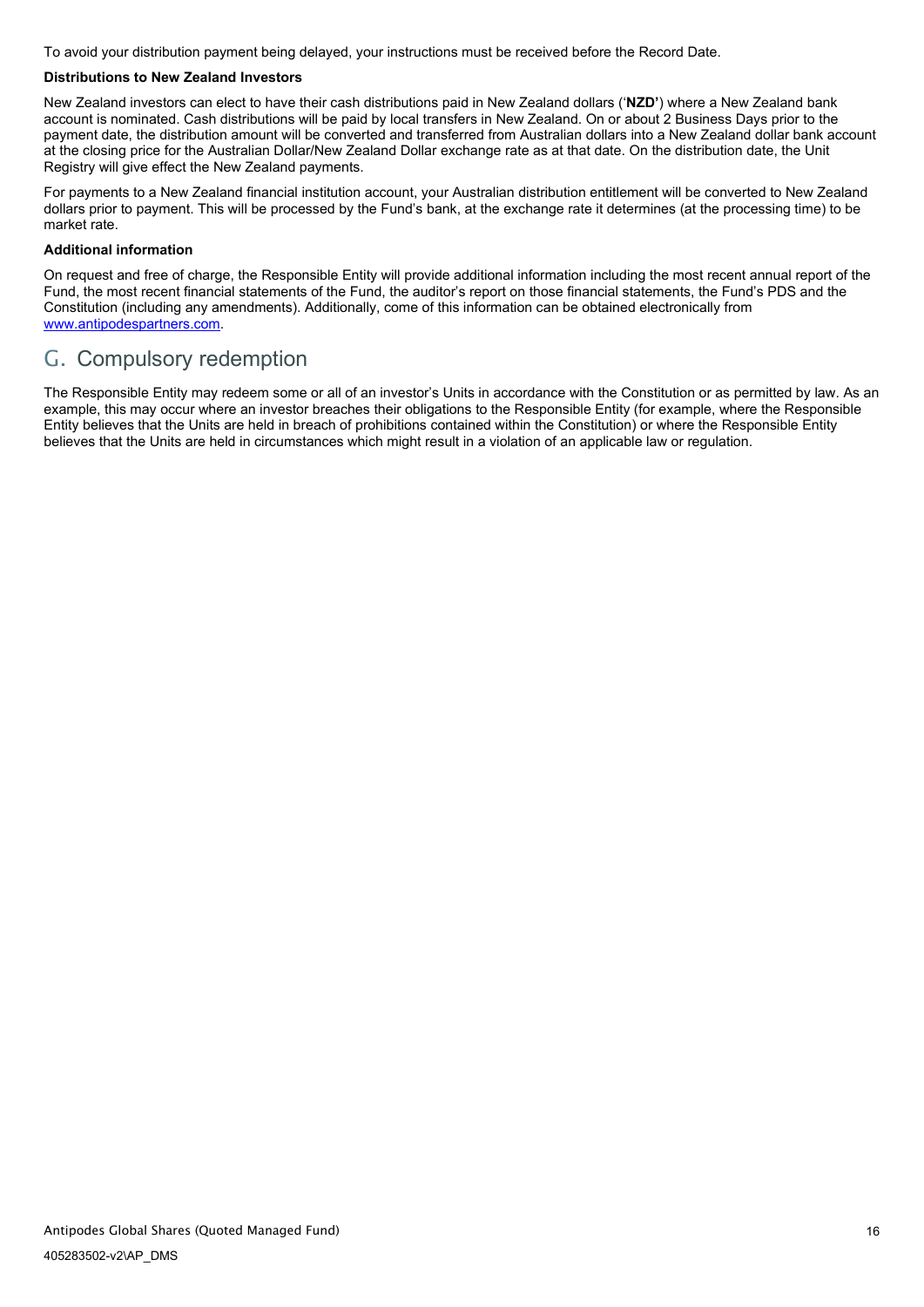# <span id="page-19-0"></span>7. Fees and other costs

## **Did you know?**

Small differences in both investment performance and fees and costs can have a substantial impact on your long-term returns.

For example, total annual fees and costs of 2% of your fund balance rather than 1% could reduce your final return by up to 20% over a 30-year period (for example, reduce it from \$100,000 to \$80,000). You should consider whether features such as superior investment performance or the provision of better member services justify higher fees and costs. You may be able to negotiate to pay lower fees s where applicable. Ask the Fund (being the Responsible Entity) or your financial adviser.

#### **To find out more**

To find out more, or see the impact of the fees based on your own circumstances, the Australian Securities and Investments Commission ('ASIC') Moneysmart website (www.moneysmart.gov.au) has a managed funds fee calculator to help you check out the different fee options.

The information in the following Fees and Costs Summary can be used to compare between different simple managed investment schemes. The fees and costs charged by the Fund may be deducted from your account, from the returns on your investment or from the Fund assets as a whole. Taxes are set out in Section [9](#page-25-0) of this PDS. You should read all information about fees and costs because it is important to understand their impact on your investment.

WARNING: Additional fees and costs may be paid to a financial adviser if a financial adviser is consulted. The details of these fees and costs should be set out in the Statement of Advice by your adviser.

| FEES AND COSTS SUMMARY: ANTIPODES GLOBAL SHARES (QUOTED MANAGED FUND)                                     |                                                                                      |                                                                                                                                                                                                                                                                                                           |  |  |
|-----------------------------------------------------------------------------------------------------------|--------------------------------------------------------------------------------------|-----------------------------------------------------------------------------------------------------------------------------------------------------------------------------------------------------------------------------------------------------------------------------------------------------------|--|--|
| Type of fee or cost                                                                                       | <b>Amount</b>                                                                        | <b>How and When Paid</b>                                                                                                                                                                                                                                                                                  |  |  |
| <b>Ongoing Annual Fees and Costs<sup>1,3</sup></b>                                                        |                                                                                      |                                                                                                                                                                                                                                                                                                           |  |  |
| <b>Management fees and costs</b>                                                                          |                                                                                      |                                                                                                                                                                                                                                                                                                           |  |  |
| The fees and costs for managing your<br>investment                                                        | of the NAV of the Fund                                                               | Management fee of 1.10% p.a. The management fee is calculated on the net asset<br>value of the Fund. It is reflected in the daily unit price<br>and payable quarterly in arrears from the Fund.                                                                                                           |  |  |
|                                                                                                           |                                                                                      | Extraordinary expenses are paid from Fund assets<br>as and when incurred. <sup>5</sup>                                                                                                                                                                                                                    |  |  |
| <b>Performance fees</b>                                                                                   |                                                                                      |                                                                                                                                                                                                                                                                                                           |  |  |
| Amounts deducted from your investment in<br>relation to the performance of the product                    | 0.00% p.a. of the NAV of the<br>Fund                                                 | If applicable, a performance fee of 15% of the Fund's<br>outperformance (net of management fees) relative to<br>its Benchmark return <sup>4</sup> , multiplied by the NAV of the<br>Fund                                                                                                                  |  |  |
|                                                                                                           |                                                                                      | The performance fee is calculated and accrued each<br>Business Day and is reflected in the daily unit price.<br>The performance fee is payable half-yearly as at 31<br>December and 30 June.                                                                                                              |  |  |
| <b>Transaction costs</b>                                                                                  |                                                                                      |                                                                                                                                                                                                                                                                                                           |  |  |
| The costs incurred by the scheme when<br>buying or selling assets.                                        | Transaction costs are estimated<br>to amount to 0.28% p.a. of the<br>NAV of the Fund | Transaction costs associated with dealing with the<br>Fund's assets may be recovered from the Fund. As<br>some transaction costs will be paid for by investors<br>who are charged the buy/sell spread when they<br>enter or exit the Fund, the transaction costs are<br>shown net of the buy/sell spread. |  |  |
| Member activity related fees and costs (fees for services or when your money moves in or out of the Fund) |                                                                                      |                                                                                                                                                                                                                                                                                                           |  |  |
| <b>Establishment fee</b>                                                                                  |                                                                                      |                                                                                                                                                                                                                                                                                                           |  |  |
| The fee to open your investment                                                                           | Nil                                                                                  | Not applicable                                                                                                                                                                                                                                                                                            |  |  |
| <b>Contribution fee</b>                                                                                   |                                                                                      |                                                                                                                                                                                                                                                                                                           |  |  |
| The fee on each amount contributed to<br>your investment                                                  | Nil                                                                                  | Not applicable                                                                                                                                                                                                                                                                                            |  |  |
| Buy/sell spread <sup>2</sup>                                                                              |                                                                                      |                                                                                                                                                                                                                                                                                                           |  |  |
| An amount deducted from your                                                                              |                                                                                      |                                                                                                                                                                                                                                                                                                           |  |  |
| Antipodes Global Shares (Quoted Managed Fund)                                                             |                                                                                      |                                                                                                                                                                                                                                                                                                           |  |  |
| 405283502-v2\AP DMS                                                                                       |                                                                                      |                                                                                                                                                                                                                                                                                                           |  |  |

17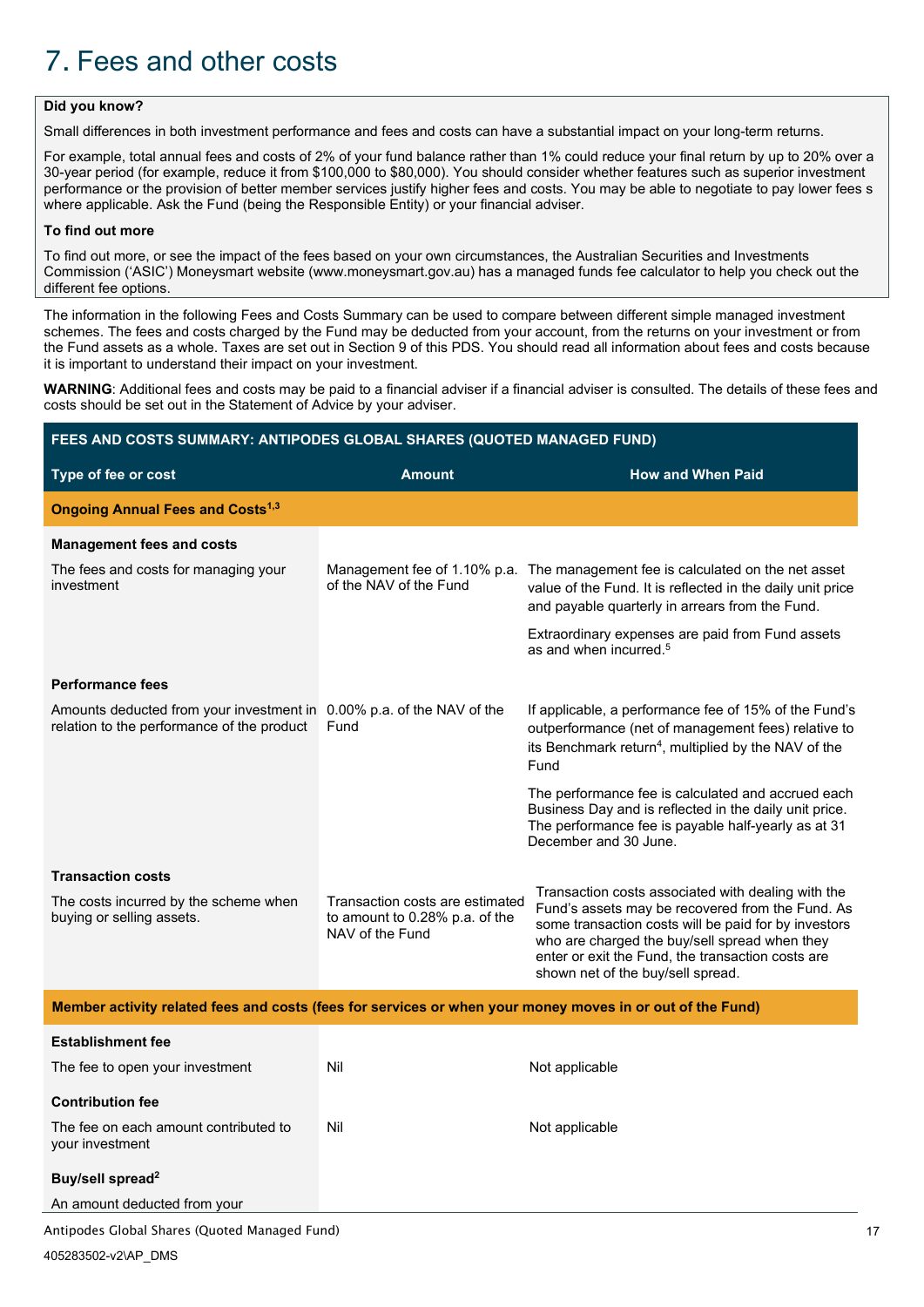| investment representing costs incurred in<br>transaction by the scheme | Nil | Not applicable |
|------------------------------------------------------------------------|-----|----------------|
| Withdrawal fee                                                         |     |                |
| The fee on each amount you takeout of<br>your investment               | Nil | Not applicable |
| <b>Exit fee</b>                                                        |     |                |
|                                                                        |     |                |
| The fee to close your investment                                       | Nil | Not applicable |
| <b>Switching fee</b>                                                   |     |                |

1. All fees are inclusive of GST and the net effect of any applicable reduced input tax credits ('**RITC**').

2. When money moves in or out of the Fund, you may incur a buy/sell spread. Refer to 'Buy/sell spread' below for more information.

3. Fees and costs may be negotiated with wholesale clients. See 'Differential fees' in 'Additional explanation of fees and costs' below for further information.

4. The Fund's benchmark is the MSCI All Country World Net Index in AUD. Refer to 'Performance fees' information below for further information

5. Refer to 'Extraordinary Expenses' below for more information .

## Example of annual fees and costs for the Fund

The following table gives an example of how the fees and costs applicable to the units in the Fund can affect your investment over a one (1) year period. You should use this table to compare this product with other managed investment products.

| <b>Example</b>                           | <b>Amount</b>                                                                                                                                                                             | Balance of \$50,000 with a contribution of \$5,000 during the year                                          |
|------------------------------------------|-------------------------------------------------------------------------------------------------------------------------------------------------------------------------------------------|-------------------------------------------------------------------------------------------------------------|
| Contribution fees                        | Nil                                                                                                                                                                                       | For every additional \$5,000 you put in, you will be charged \$0.                                           |
| <b>PLUS</b> Management<br>fees and costs | 1.10% p.a.                                                                                                                                                                                | <b>And, for every \$50,000 you have in the Fund you will be charged or have</b><br>deducted from your \$600 |
| <b>PLUS</b> Performance<br>fees          | $0.00\%$ p.a.                                                                                                                                                                             | And, you will be charged or have deducted from your investment \$0 in<br>performance fees each year         |
| <b>PLUS</b> Transaction<br>costs         | $0.28%$ p.a.                                                                                                                                                                              | And, you will be charged or have deducted from your investment \$140 in<br>transaction costs.               |
| <b>EQUALS</b> Cost of<br>Fund            | If you had an investment of \$50,000 at the beginning of the year and you put in an additional<br>\$5,000 <sup>2</sup> during the year, you will be charged a fee of \$740 <sup>1</sup> . |                                                                                                             |
|                                          | What it costs you will depend on the fees you negotiate.                                                                                                                                  |                                                                                                             |

1. The example includes a performance fee estimate of 0.00% p.a., which is the five-year average of the performance fees charged by the Fund. This is the Responsible Entity's reasonable estimate of the annual performance fee. However, the actual performance fee payable (if any) will depend on the performance of the Fund and the performance fee estimate provided may not be a reliable indicator of future performance fees of the Fund.

2. The example assumes management costs are calculated on a balance of \$50,000 with the \$5,000 contribution occurring at the end of the year. Therefore, management costs are calculated using the \$50,000 balance only. Additional fees may apply, including a buy/sell spread (if applicable).

Please note that this is just an example. In practice, your investment balance will vary, as will related management costs. Fee rebates may be individually negotiated with wholesale clients (as defined in the Corporations Act).

# <span id="page-20-0"></span>A. Additional explanation of fees and other costs

## **Management costs**

The management costs, in relation to units of the Fund, are generally the administration and investment fees and costs (excluding transaction costs) of the Fund.

These costs include:

- Responsible Entity fees;
- Performance fees:
- indirect costs:
- administration costs
- safekeeping fees;
- ASX fees: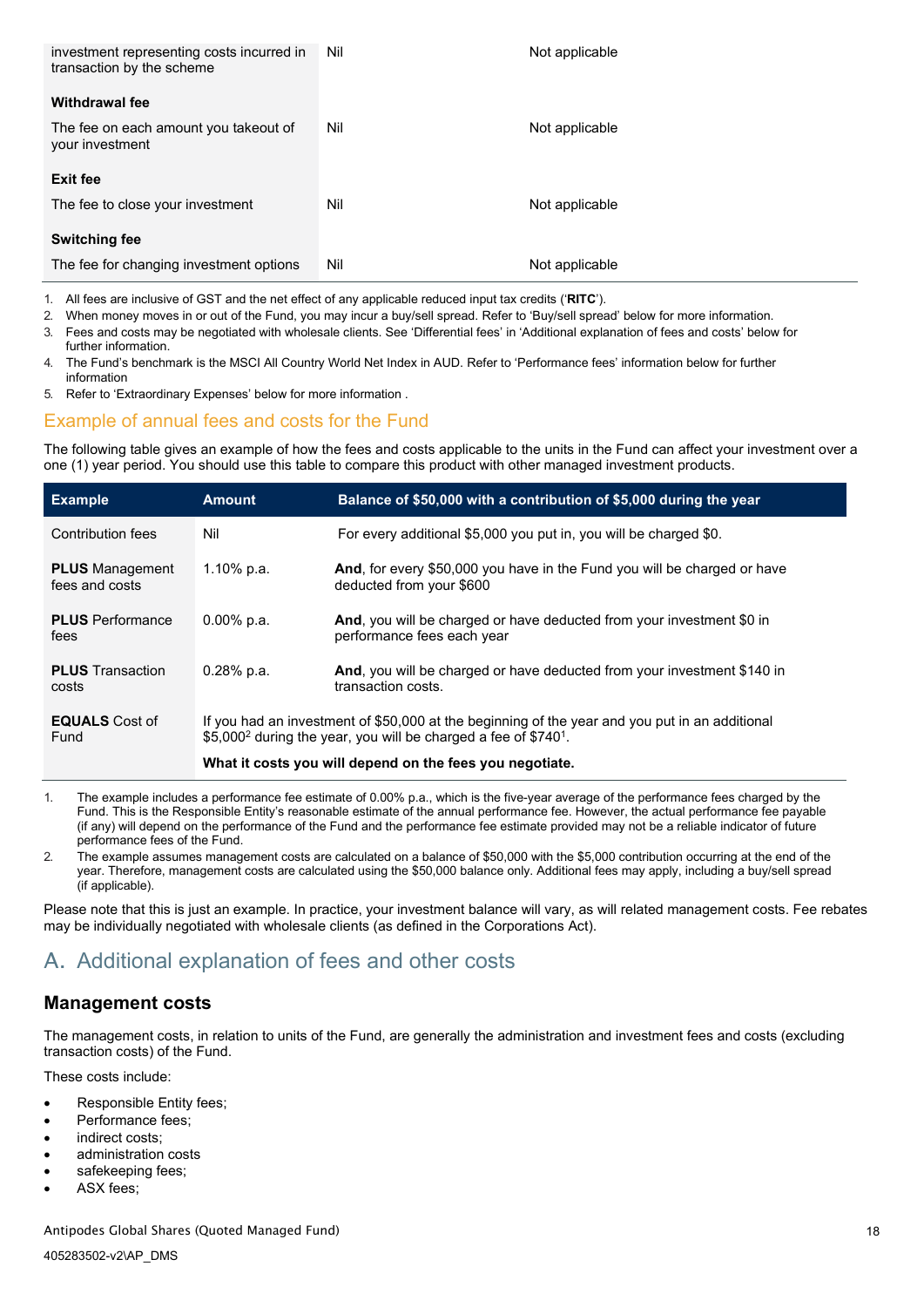- service fees in respect of the calculation and dissemination of the iNAV of the Fund;
- audit costs; and
- legal costs.

The Investment Manager pays management costs out of the management fees it receives. Therefore, the total management costs deducted from the Fund will typically be comprised of the management fee and performance fee (if any).

# **Performance fees**

Depending on how well the Fund performs, the Investment Manager may be entitled to receive a performance fee which is payable by the Fund. The five-year average of the performance fee charged by the Fund is 0.00% p.a., or \$0 based on a \$50,000 investment.

The performance fee for a Business Day is equal to 15% of the difference in the Fund's return (net of management fees) relative to the Benchmark return multiplied by the net asset value of the Fund.

The Fund's performance benchmark is the MSCI All Country World Net Index in AUD. If the MSCI All Country World Net Index ceases to be published, the responsible entity of the Fund will nominate an equivalent replacement index.

The performance fee is calculated each Business Day and may be positive or negative. If the performance fee is positive, the amount is incorporated in the Fund's unit price. If the performance fee is negative, there is no impact on the Fund's unit price and the negative amount will be carried forward. Any profit which occurs as a result of the Market Making Agent's actions will be excluded in the calculation of the performance fee.

The performance fee amount payable by the Fund is equal to the total daily performance fee accrual for each six-month period, ending 30 June and 31 December.

The Investment Manager will only be paid the performance fee if the Fund's total daily performance fee accrual is positive. That is, any previous negative performance fee accruals generated when the Fund underperformed the Benchmark must have been recovered.

### **Performance fee calculation worked example**

The worked example in the following table is shown only for the purpose of illustrating how the performance fee may be calculated for three unrelated days only and assumes there are no applications or redemptions made during each day. The daily performance fee accrual is actually calculated as the day's opening NAV excluding the performance fee accrual plus any applications, minus any redemptions (both assumed to be nil in the examples), multiplied by the Fund's daily out or underperformance of the benchmark, multiplied by 15% (performance fee rate). The day's performance fee accrual is then added to the performance fee accrual balance (carried over from the previous day) to give the total performance fee for the period. The actual performance in the ordinary course of business, the unit price, the Benchmark, and the hurdles may all fluctuate during the period. It is also important to note the below table is not an indication of the expected or future performance of the Fund, and that actual performance may differ materially from that used in the following worked example.

| <b>Fee Components</b>                                    | <b>Example</b><br>Day 1 | <b>Example</b><br><b>Day 15</b> | <b>Example</b><br><b>Day 30</b> |
|----------------------------------------------------------|-------------------------|---------------------------------|---------------------------------|
| Performance fee rate                                     | 15%                     | 15%                             | 15%                             |
| Opening Fund's NAV excluding performance fee accrual     | \$10,000                | \$15,000                        | \$20,000                        |
| Fund daily return                                        | 0.10%                   | $0.50\%$                        | $-0.25%$                        |
| Benchmark daily return                                   | 0.05%                   | $-0.25%$                        | 0.70%                           |
| Daily out/underperformance of Benchmark                  | 0.05%                   | 0.75%                           | $-0.95%$                        |
| Daily performance fee accrual <sup>1</sup>               | \$0.75                  | \$16,875                        | $-$28.5$                        |
| Performance fee accrual (carried over from previous day) | \$20                    | -\$60                           | \$75                            |
| Total performance fee accrual                            | \$20.75                 | $-$ \$43.125                    | \$46.50                         |

1 If the performance fee accrual was positive on the last day of the performance period, a performance fee would be payable equal to the performance fee accrual (includes the net effect of GST and RITC)

### **Units withdrawn during a calculation period**

The proceeds received by Investors for Units withdrawn during a calculation period will be net of any payable performance fees accrued.

Where the accrued performance fee is negative and the number of Units on a Business Day decreases, the accrued performance fee will be reduced by the proportion that the number of decreased Units bears to the number of Units on issue prior to the withdrawal. For example, if the accrued performance fee is negative and 5% of the Units on issue are withdrawn (net of any applications), then the accrued performance fee amount will be reduced by 5%. An implication of this mechanism is that net redemptions for Units could cause negative performance fee accruals to be recovered earlier than if no adjustment to the negative performance fee accrual were made, provided that the Fund subsequently outperforms the Benchmark. There is no reciprocal adjustment where the number of Units increase.

#### Antipodes Global Shares (Quoted Managed Fund)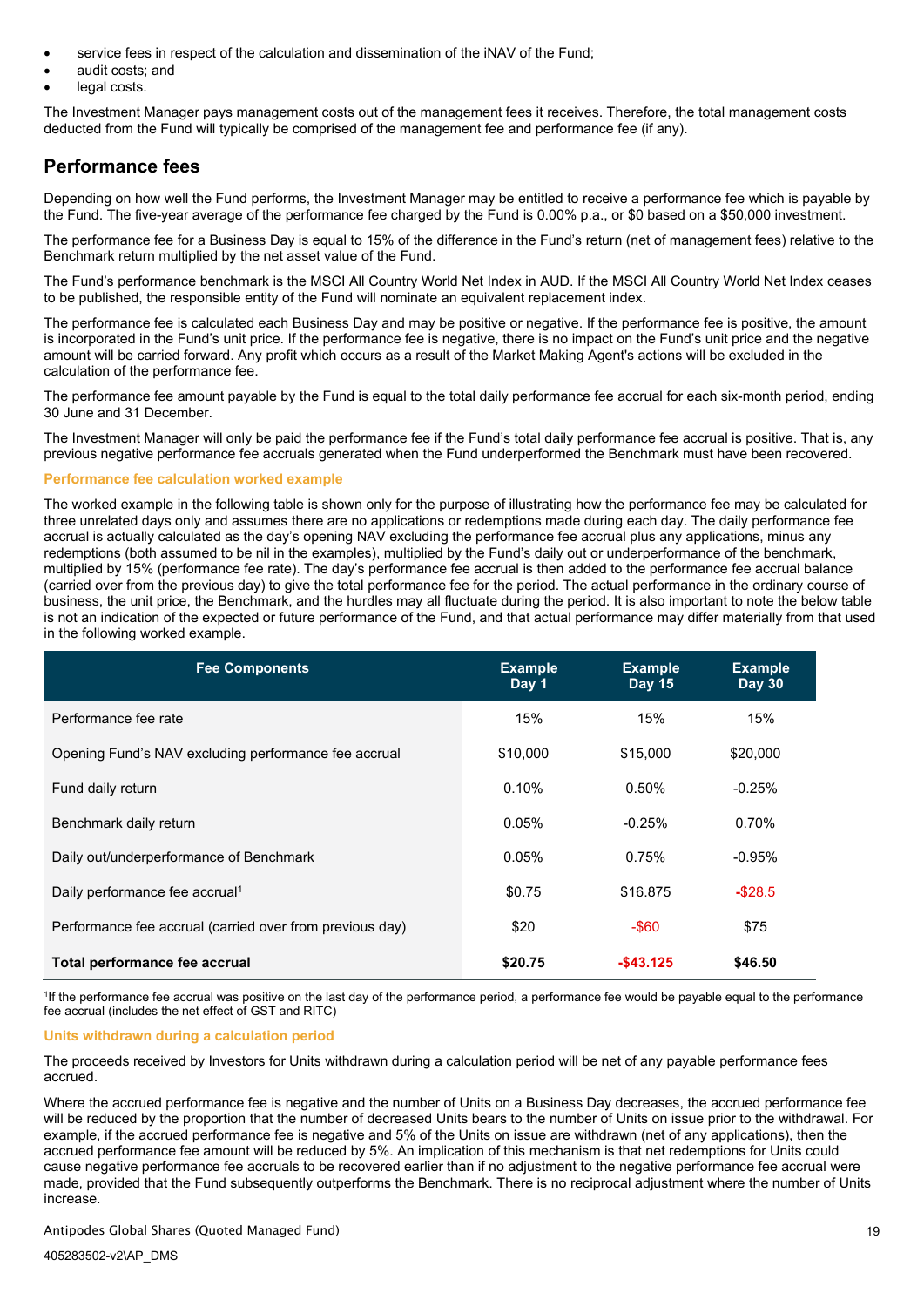# **Indirect Costs**

Indirect costs form part of management fees and costs and include fees and expenses arising from any investment which qualifies as an interposed vehicle (e.g. any underlying fund that the Fund may invest in) and certain OTC derivative costs. The Fund's indirect costs are estimated to be 0.00% which is the actual indirect costs for the Fund for the previous financial year. The actual indirect costs payable (if any) will depend on the investments of the Fund and the indirect costs estimate provided may not be a reliable indicator of future indirect costs of the Fund.

## **Indirect investors**

For Investors accessing the Fund through a master trust or wrap account, additional fees and costs may apply. These fees and costs are stated in the offer document provided by your master trust or wrap account operator.

## **Incidental fees and costs**

Standard government fees, duties and bank charges may also apply to your investments and withdrawals including dishonour fees and conversion costs.

## **Extraordinary expenses**

In general, the management fee, and when accrued, performance fees, are all that will be charged. However, under certain circumstances, extraordinary expenses may be paid directly by the Fund. Extraordinary expenses are not of an ongoing nature. Examples of this type of expense include:

- convening of unitholders' meeting;
- termination of the Fund:
- amending the Fund constitution:
- defending or bringing of litigation proceedings; and
- replacement of the Responsible Entity.

# **Sell costs for off-market withdrawals for the Fund**

In the limited circumstances in which off-market withdrawals are available to Investors, the Unit price at which an Investor can withdraw their investment will include sell costs of 0.30%. From time to time, we may vary the sell costs of Units in the Fund and we will not ordinarily provide prior notice.

# **Market Making Agent costs**

The Responsible Entity has appointed a market participant as its agent to execute its market making activities in order to provide liquidity in the Units on the ASX AQUA market and to facilitate settlement. The agent will earn a fee as a result of these activities. To the extent that the fee payable to the market participant is not calculated by reference to the value of the Units purchased and sold by the agent on behalf of the Fund (e.g. a fixed monthly minimum cost), such fee will be borne by the Investment Manager and will not be recovered from the Fund. To the extent that the fee is calculated based on the value of the Units purchased and sold by the agent on behalf of the Fund, this fee will be recovered from the bid-offer spread applicable to purchases and sales of Units via the ASX, and borne by investors who trade via the ASX. Investors may also incur funding charges in respect of the market making activities. The Responsible Entity cannot (at the date of this PDS) estimate the market making agent fee and charges that may be payable from the Fund in the future.

# **Stockbroker fees for Investors**

Investors will incur customary brokerage fees and commissions when buying and selling the Units on the ASX. Investors should consult their share trading platform or stockbroker for more information in relation to their fees and charges.

## **Adviser fees**

We do not pay fees to financial advisers. If you consult a financial adviser, you may incur additional fees charged by them. You should refer to the Statement of Advice they give you for any fee details.

# **Payment to IDPS Operators**

Subject to law, annual payments may be made to some IDPS Operators because they offer the Fund on their investment menus. Product access is paid by the Investment Manager out of its investment management fee and is not an additional cost to the investor.

# **Additional payments made by the Responsible Entity**

We may make product access payments (flat dollar amounts) to the operators of master trusts and wrap accounts who distribute our Fund on their investment menu. We may also provide certain payments or other non-monetary benefits to dealer groups and other financial services licensees to the extent it is permitted under law. All payments and non-monetary benefits referred to herein are funded by the Responsible Entity out of our own resources, and these are not an additional cost to you.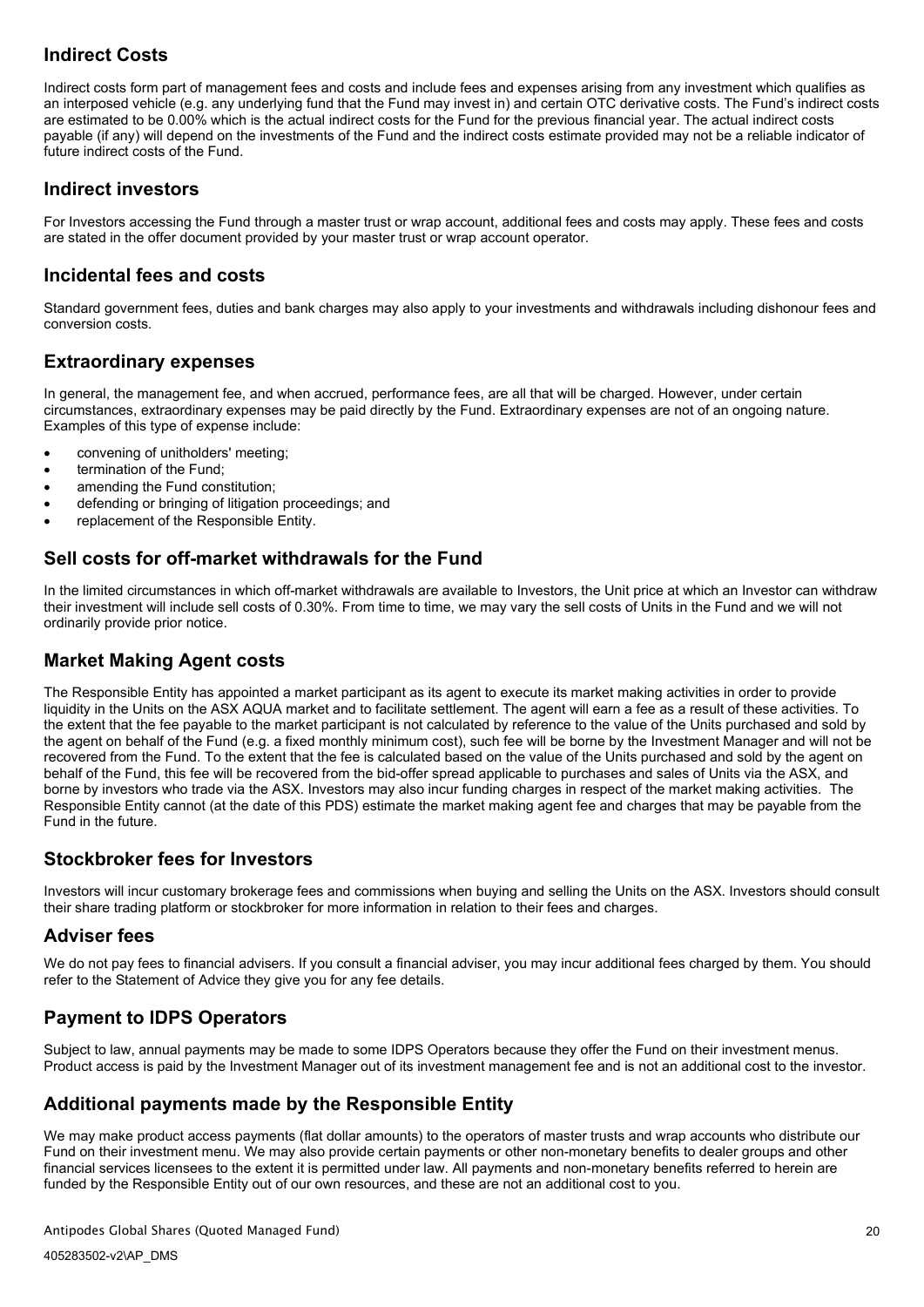# **Soft dollar arrangements**

We may, in accordance with applicable laws, receive goods and services (such as third-party research) paid for by brokers where such goods and services assist us in managing the Fund. These payments and benefits are not an additional cost to you.

# **Transaction costs**

Transaction costs associated with dealing with the Fund's assets may be recovered from the Fund. Transaction costs, other than any buy/sell spread (which is described below), may include brokerage, settlement fees, clearing costs and applicable stamp duty when underlying assets are bought or sold.

The total transaction costs incurred by the Fund for the previous financial year were calculated to be \$145 based on a \$50,000 holding (approximately 0.29% of total average net assets). The total transaction costs, net of buy/sell spread recovery, were calculated to be approximately 0.28% of total average net assets, or \$140 based on a \$50,000 holding. These net transaction costs are borne by the Fund as an additional cost to investors and are shown above in the 'Fees and Costs Summary'. These costs are in addition to the management cost set out above. These estimated costs are based on the actual amount for the Fund for the previous financial year.

Transaction costs are paid out of the assets of the Fund and are not paid to Antipodes.

## Buy/sell spread

Generally, units are only acquired and sold by trading on market and not by direct application to or redemption from the Responsible Entity and as such there is no buy-sell spread charged by the Fund. However, investors buying and selling units on the ASX may incur a bid-offer spread as is usually the case with on-market transactions.

Where investors buy or sell units on the ASX, the price at which the investor buys or sells units will generally include an allowance to cover transaction costs, and also reflect market conditions and supply and demand for units during the ASX Trading Day. Investors should note that buyers and sellers other than the Market Making Agent may buy and sell units on the ASX, and the bid-offer spread on the ASX may differ throughout the course of the ASX Trading Day.

## **Differential fee arrangements**

The Responsible Entity or the Investment Manager may agree with wholesale clients (as defined in the Corporations Act) to rebate some of the management fee on a case by case basis. We take into account relevant factors which may include the size of the investment. Such rebate arrangements will be by individual negotiation.

## **Fees for Indirect Investors (additional master trust or wrap account fees)**

Indirect Investors must also refer to the fees and costs payable for the IDPS, master trust or wrap account they are investing through. The IDPS operator will be the registered holder of the units and may charge you fees that are different or in addition to the Fund's fees detailed in this section and the PDS. You should refer to the offer document for the relevant IDPS, master trust or wrap account for more information.

## **Other costs**

The Responsible Entity does not recover any fees from the Fund as the Investment Manager pays the Responsible Entity from the management fees it receives from the Fund. The Fund Constitution provides for various fees, specifically an application fee, withdrawal fee, management fee and performance fee, which we do not currently recover from the Fund (as management fees and performance fees are paid from the Fund to the Investment Manager and not the Responsible Entity).

# **Changes to fees and other costs**

We reserve the right to change fees and other costs, subject to any limitations under the Fund constitution and applicable law. We will give investors 30 days' notice prior to increase in any fees.

The Investment Manager pays costs out of the management fees received. The Fund constitution provides for various fees, specifically an application fee which we do not currently recover from the Fund.

# **For more information on fees and costs**

If you would like to better understand how our fee structure may impact your investment in the Fund, we recommend that you speak to your financial adviser or visit ASIC's website at [www.moneysmart.gov.au](http://www.moneysmart.gov.au/) where a fee calculator is available to help you compare the fees of different managed investment products.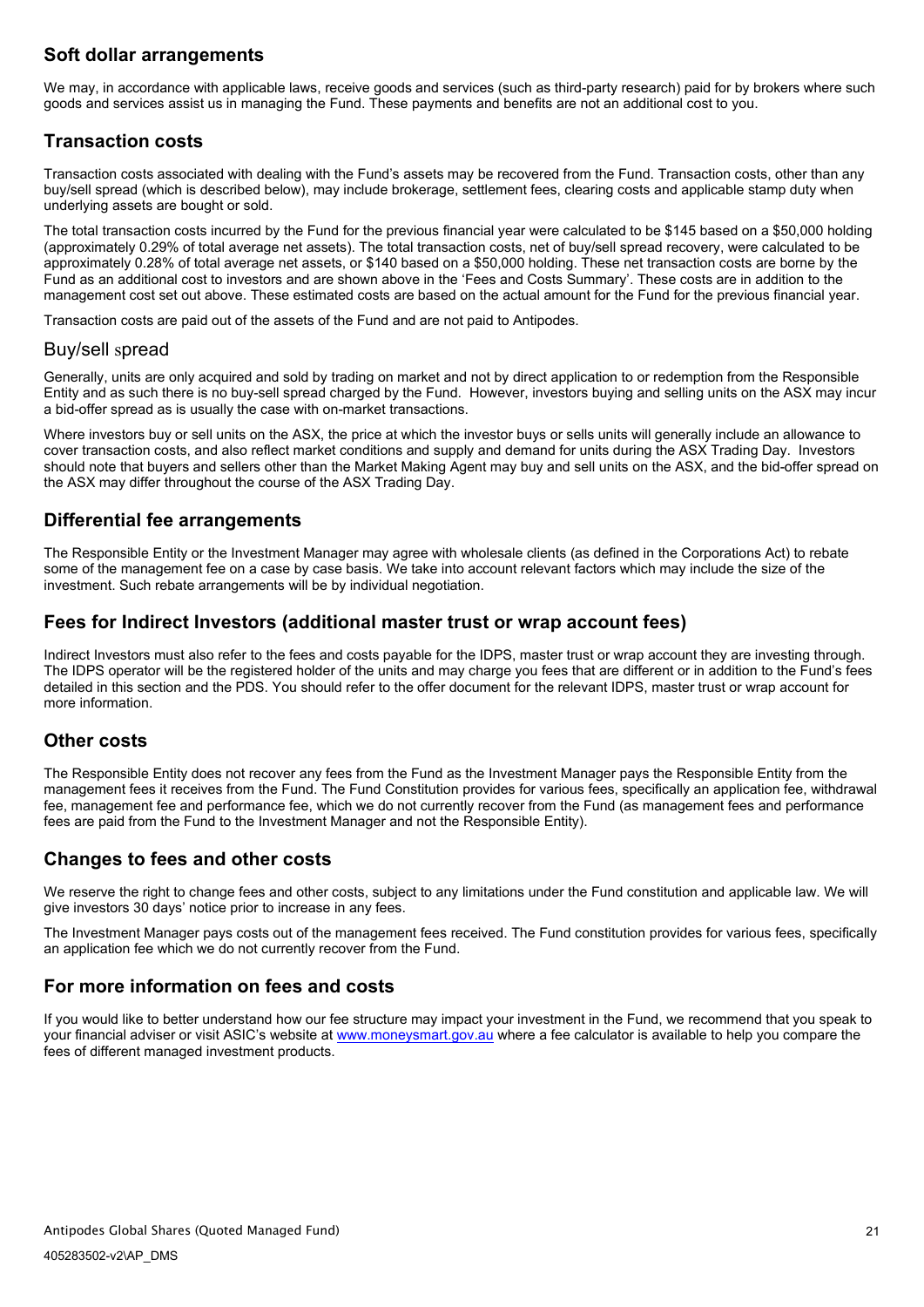# <span id="page-24-0"></span>8. Information about your investment

# <span id="page-24-1"></span>A. CHESS Holding Statements

The Responsible Entity will not issue Investors with certificates in respect of their Units. Instead, when Investors purchase Units on the ASX they will receive a holding statement from the Unit Registry which will set out the number of Units they hold. The holding statement will specify the Holder Identification Number allocated by CHESS or Security Holder Reference Number.

# <span id="page-24-2"></span>B. Antipodes' website

General and updated information about the Fund is available from Antipodes' website [www.antipodespartners.com.](https://antipodespartners.com/) This includes the Fund's unit prices, performance, distribution history and monthly updates (detailing Fund size, exposures and top holdings), quarterly investment reports, the current PDS (including any supplementary material) and the Fund's annual financial reports.

The Responsible Entity intends to follow ASIC's good practice guide for continuous disclosure and in so doing will post copies of continuous disclosure notices on its website. Investors are encouraged to check the website regularly for such information.

The site also has a comprehensive section relating to topical updates and relevant articles from the investment team.

# <span id="page-24-3"></span>C. Reporting

The Fund is subject to regular reporting and continuous disclosure obligations. Copies of documents lodged with ASIC may be obtained from, or inspected at, an ASIC office. Investors can also call the Responsible Entity to obtain copies of the following documents, free of charge:

- The Fund's annual financial report most recently lodged with ASIC;
- Any half year financial report lodged with ASIC;
- Any continuous disclosure notices the Responsible Entity places online at [www.antipodespartners.com](https://antipodespartners.com/) or lodged with ASX and ASIC.

# <span id="page-24-4"></span>D. Updated information

While the terms and features of the Fund relating to this PDS are current at the issue date of this PDS, they may change in the future. We reserve the right to change the terms and features of the Fund in accordance with the Constitution of the Fund and the Corporations Act. Updated information which is not materially adverse is accessible from Antipodes' website or the Responsible Entity. A paper copy of the updated information will be available free of charge upon request. In addition, any material updates will also be notified to Investors through the ASX market announcements platform.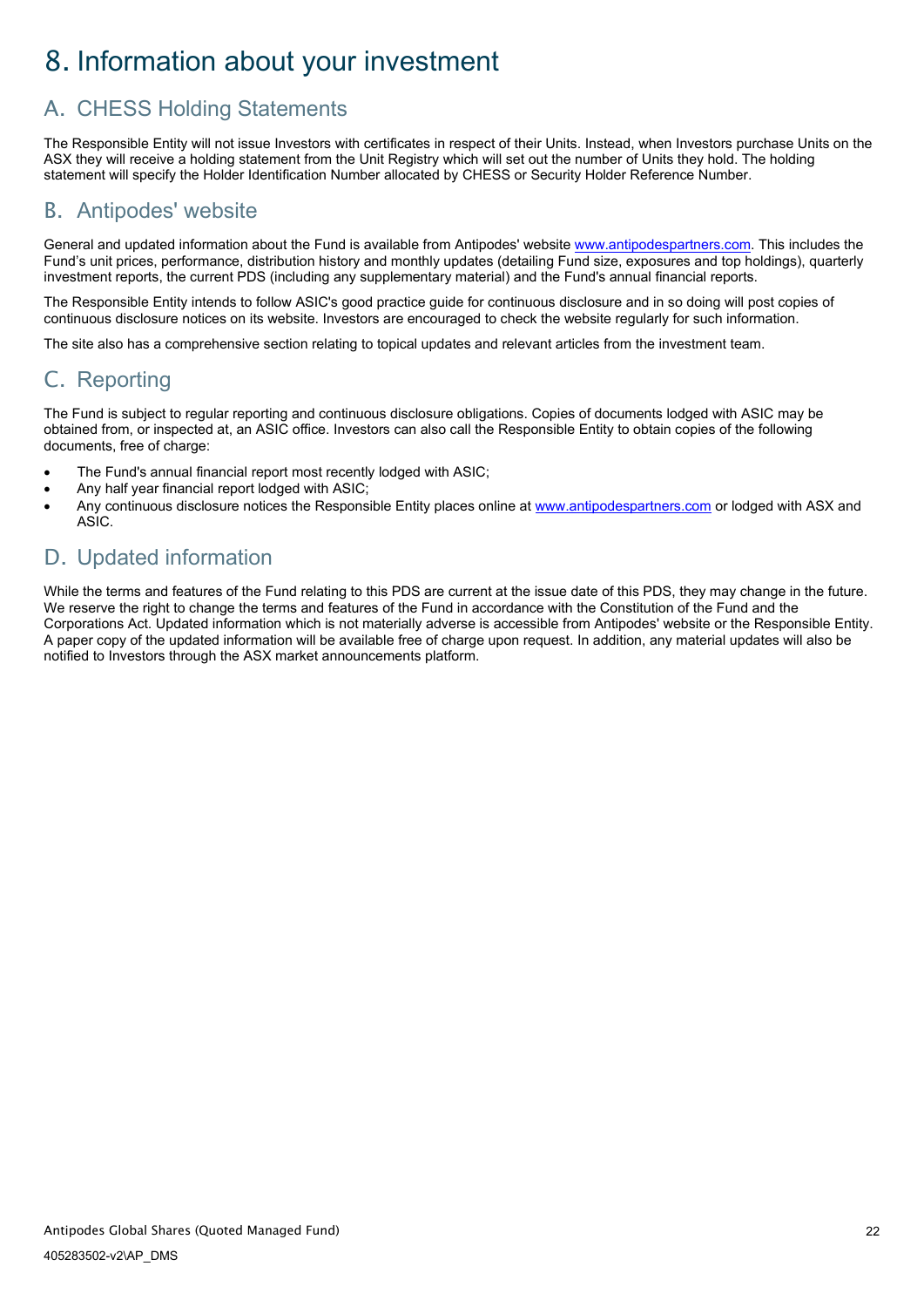# <span id="page-25-0"></span>9. Taxation

**WARNING**: Investing in a registered managed investment scheme may have tax consequences. You are strongly advised to seek professional tax advice.

The taxation implications of investing in the Fund can be complex and depend on a number of factors, including whether you are a resident or non-resident of Australia for taxation purposes and whether you hold the units on capital account or revenue account.

The following tax comments have been prepared on the assumption that:

- the investor is an Australian resident for taxation purposes;
- the investor holds the units on capital account as a long-term investment;
- the Fund qualifies as an attribution managed investment trust ('AMIT') within the meaning of Section 276-10 of the Income Tax Assessment Act 1997 and the Responsible Entity of the Fund elects to apply the AMIT regime to the Fund; and
- the Fund has made an irrevocable "capital election" to apply the Capital Gains Tax ('CGT') provisions pursuant to Section 275-115 of the Income Tax Assessment Act 1997.

# <span id="page-25-1"></span>A. Income of the Fund

The Fund has been established as an Australian resident unit trust. In accordance with the AMIT provisions, the Fund is required to determine certain amounts (e.g. assessable income, exempt income, non-assessable non-exempt income and tax offsets) for the financial year. The Fund then attributes these amounts of assessable income, exempt income, non-assessable non-exempt income and tax offsets (referred to as "characters") to investors on a fair and reasonable basis in accordance with their interests. The attributed trust amounts retain their tax character in the hands of investors and investors will be taxed on their attributed amounts even where amounts are not distributed in cash. Investors will be provided with an AMIT Member Annual ("AMMA") Statement for tax purposes after 30 June each year to assist the investor in determining their tax position. The AMMA Statement will advise all amounts attributed to an investor by the Fund for inclusion in their income tax returns. The AMMA statements will also advise the character of the income, and any cost-base adjustments required to the units. Generally, no Australian income tax will be payable by the Responsible Entity of the Fund where investors are attributed with all taxable characters of the Fund each year.

The Fund's investments and activities are likely to give rise to income, dividends and capital gains and losses. Further detail in respect of the Australian tax treatment of these income/gains and losses at the Fund level is provided below.

In normal circumstances, you should expect the Fund to derive income and/or capital gains each year.

### **Franking credits**

The Fund may derive franking credits from the receipt of franked dividends. These franking credits will be attributed to investors if certain conditions are met. One of these conditions is that the 45-day holding period rule has been satisfied by the Fund.

### **Tax losses**

In the case where the Fund makes a loss for tax purposes, the Fund cannot distribute the loss to investors. However, subject to the Fund meeting certain conditions, the Fund may be able to take into account the losses in determining the income tax position in subsequent years.

### **Taxation of Financial Arrangements (TOFA) rules**

The TOFA rules apply tax timing methods to certain "financial arrangements". The TOFA rules mandatorily apply to all financial arrangements entered into by the Fund (for example debt securities and hedging arrangements), provided that the TOFA eligibility criteria is met by the Fund and no exclusions from the TOFA rules apply. Broadly, the TOFA rules have the effect of treating gains and losses from financial arrangements on revenue account and recognise certain gains and losses on an accruals basis which may, in certain circumstances, result in a taxing point prior to the realisation of the investments (unless a specific TOFA elective methodology is adopted).

# <span id="page-25-2"></span>B. Taxation of Australian resident Investors

Investors are generally subject to tax on their share of the taxable characters attributed to them by the Fund each year. Investors are treated as having derived their share of the taxable characters of the Fund directly on a flow through basis.

The way in which investors are taxed will depend on the underlying nature of each character they receive (for example, franked dividends to which franking credits may attach, capital gains, foreign income to which foreign income tax offsets may attach, or interest income).

The AMMA Statement, provided to investors after 30 June each year (within 3 months of the end of the income year), will outline the amounts attributed to you by the Fund and the nature of those amounts (i.e. the characters of the total amount attributed), including any foreign income tax offsets and franking credit entitlements.

### **Capital gains**

To the extent that an investor is attributed with characters of assessable capital gains, investors will include the capital gain in their net capital gain calculation. Certain investors may be entitled to apply the relevant Capital Gains Tax ('CGT') discount in working out the net capital gain to include in their assessable income (refer further comments below).

### **Franking credits**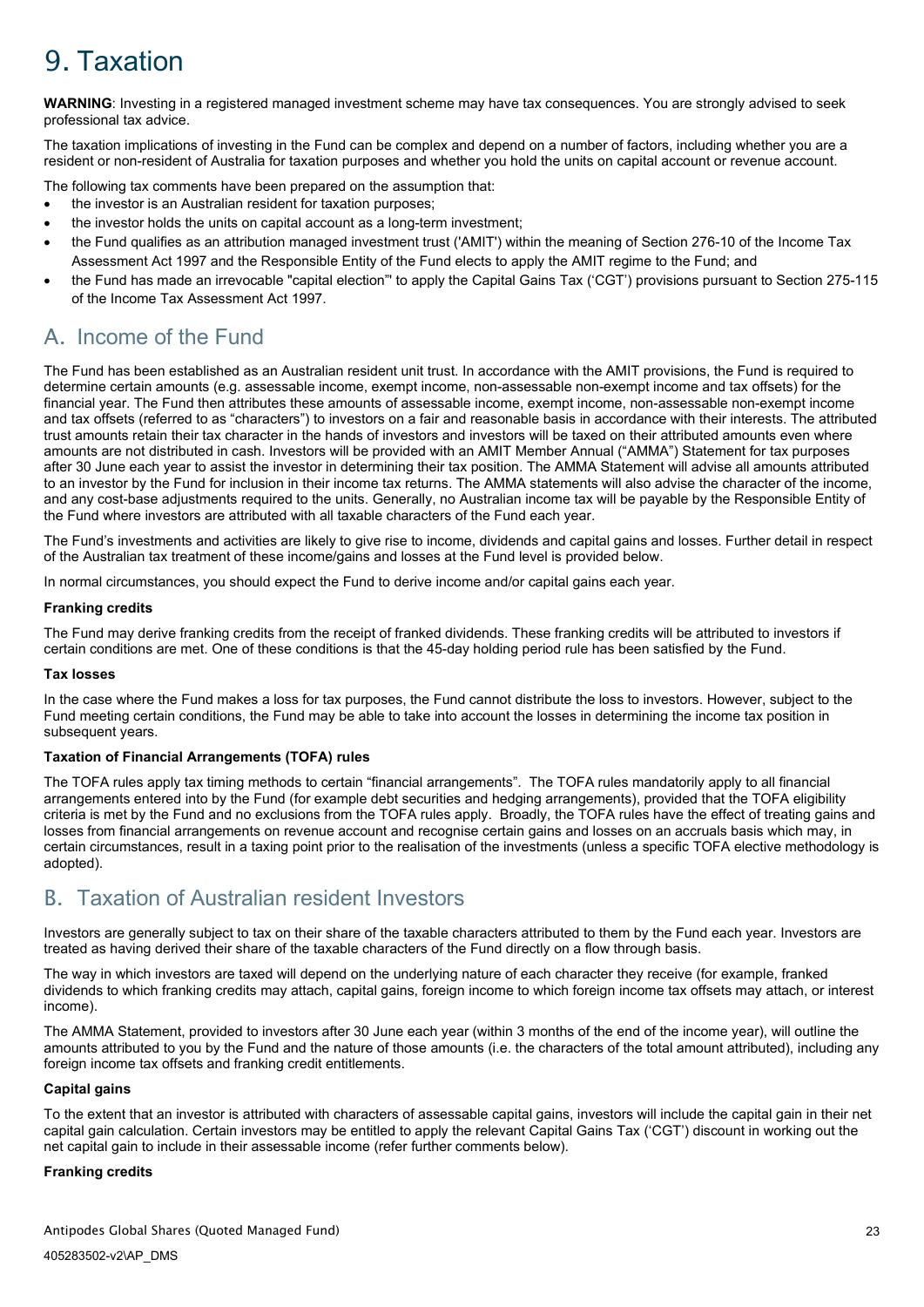If franking credits are attributed to investors by the Fund, investors must include the amount of the franking credits in addition to the franked dividend income in their assessable income.

Certain requirements, including the 45-day holding period rule, may need to be satisfied in order to utilise franking credits in relation to dividends. The investor's particular circumstances will be relevant to determining whether the investor is entitled to any franking credits, in respect of franked dividends. Where entitled, a tax offset equal to the franking credits will be applied against the tax otherwise payable by investors on their total assessable income, subject to the investor satisfying specific conditions. Corporate investors may be entitled to convert any excess franking credits into tax losses. Certain other investors may obtain a refund of any excess franking credits.

### **Under and overstatements of taxable income**

If the Responsible Entity discovers understatements or overstatements of taxable income and tax offsets in prior years, the Responsible Entity has the ability under the AMIT regime to deal with these understatements and overstatements in the financial year in which they are discovered or to carry these forward to be dealt with in a future income year. That is, the distribution statements in relation to the discovery year may be adjusted to take into account these understatements or overstatements from a prior financial year, rather than re-issuing amended distribution statements for the prior financial year to which the understatements or overstatements relate to.

The amount of attributed income from the Fund which the investor is required to include in their assessable income may be different to the cash distributions received by an investor in respect of their units. This is because the distributions received on the units may be determined by reference to the cash returns received in respect of the Fund, whereas the attributable income of the Fund is determined by reference to the overall income tax position of that Fund.

An investor may be required to make, in certain circumstances, both upward or downward adjustments to the cost or cost base of their unit holdings, where there is a difference between the cash amount distributed by the Fund and the taxable characters attributed by the Fund to investors for any income year.

If the amount of cash distribution received in relation to an income year exceeds the taxable characters (including the discount component of any discounted capital gain) attributed by the Fund, the cost base of the investor's units in the Fund should be reduced by the excess amount. This results in either an increased capital gain, or a reduced capital loss, upon the subsequent disposal of the investor's units in the Fund. Should the cost base of the units be reduced to below zero, the amount in excess of the cost base should be treated as a capital gain that is to be included in the investor's calculation of their net capital gain.

Conversely, where the cash distribution amount received in relation to an income year falls short of the taxable characters (together with the discount component of any discount capital gain) attributed by the Fund during a financial year, the cost base of the investor's units in the Fund should be increased by the shortfall amount.

#### **Foreign Source Income and Foreign Income Tax Offset (FITO)**

The Fund is expected to derive foreign source income that might be subject to tax overseas, for example withholding tax and/or foreign income tax. Australian resident investors may be entitled to a foreign income tax offset for foreign tax paid by the Fund in respect of the foreign income received by the Fund. Australian resident investors should include in their assessable income the gross amount of foreign income (i.e. inclusive of any foreign income tax offset) attributed to them by the Fund.

To the extent investors do not have sufficient overall net foreign source income to utilise all of the FITOs relevant to a particular year of income, the excess FITOs cannot be carried forward to a future income year.

# <span id="page-26-0"></span>C. Withdrawals from the Fund and disposal of units

The withdrawal or disposal of a unit in the Fund is the disposal or cancellation of a CGT asset by an investor and a CGT event for tax purposes. To the extent that the proceeds exceed the cost base of the unit, you will make a capital gain. However, if the proceeds are less than your reduced cost base, you will make a capital loss. Generally, a capital loss can only be used to offset against capital gains derived in the current or a future tax year (subject to satisfying certain conditions).

Where an investor requests to transfer their holding from the issuer sponsored sub-register to their HIN, or vice versa (as discussed above in Section 8), this should not be considered a withdrawal or disposal of a CGT asset by an investor. The investor will continue to hold the same legal form unit with the same rights, and it is only how the unit is held by the investor that will change (i.e. the unit will be held as an unlisted unit or a quoted unit).

An individual, trust or complying superannuation entity may be able to claim the benefit of the CGT discount if they have held the units for 12 months (excluding the acquisition date and disposal date). A corporate investor cannot claim the benefit of the CGT discount. Gains and losses realised by an investor who holds their units on revenue account will be taxable as ordinary income or an allowable deduction, and will not qualify for the CGT discount.

It is important to highlight that on 8 May 2018, the Australian Government announced a proposed measure to prevent Managed Investment Trusts (MITs) and AMITs from applying the CGT discount at the trust level. On 30 June 2020, the Australian Government announced that the start date that had been previously proposed for this measure (being 1 July 2020) would be revised as a result of the reprioritisation of Australian Government resources and the shortened parliamentary sitting period in 2020 due to the COVID-19 crisis. The start date for this proposal to apply has been revised to income years commencing on or after three months after the date of Royal Assent of the enabling legislation. At present, the legislation to introduce this new proposal has not yet been released and is still being developed. In this regard, it is recommended that any investors which are MITs or AMITs seek independent professional taxation advice in relation to the status and implications of this proposal before investing in the Fund.

# <span id="page-26-1"></span>D. Non-resident individual unitholders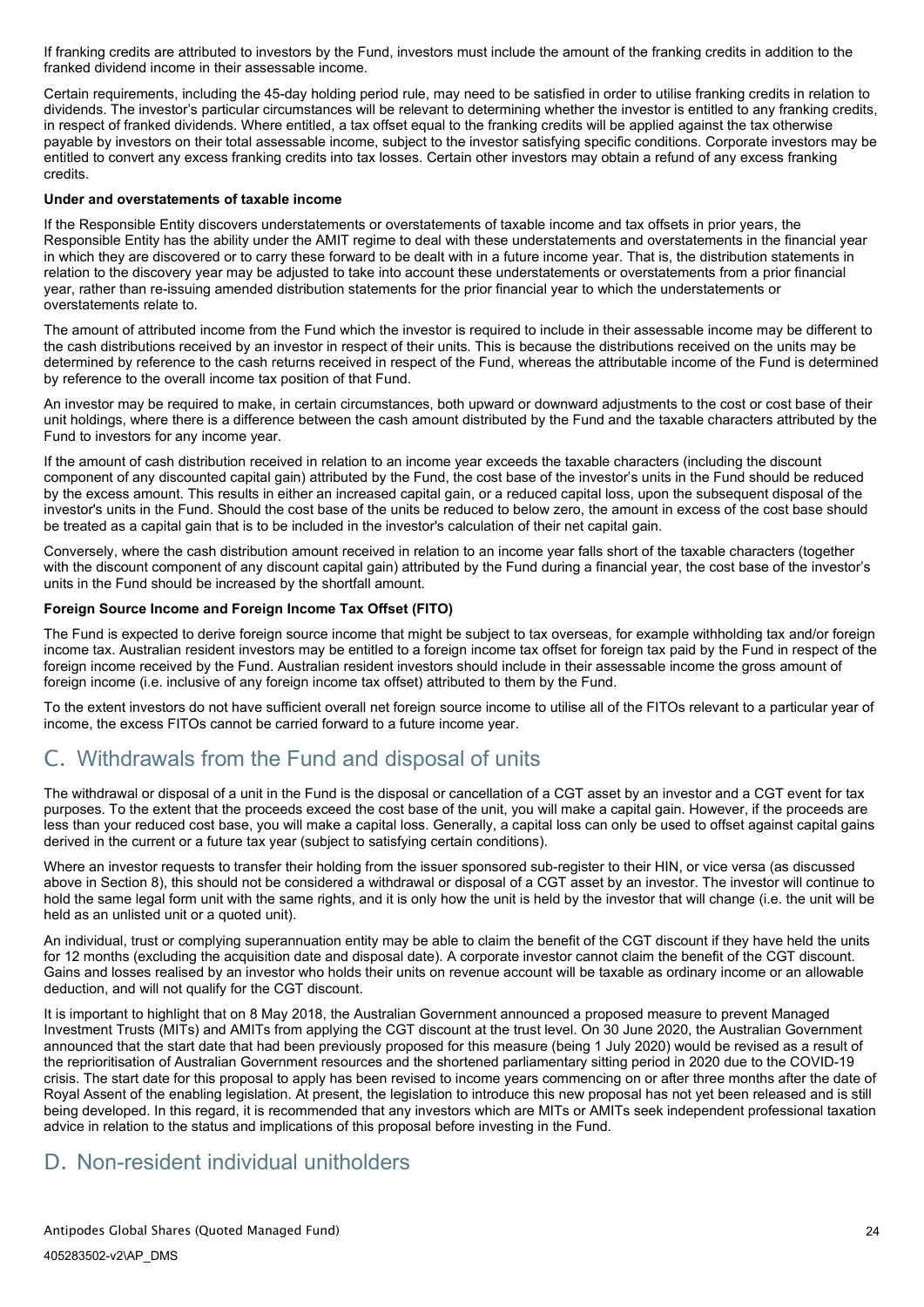The above taxation summary is only for investors who are residents of Australia for tax purposes. The tax treatment of non-resident investors in the Fund depends on the investor's particular circumstances and the provisions of the relevant Double Tax Agreement between Australia and the country of residence. It is important that non-resident investors seek independent professional taxation advice before investing in the Fund.

<span id="page-27-1"></span><span id="page-27-0"></span>The Fund may be required to withhold tax on part or all of the distributions made to non-resident investors.

# E. Goods and Services Tax ('GST')

<span id="page-27-2"></span>Unless otherwise stated, the fees quoted in this PDS are inclusive of the net effect of GST and Reduced Input Tax Credits ('RITC').

# F. Tax File Numbers and Australian Business Numbers

You are not required to quote your Tax File Number ('TFN') or, if you have one, an Australian Business Number ('ABN')<sup>[1](#page-32-1)</sup> or claim an exemption from providing a TFN.

However, if a TFN or ABN is not provided, or an exemption is not claimed, we are required by law to withhold tax from distributions at the top marginal tax rate plus the Medicare Levy. If you are making this investment on behalf of a business or enterprise you carry on, you may quote your ABN instead of a TFN.

# <span id="page-27-3"></span>G. Tax Reforms

The expected tax implications of investing in the Fund may change as a result of changes in the taxation laws and interpretation of them by the Courts and/or the Australian Taxation Office.

It is recommended that investors obtain independent taxation advice that takes into account your specific circumstances regarding investing in the Fund and the potential application of any changes in the tax law.

# <span id="page-27-4"></span>H. Foreign Account Compliance Act ('FACTA') and OECD Common Reporting Standard ('CRS')

Tax evasion is a global problem and international cooperation and sharing of high quality, predictable information between revenue authorities will help them ensure compliance with local tax laws. FATCA was enacted by the United States (U.S.) Congress to improve compliance with U.S. tax laws by imposing due diligence and reporting obligations on foreign financial institutions, notably the obligation to report U.S. citizen or U.S. tax-resident account holders to the U.S. Internal Revenue Service ('IRS').

Similar to FATCA, the CRS for the automatic exchange of information, is a single global standard for the collection and reporting to tax authorities of information by financial institutions on non-Australian residents.

Accordingly, we may request certain information about yourself (for individual investors) or your controlling persons (where you are an entity) in order for the Fund to comply with its FATCA or CRS obligations. In the event that the Fund suffers any amount of withholding tax (including FATCA withholding tax) and/or penalties, neither the Fund nor the Responsible Entity acting on behalf of the Fund, will be required to compensate you for any such tax, except in exceptional circumstances.

Antipodes Global Shares (Quoted Managed Fund)

<sup>&</sup>lt;sup>1</sup> Under AML/CTF law, disclosure of an ABN is required for those individual investors who are a sole trader.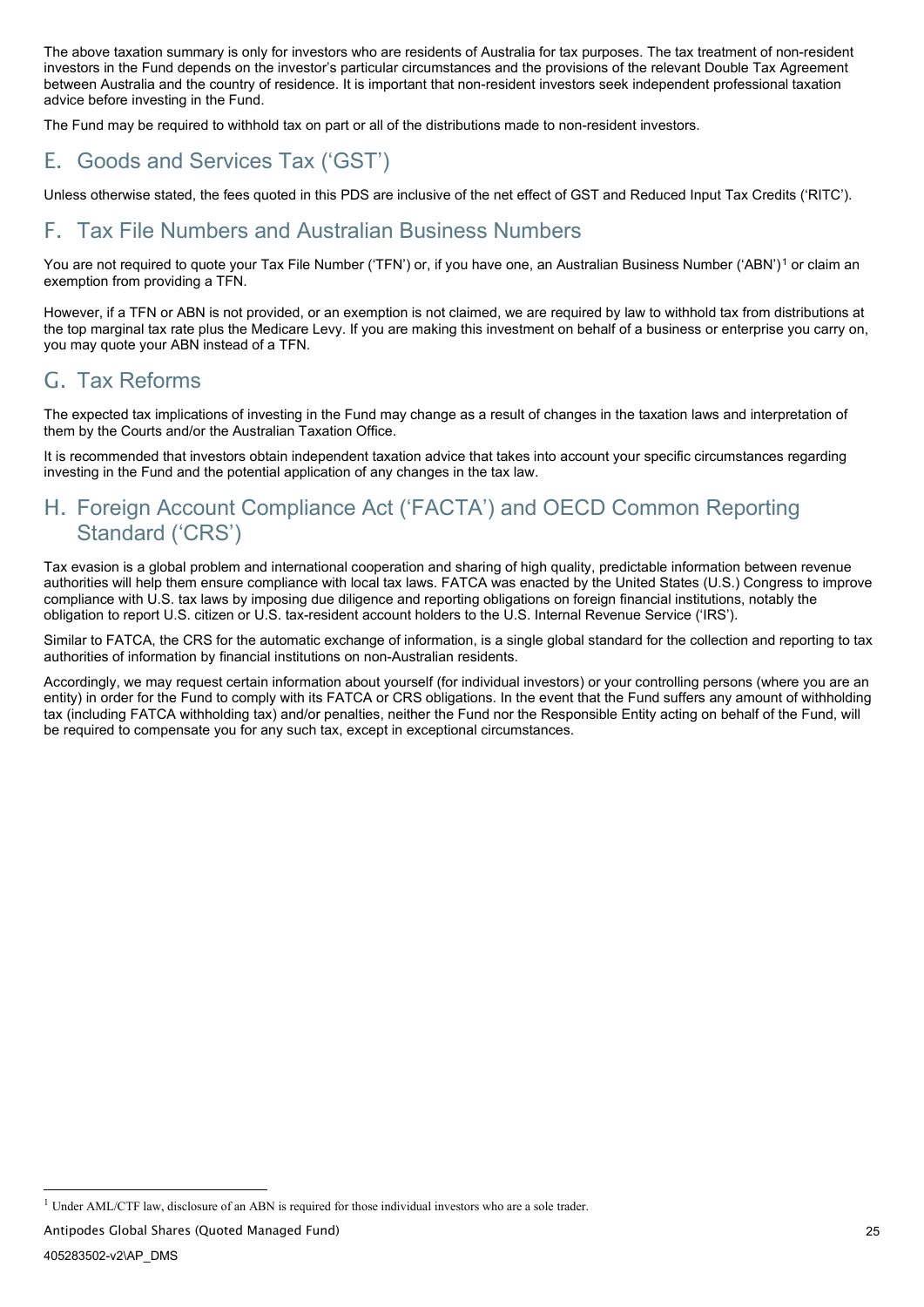# <span id="page-28-0"></span>10. Additional information

# <span id="page-28-1"></span>A. The Responsible Entity

## **Our role as Responsible Entity**

Pinnacle Fund Services Limited is the Responsible Entity of the Fund.

Pinnacle Fund Services Limited is responsible for the proper and efficient administration, management and valuation of the Fund, including all investment decisions. Pinnacle Fund Services Limited is required to comply with the provisions of the Fund's Constitution, the Corporations Act, and any additional obligations created by this PDS. Subject to these obligations, the Responsible Entity has an absolute discretion as to the exercise of its powers under the Constitution.

#### **The Constitution**

The Fund is governed by a Constitution. The Constitution, together with this PDS, the Corporations Act, ASIC Policy and the AQUA Rules regulate the Fund and our legal relationship with Investors.

The Constitution may be unilaterally amended by the Responsible Entity, provided the amendment is not materially adverse to the rights of Investors. Otherwise, the Responsible Entity must obtain the approval of Investors by special resolution (which requires at least 75% of the votes cast by Investors being in favour of the resolution and entitled to vote on the resolution).

You may inspect the Constitution at our office on any Business Day, free of charge.

By investing in the Fund, you agree to be bound by the terms of this PDS and the Fund's Constitution (as amended from time to time). You should consider the terms of the Constitution before investing in the Fund.

#### **Authorisation of issue**

This PDS has been authorised for issue by the directors of Pinnacle Fund Services Limited.

#### **ASIC Relief**

ASIC has granted relief under section 1020F of the Corporations Act from the ongoing disclosure requirements in section 1017B of the Corporations Act on the condition that the Responsible Entity complies with section 675 of the Corporations Act as if the Fund was a unlisted disclosing entity and includes statements in any PDS for interests in the Fund to the effect that Responsible Entity will comply with the continuous disclosure requirements of the Corporations Act as if the Fund were unlisted disclosing entities.

#### **Unit Pricing Discretions Policy**

The Responsible Entity's Unit Pricing Discretions Policy provides further information about how it calculates the NAV per Unit for the Fund. The policy complies with ASIC requirements. The Responsible Entity will observe this policy in relation to the calculation of the NAV per Unit for the Fund and will record any exercise of discretion outside the scope of the policy. Investors can request a copy of the policy free of charge by calling the Responsible Entity.

# <span id="page-28-2"></span>B. ASX conditions of admission

As part of the Fund's conditions of admission to trading status on the ASX under the AQUA Rules, the Responsible Entity has agreed to:

- disclose the Fund's portfolio holdings on a quarterly basis within two months of the end of each calendar quarter;
- provide the iNAV for the Fund as described in this PDS; and
- ensure that the Fund's investments are linked to permissible Underlying Instruments (as defined in the AQUA Rules), subject to any waivers granted by the ASX to the Responsible Entity.

# <span id="page-28-3"></span>C. Your rights

### **Cooling off period**

Cooling off rights do not apply when Investors transact Units on the ASX.

#### **Investor liability**

We have included provisions in the Fund's Constitution designed to protect Investors. The Constitution of the Fund provides that Investors will not, by reason of being an Investor alone, be personally liable with respect to any obligation or liability incurred by the Responsible Entity. However, an absolute assurance about these things cannot be given and the issue has not been finally determined by Australian courts.

## **Limitation of liability and indemnity**

Subject to the Corporations Act, the Fund's Constitution provides that the Responsible Entity is not liable for any loss or damage to any person (including an Investor) by reason of not receiving sufficient or adequate instructions or information from an Investor or other person. The Responsible Entity will also, subject to the Corporations Act, not incur any liability, be liable to account to anyone or be liable for loss or damage in relation to the performance of its duties in relation to determinations of fact or law or decisions in respect of tax.

The Responsible Entity is entitled to be indemnified from the assets of the Fund for all expenses which it may incur or become liable for in connection with the proper performance of its duties as Responsible Entity of the Fund including, its administration or management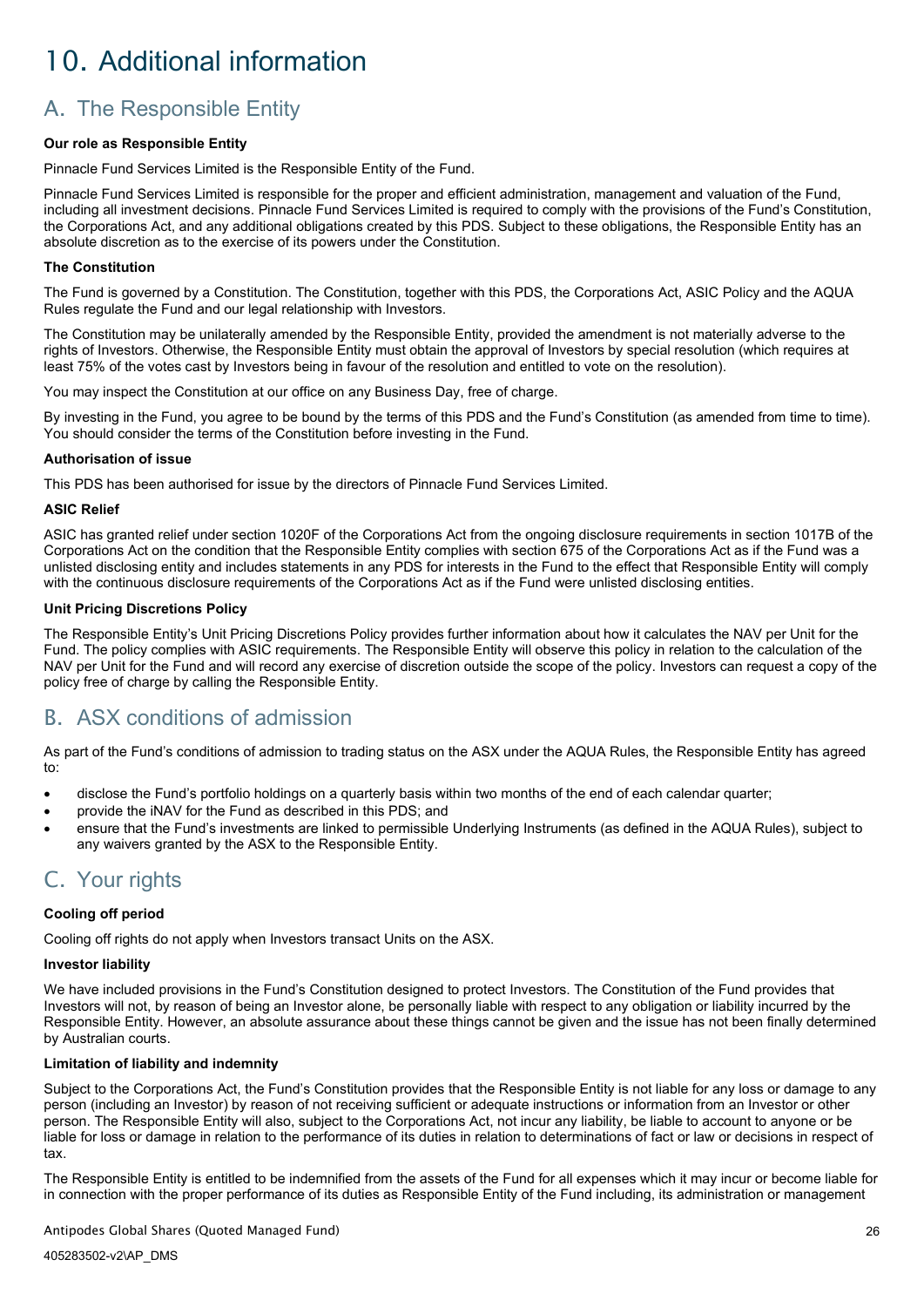and the maintenance or management of the authorised investments of the Fund. The Responsible Entity has a right to be indemnified out of the Fund's assets in respect of its acts or omissions.

The Responsible Entity may not rely on this indemnity to the extent it has acted fraudulently, with gross negligence, wilful misconduct or in breach of trust involving a failure to show the degree of care and diligence required of the Responsible Entity, having regard to the powers, authorities and discretions conferred on it by the Fund's Constitution.

The Responsible Entity is also entitled to be indemnified in respect of tax paid or payable on behalf of an Investor. If the amount payable to an Investor is not adequate to meet the tax liability, the Responsible Entity may withdraw Units held by the Investor.

#### **Complaints**

The Responsible Entity has in place a procedure for handling all complaints. All complaints should be made by contacting us:

Complaints Resolution Officer Pinnacle Fund Services Limited PO Box R1313 Royal Exchange NSW 1225 Email: [complaints@pinnacleinvestment.com](mailto:teamcompliance@pinnacleinvestment.com) Phone: 1300 360 306

All complaints received will be acknowledged in writing in writing within 1 Business Day or as soon as practicable after receiving the complaint. The Responsible Entity will act in good faith to ensure your complaint is investigated and resolved. If the issue has not been resolved. If you issue has not been satisfactorily resolved within 30 calendar days, you can lodge ar complaint with the Australian Financial Complaints Authority ('**AFCA**'). AFCA provides fair and independent financial services complaint resolution that is free to consumers. You can contact AFCA at

Website: [www.afca.org.au](http://www.afca.org.au/) Telephone: 1800 931 678 (free call) Email: [info@afca.org.au](mailto:info@afca.org.au) In writing to: Australian Financial Complaints Authority, GPO Box 3, Melbourne VIC 3001

The dispute resolution process described in this PDS is only available in Australia.

If you are an indirect investor, you may either contact your IDPS operator or us with complaints relating to the Fund. Complaints regarding the operation of your account with the IDPS should be directed to the IDPS operator. If you have first raised a complaint with your IDPS operator and are not happy with how the complaint has been handled, you should raise that with the IDPS operator or the IDPS operator's external dispute resolution service.

# <span id="page-29-0"></span>D. Investing in the Fund

## **Past performance**

Performance history and fund size information in respect of the Fund can be obtained by visiting Antipodes' website at [www.antipodespartners.com.](https://antipodespartners.com/) You can see the Fund updates and other Fund announcements on the ASX at [www.asx.com.au.](https://www2.asx.com.au/) Past performance is no indication of future performance. Returns are not guaranteed.

#### **Foreign Account Tax Compliance Act ('FATCA') and OECD Common Reporting Standard ('CRS')**

FATCA was enacted by the United States (U.S.) Congress to improve compliance with U.S. tax laws by imposing due diligence and reporting obligations on foreign financial institutions, notably the obligation to report U.S. citizen or U.S. tax-resident account holders to the U.S. Internal Revenue Service ('IRS').

Similar to FATCA, CRS is a single global standard for the collection and reporting to tax authorities of information by financial institutions on non-residents of the particular participating country. Accordingly, we may request certain information about yourself (for individual investors) or your controlling persons (where you are an entity) in order for the Fund to comply with its FATCA or CRS obligations. In the event that the Fund suffers any amount of withholding tax (including FATCA withholding tax) and/or penalties, neither the Fund nor the Responsible Entity acting on behalf of the Fund will be required to compensate you for any such tax, except in exceptional circumstances.

#### **Interest on application monies**

Interest on any application monies received by the Fund will be retained by the Fund for the benefit of Investors.

## **Interests in the Fund**

The Responsible Entity, its employees, officers and related parties may invest in the Fund.

## **Mortgagee interests/margin lending**

The Responsible Entity will not recognise any security interest (notice of mortgage, etc.) over any Units of the Fund.

If you invest in the Fund through a margin lender, you are directing the margin lender to arrange for your monies to be invested in the Fund on your behalf. Accordingly, you do not acquire the rights of an Investor in the Fund. The margin lender is the Investor and acquires these rights and can exercise, or decline to exercise them, on your behalf according to your contract with the margin lender. As an investor in a margin lending product, you must read this PDS in that context.

When you invest through a margin lender and wish to make additional investments, realise your investment, or transfer your investment to another person, you will have to direct the margin lender to do so on your behalf. All correspondence and dealings in your investment will be through your margin lender.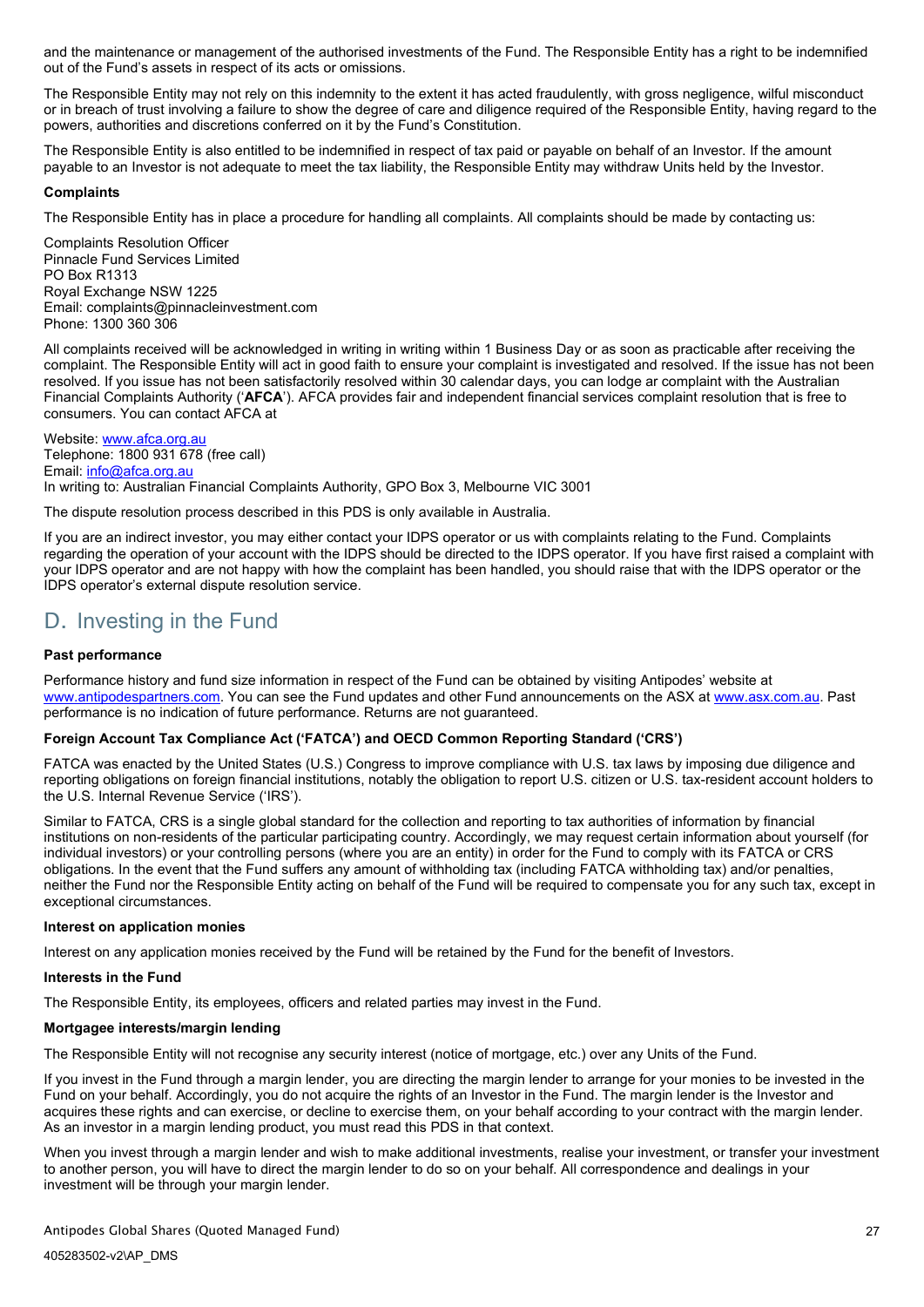The Responsible Entity accepts no responsibility for any aspect of the margin lender or (without limitation) for any failure on the part of the margin lender in respect of its administration, payment of income or other distributions, payment of withdrawal proceeds, fees charged or the efficiency or viability of the margin lending product.

#### **Indirect investors**

When you access the Fund through an IDPS or IDPS-like scheme (commonly, a master trust or wrap account) you are directing the operator of the IDPS or IDPS-like scheme to arrange for your monies to be invested in the Fund on your behalf. Accordingly, you do not acquire the rights of an Investor in the Fund. The operator (or its custodian/nominee) is the Investor and acquires these rights and can exercise, or decline to exercise them, on your behalf according to the arrangements governing the IDPS or IDPS-like scheme. As an investor in the IDPS or IDPS-like scheme, you must read this PDS in that context.

When you invest through an IDPS or IDPS-like scheme and wish to make additional investments, realise your investment, or transfer your investment to another person, you will have to direct the operator of the IDPS or IDPS-like scheme to do so on your behalf. The Responsible Entity accepts no responsibility for any aspect of the IDPS or IDPS like scheme or (without limitation) for any failure on the part of the IDPS or IDPS like scheme in respect of its administration, payment of income or other distributions, payment of withdrawal proceeds, fees charged or the efficiency or viability of the IDPS or IDPS like scheme.

Specifically, the Responsible Entity's agreement to permit the naming of the Fund in a PDS issued by an IDPS operator or IDPS like scheme, or list of investments that may be accessed via the IDPS or IDPS like scheme, does not signify an endorsement by the Responsible Entity, or our support for, the IDPS or IDPS like scheme.

# <span id="page-30-0"></span>E. Appointment and agents

## **Custodian**

A custodian has been appointed to hold the assets of the Fund under a Custody Agreement. The custodian will safe-keep the assets of the Fund, collect the income of the Fund's assets and act on the Responsible Entity's directions to settle the Fund's trades. The custodian does not make investment decisions in respect of the Fund's assets that it holds.

### **Valuation**

An administrator has been appointed to value the assets of the Fund and to calculate the NAV per Unit for the Fund under an Administration Agreement.

#### **Unit Registry**

Automic Pty Limited trading as Automic has been appointed as the Unit Registry of the Fund under a Registry Services Agreement. The Registry Services Agreement sets out the services provided by the Unit Registry on an ongoing basis together with the service standards.

As for any quoted security, the role of the Unit Registry is to keep a record of Investors in the Fund. This includes information such as the quantity of Units held, TFNs (if provided), bank account details and details of distribution reinvestment plan participation.

#### **Auditor**

PwC (PricewaterhouseCoopers) is the appointed auditor for the Fund. The auditor's role is to audit the Fund's annual financial statements, perform a half-yearly review (if required), and to provide an opinion on the financial statements.

#### **Consents**

The following parties have given written consent (which has not been withdrawn at the date of this PDS) to being named in the form and context in which they are named, in this PDS:

- Automic Pty Limited trading as Automic; and
- PricewaterhouseCoopers.
- Each party named above who has consented to be named in the PDS:
- has not authorised or caused the issue of this PDS:
- does not make or purport to make any statement in the PDS (or any statement on which a statement in the PDS is based) other than as specified; and
- to the maximum extent permitted by law, takes no responsibility for any part of the PDS other than the reference to their name in a statement included in the PDS with their consent as specified.

# <span id="page-30-1"></span>F. Privacy

## **Collecting and using your information**

When investors apply to invest in the Fund they acknowledge and agree that:

- a) they are required to provide the Responsible Entity with certain personal information to facilitate their application; and
- b) the Responsible Entity may be required to disclose their information to:
	- i. third parties carrying out functions on behalf of the Responsible Entity on a confidential basis;
	- ii. third parties if that disclosure is required by or to the extent permitted by law; and<br>iii. their adviser.
	- their adviser.

All personal information will be collected, used and stored by the Responsible Entity in accordance with our Privacy Policy, a copy of which is available on request. We will use your information for the purpose of marketing products issued by us and our related entities.

Antipodes Global Shares (Quoted Managed Fund)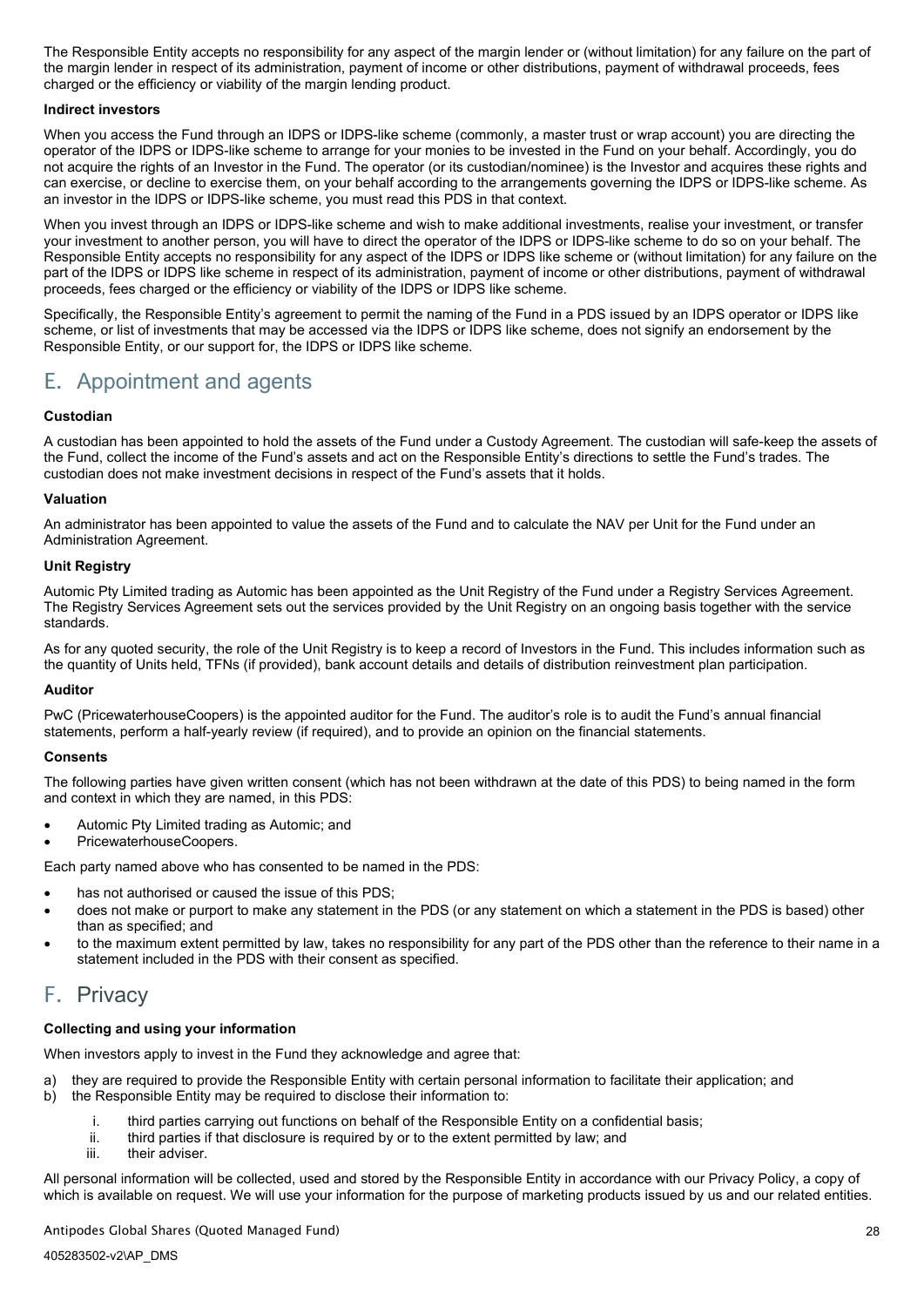To ensure that the personal information we retain about you is accurate, complete and up to date, please contact the Unit Registry if any of your details change. You can unsubscribe from marketing communications from us at any time by contacting us.

We collect information for the following purposes:

- to process your application;
- to administer your investment and provide you with reports;
- to monitor and improve the quality of service provided to you; and
- to comply with regulatory or legal requirements, including the Corporations Act, Proceeds of Crime Act, Financial Transaction Reports Act, Anti-Money Laundering and Counter-Terrorism Financing Act, Foreign Account Tax Compliance Act and OECD Common Reporting Standard.

We also ask you for some personal details so that we, and our related companies, can keep in touch with you and tell you on an ongoing basis about our other products and services that could be useful to you. We may do this by telephone, electronic messages (e.g. email) and other means. Please contact us if you do not wish your details to be used for marketing purposes.

We may gather information about you from a third party. These include credit agencies, financial advisers, fund managers or intermediaries and spouses. We may also collect details of your interactions with us and our products and services (including from our records of any telephone and email interactions).

If you provide someone else's personal information to us, you must ensure that they first agree on the basis of this privacy section.

#### **Disclosing your information**

We exchange your personal information with your adviser, authorised representative, attorney and any other third parties if you request or provide consent to us. In addition, we may exchange personal information about you in the following circumstances:

- you consent to the disclosure;
- with any joint investor:
- with companies that provide services to us, to our related companies, to the Fund, or on our behalf (and our related companies may also exchange personal information with these companies) on the basis that they deal with such information in accordance with their respective privacy policies - for example administration, custody, investment management, technology, identity verification, auditing, registry, mailing or printing services. These service providers may be located outside Australia such as Canada, Malaysia, Luxembourg, Hong Kong and the United Kingdom, where your personal information may not receive the same level of protection as that afforded under Australian law;
- where required or authorised by law, which may include disclosures to the Australian Taxation Office and other Government or regulatory bodies; or
- with organisations related to us such as Pinnacle Investment Management Limited and its related bodies corporate, whether in Australia or any overseas jurisdiction.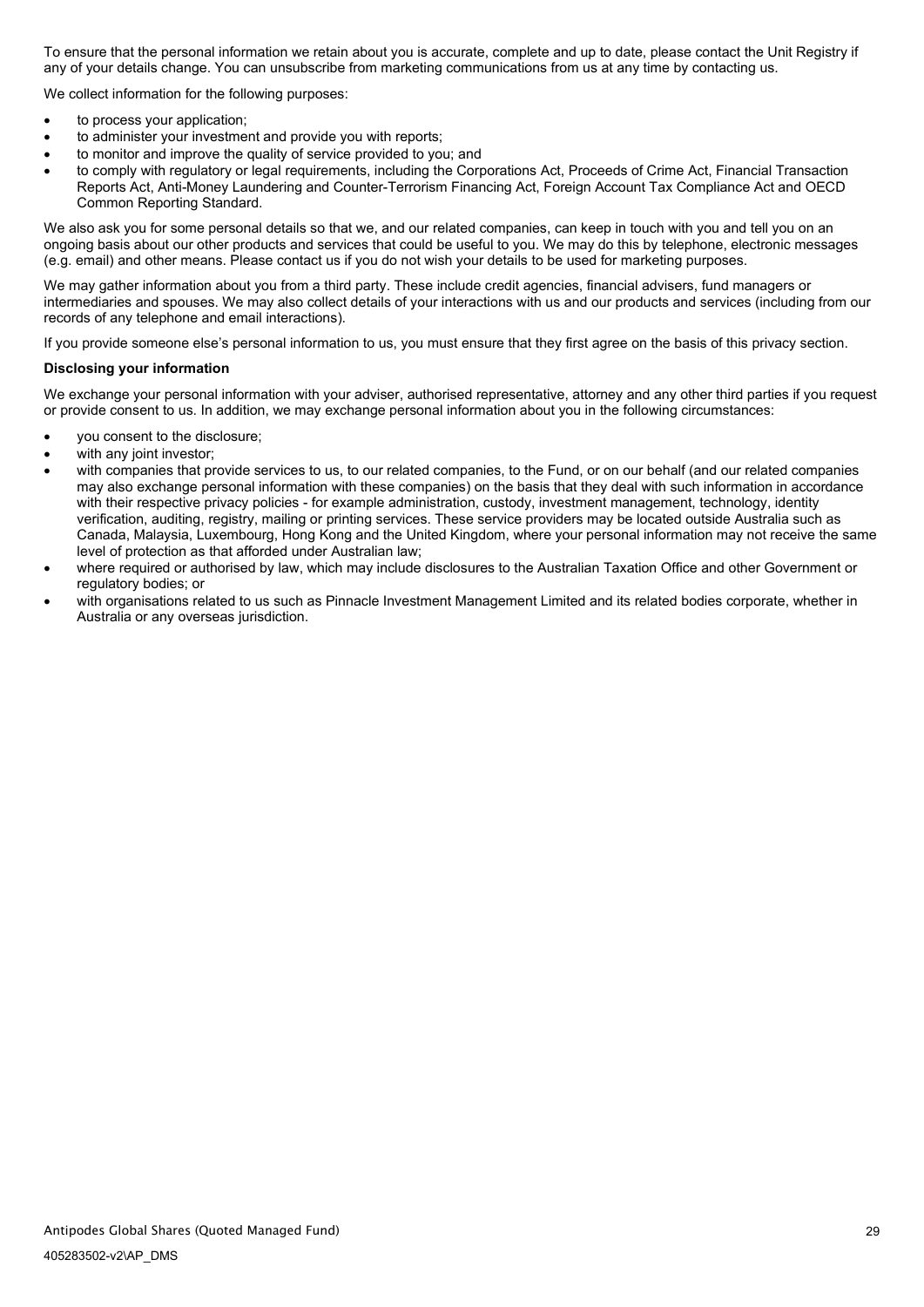# <span id="page-32-0"></span>11. Warning Statement for New Zealand Investors

This offer to New Zealand investors is a regulated offer made under Australian and New Zealand law. In Australia, this is Chapter 8 of the Corporations Act 2001 and Regulations. In New Zealand, this is subpart 6 of Part 9 of the Financial Markets Conduct Act 2013 and Part 9 of the Financial Markets Conduct Regulations 2014.

This offer and the content of the offer document are principally governed by Australian rather than New Zealand law. In the main, the Corporations Act 2001 (Aust) and the regulations made under that Act set out how the offer must be made.

There are differences in how financial products are regulated under Australian law. For example, the disclosure of fees for managed investment schemes is different under the Australian regime.

The rights, remedies and compensation arrangements available to New Zealand investors in Australian financial products may differ from the rights, remedies and compensation arrangements for New Zealand financial products.

Both the Australian and New Zealand financial markets regulators have enforcement responsibilities in relation to this offer. If you need to make a complaint about this offer, please contact the Financial Markets Authority, New Zealand (http://www.fma.govt.nz). The Australian and New Zealand regulators will work together to settle your complaint.

The taxation treatment of Australian financial products is not the same as for New Zealand financial products.

If you are uncertain about whether this investment is appropriate for you, you should seek the advice of an appropriately qualified financial adviser.

The offer may involve a currency exchange risk. The currency for the financial products is not New Zealand dollars. The value of the financial products will go up or down according to changes in the exchange rate between that currency and New Zealand dollars. These changes may be significant.

If you expect the financial products to pay any amounts in a currency that is not New Zealand dollars, you may incur significant fees in having the funds credited to a bank account in New Zealand in New Zealand dollars.

<span id="page-32-1"></span>The dispute resolution process described in this offer document is only available in Australia and is not available in New Zealand.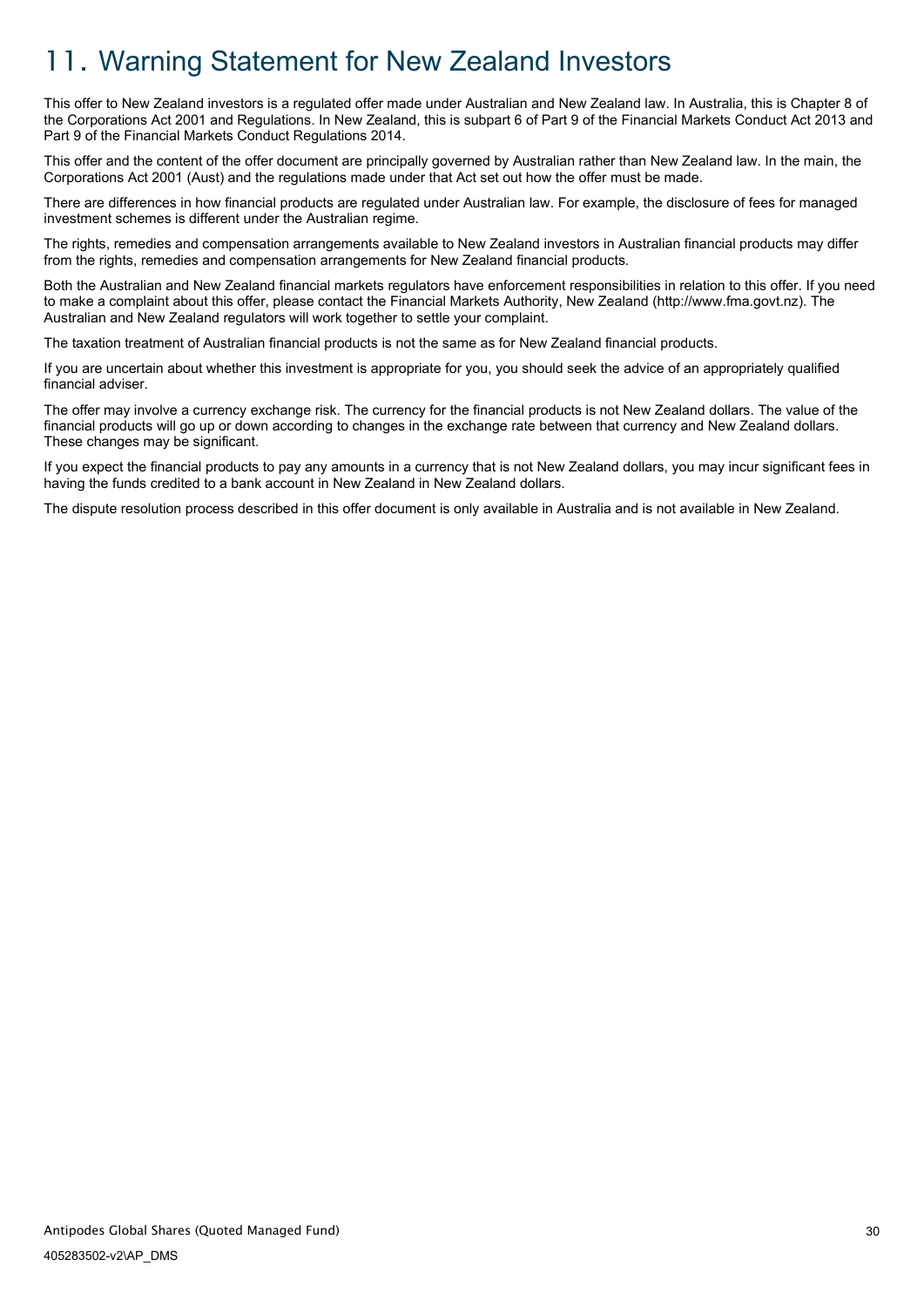# <span id="page-33-0"></span>12. Glossary

| <b>ABN</b>                           | means Australian Business Number.                                                                                                                                                                           |
|--------------------------------------|-------------------------------------------------------------------------------------------------------------------------------------------------------------------------------------------------------------|
| <b>AEST</b>                          | means Australian Eastern Standard Time in Sydney, as adjusted for any daylight savings.                                                                                                                     |
| <b>AFSL</b>                          | means Australian Financial Services Licence.                                                                                                                                                                |
| <b>APL</b>                           | Antipodes Global Investment Company Limited.                                                                                                                                                                |
| <b>AQUA Rules</b>                    | means ASX Operating Rules that apply to the quotation on ASX of managed funds, exchange traded funds<br>and other structured securities and products such as the Units.                                     |
| <b>ARSN</b>                          | means Australian Registered Scheme Number.                                                                                                                                                                  |
| <b>ASIC</b>                          | means Australian Securities and Investments Commission.                                                                                                                                                     |
| <b>ASIC Relief</b>                   | means any declaration made or exemption granted by ASIC that is applicable to the Fund and that is in force.                                                                                                |
| <b>ASX Listing</b><br><b>Rules</b>   | means the listing rules of the ASX from time to time.                                                                                                                                                       |
| <b>ASX Operating</b><br><b>Rules</b> | means the operating rules of the ASX from time to time.                                                                                                                                                     |
| <b>ASX Trading</b><br>Day            | means the day and time during which shares are traded on the ASX.                                                                                                                                           |
| <b>ATO</b>                           | means Australian Taxation Office.                                                                                                                                                                           |
| <b>Benchmark</b>                     | means MSCI All Country World Net Index in AUD.                                                                                                                                                              |
| <b>Business Day</b>                  | means every day banks are open for business in Sydney, Australia except Saturday, Sunday or a public<br>holiday.                                                                                            |
| <b>CHESS</b>                         | means the Clearing House Sub-register System, the Australian settlement system for equities and other<br>issued products traded on the ASX and other exchanges. CHESS is owned by the ASX.                  |
| <b>Constitution</b>                  | means the legal document (as amended from time to time), which sets out the governing rules of the Fund.                                                                                                    |
| <b>Corporations</b><br>Act           | means the Corporations Act 2001 (Cth) and includes the Corporations Regulations 2001 (Cth) of Australia, as<br>amended from time to time.                                                                   |
| Fund                                 | means the Antipodes Global Shares (Quoted Managed Fund) ARSN 625 560 269.                                                                                                                                   |
| <b>iNAV</b>                          | means the indicative NAV per Unit of the Fund (as the context requires).                                                                                                                                    |
| Investor or<br><b>Investors</b>      | means a unit holder or unit holders of the Fund as noted in the unit holder register.                                                                                                                       |
| <b>Market Making</b><br>Agent        | a market participant appointed by the Responsible Entity to act as its agent to execute its market making<br>activities                                                                                     |
| <b>Monthly</b><br>Update             | means an end of month snapshot report prepared by the Responsible Entity for the Fund detailing size,<br>exposures and top holdings. A copy is available from Antipodes' website or the Responsible Entity. |
| <b>NAV</b>                           | means the net asset value of the Fund.                                                                                                                                                                      |
| <b>Portfolio</b>                     | means the investment portfolio of the Fund (as the context requires) together with any accretions to it which<br>will be managed by Antipodes.                                                              |
| <b>Portfolio</b><br><b>Manager</b>   | means the individual or individuals responsible for managing the assets of the Fund (as the context requires).                                                                                              |